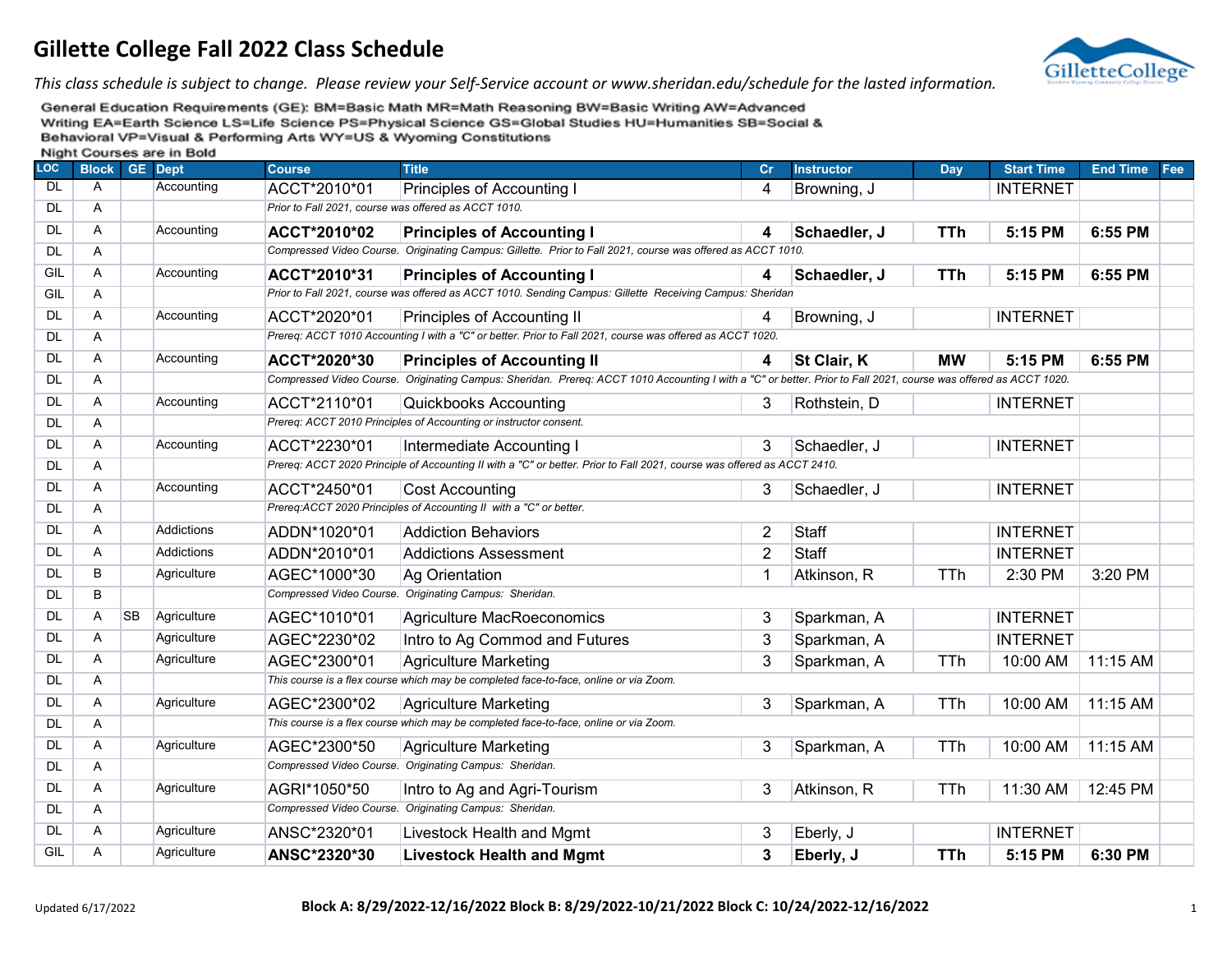

*This class schedule is subject to change. Please review your Self-Service account or www.sheridan.edu/schedule for the lasted information.*

| LOC       | <b>Block</b>   |                        | <b>THISHIII</b> OCCIDED ON CHILDONG<br><b>GE</b> Dept | <b>Course</b> | <b>Title</b>                                                                                                                                                                | cr | <b>Instructor</b> | Day        | <b>Start Time</b> | <b>End Time</b> | Fee |
|-----------|----------------|------------------------|-------------------------------------------------------|---------------|-----------------------------------------------------------------------------------------------------------------------------------------------------------------------------|----|-------------------|------------|-------------------|-----------------|-----|
| DL.       | A              | <b>GS</b><br><b>SB</b> | Anthropology                                          | ANTH*1200*01  | Intro to Cultural Anthropology                                                                                                                                              | 3  | Murphree, S       |            | <b>INTERNET</b>   |                 |     |
| <b>DL</b> | $\overline{A}$ | <b>GS</b><br><b>SB</b> | Anthropology                                          | ANTH*1200*03  | Intro to Cultural Anthropology                                                                                                                                              | 3  | Staff             |            | <b>INTERNET</b>   |                 |     |
| DL.       | A              | <b>GS</b><br><b>SB</b> | Anthropology                                          | ANTH*1200*04  | Intro to Cultural Anthropology                                                                                                                                              | 3  | Kristiansen, B    |            | <b>INTERNET</b>   |                 |     |
| <b>DL</b> | $\mathsf{C}$   | <b>VP</b>              | Art                                                   | ART*1000*01   | <b>General Studio Art</b>                                                                                                                                                   | 3  | Anderson, R       |            | <b>INTERNET</b>   |                 |     |
| <b>DL</b> | $\overline{A}$ | FL                     | American Sign<br>Language                             | ASL*1010*02   | American Sign Language I                                                                                                                                                    | 5  | Hargroves, C      |            | <b>INTERNET</b>   |                 |     |
| DL        | A              | FL                     |                                                       |               | Prior to Fall 2021, this course was offered as ASL 1500.                                                                                                                    |    |                   |            |                   |                 |     |
| DL        | A              | PS                     | Astronomy                                             | ASTR*1050*01  | Survey of Astronomy                                                                                                                                                         | 4  | Staff             |            | <b>INTERNET</b>   |                 | \$  |
| <b>DL</b> | A              |                        | <b>Business</b>                                       | BADM*1000*01  | Intro to Business                                                                                                                                                           | 3  | Gardner, L        |            | <b>INTERNET</b>   |                 |     |
| GIL       | $\overline{A}$ |                        | <b>Business</b>                                       | BADM*1000*30  | <b>Intro to Business</b>                                                                                                                                                    | 3  | Hutchinson, K     | <b>MW</b>  | 5:15 PM           | 6:30 PM         |     |
| <b>DL</b> | $\overline{A}$ |                        | <b>Business</b>                                       | BADM*1000*50  | Intro to Business                                                                                                                                                           | 3  | Fraser, K         |            | <b>INTERNET</b>   |                 |     |
| <b>DL</b> | A              |                        |                                                       |               | Compressed Video Course. Originating Campus: Sheridan.                                                                                                                      |    |                   | T          | 7:00 PM           | 8:15 PM         |     |
| <b>DL</b> | A              |                        | <b>Business</b>                                       | BADM*1005*01  | <b>Business Mathematics</b>                                                                                                                                                 | 3  | McKenzie, C       |            | <b>INTERNET</b>   |                 |     |
| <b>DL</b> | A              |                        |                                                       |               | Prereq: MATH 0900 Pre-Algebra with a "C" of better, or Math Placement Level II or higher.                                                                                   |    |                   |            |                   |                 |     |
| <b>DL</b> | $\overline{A}$ |                        | <b>Business</b>                                       | BADM*1020*01  | <b>Business Communication</b>                                                                                                                                               | 3  | Roe, J            |            | <b>INTERNET</b>   |                 |     |
| DL        | A              |                        |                                                       |               | Prereq: ENGL 1010 English I with a "C" or better. Prior to Fall 2021, course was offered as BADM 2015.                                                                      |    |                   |            |                   |                 |     |
| <b>DL</b> | A              |                        | <b>Business</b>                                       | BADM*1020*02  | <b>Business Communication</b>                                                                                                                                               | 3  | Raber, A          | W          | 10:00 AM          | 11:15 AM        |     |
| <b>DL</b> | A              |                        |                                                       |               | Compressed Video Course. Originating Campus: Sheridan. Prereq: ENGL 1010 English I with a "C" or better. Prior to Fall 2021, course was offered as BADM 2015.               |    |                   |            |                   |                 |     |
| <b>DL</b> | $\overline{A}$ |                        | <b>Business</b>                                       | BADM*1020*30  | <b>Business Communication</b>                                                                                                                                               | 3  | Raber, A          | W          | 10:00 AM          | 11:15 AM        |     |
| DL        | Α              |                        |                                                       |               | This is a hybrid course. The remainder of the course will be online. Prereq: ENGL 1010 English I with a "C" or better. Prior to Fall 2021, course was offered as BADM 2015. |    |                   |            |                   |                 |     |
| <b>DL</b> | A              |                        | <b>Business</b>                                       | BADM*2000*01  | <b>Project Management</b>                                                                                                                                                   | 3  | Shaw, T           | TTh        | 11:30 AM          | 12:45 PM        |     |
| <b>DL</b> | A              |                        |                                                       |               | Compressed Video Course. Originating Campus: Sheridan.                                                                                                                      |    |                   |            |                   |                 |     |
| GIL       | A              |                        | <b>Business</b>                                       | BADM*2000*30  | <b>Project Management</b>                                                                                                                                                   | 3  | Shaw, T           | TTh        | 11:30 AM          | 12:45 PM        |     |
| <b>DL</b> | A              |                        | <b>Business</b>                                       | BADM*2010*01  | <b>Legal Environment of Business</b>                                                                                                                                        | 3  | Shaw, T           | TTh        | 1:00 PM           | 2:15 PM         |     |
| <b>DL</b> | A              |                        |                                                       |               | Compressed Video Course. Originating Campus: Sheridan.                                                                                                                      |    |                   |            |                   |                 |     |
| <b>DL</b> | A              |                        | <b>Business</b>                                       | BADM*2010*02  | <b>Legal Environment of Business</b>                                                                                                                                        | 3  | Miller, C         |            | <b>INTERNET</b>   |                 |     |
| GIL       | A              |                        | <b>Business</b>                                       | BADM*2010*30  | <b>Legal Environment of Business</b>                                                                                                                                        | 3  | Shaw, T           | <b>TTh</b> | 1:00 PM           | 2:15 PM         |     |
| <b>DL</b> | C              |                        | <b>Business</b>                                       | BADM*2030*01  | <b>Business Ethics</b>                                                                                                                                                      | 3  | Hutchinson, K     |            | <b>INTERNET</b>   |                 |     |
| DL        | C              |                        | <b>Business</b>                                       | BADM*2030*30  | <b>Business Ethics</b>                                                                                                                                                      | 3  | Mantey, K         |            | <b>INTERNET</b>   |                 |     |
| <b>DL</b> | $\mathsf C$    |                        |                                                       |               | Compressed Video Course. Originating Campus: Sheridan.                                                                                                                      |    |                   | T          | 5:15 PM           | 6:30 PM         |     |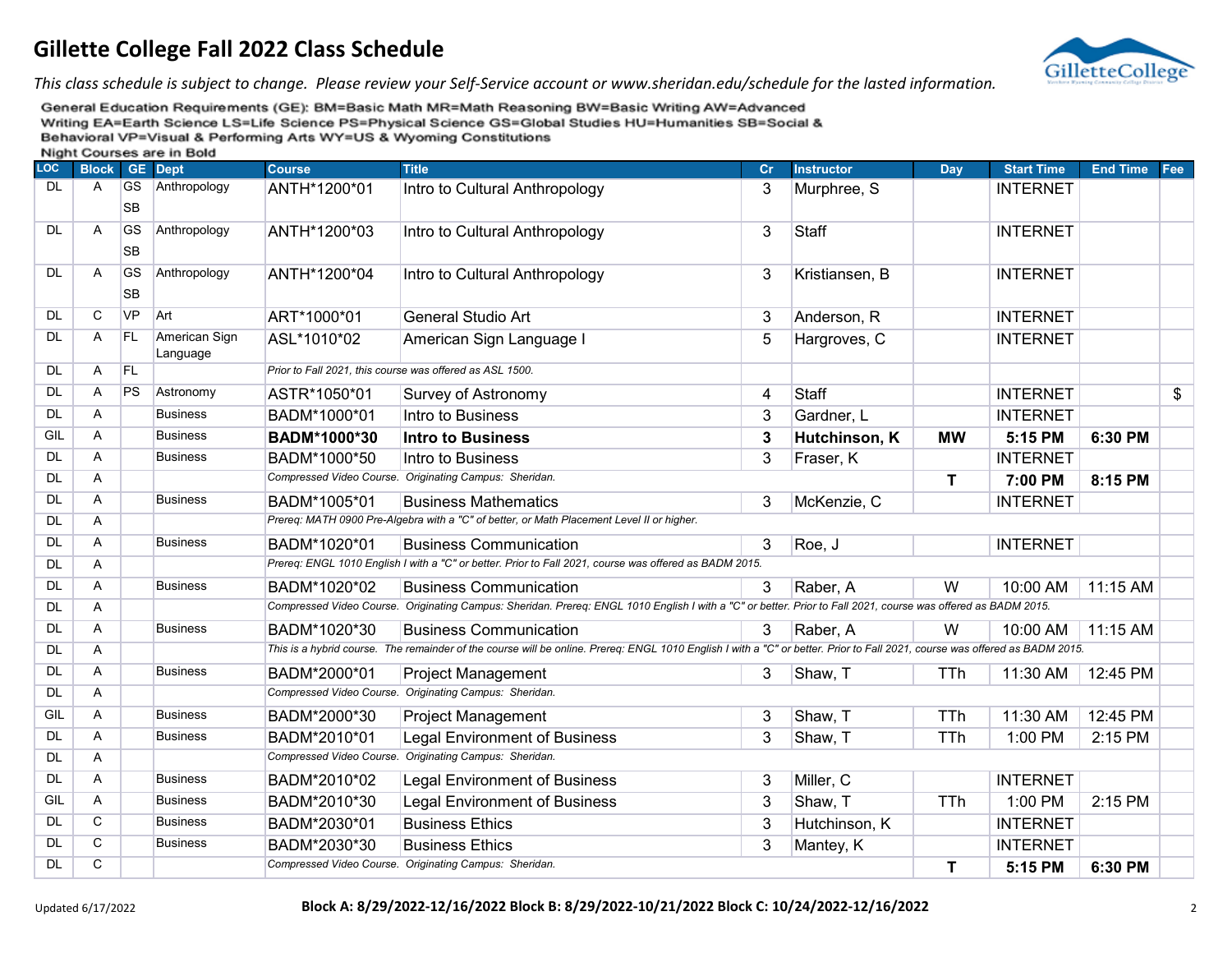

*This class schedule is subject to change. Please review your Self-Service account or www.sheridan.edu/schedule for the lasted information.*

| <b>LOC</b> | <b>Block</b> |           | <b>GE</b> Dept  | <b>Course</b> | <b>Title</b>                                                                                                                                                                                                                                                                         | Cr | <b>Instructor</b> | Day        | <b>Start Time</b> | <b>End Time</b> | Fee             |
|------------|--------------|-----------|-----------------|---------------|--------------------------------------------------------------------------------------------------------------------------------------------------------------------------------------------------------------------------------------------------------------------------------------|----|-------------------|------------|-------------------|-----------------|-----------------|
| GIL        | A            |           | Biology         | BIOL*1001*30  | <b>Biology Orientation</b>                                                                                                                                                                                                                                                           |    | Godwin, B         | Th         | 2:30 PM           | 3:20 PM         | \$              |
| <b>DL</b>  | A            | <b>LS</b> | Biology         | BIOL*1010*01  | <b>General Biology I</b>                                                                                                                                                                                                                                                             | 4  | Craig, M          |            | <b>INTERNET</b>   |                 | $\overline{\$}$ |
| <b>DL</b>  | A            | <b>LS</b> |                 |               | Prereq: Completion of or concurrent enrollment in MATH 1000 Problem Solving, MATH 0930 Intermediate Algebra or higher level math, or Math Placement Level IV. Then completion of or<br>concurrent enrollment in ENGL 1010 English I, or equivalent placement, or instructor consent. |    |                   |            |                   |                 |                 |
| <b>DL</b>  | A            | <b>LS</b> | Biology         | BIOL*1010*02  | General Biology I                                                                                                                                                                                                                                                                    | 4  | Godwin, B         |            | <b>INTERNET</b>   |                 | \$              |
| DL         | A            | <b>LS</b> |                 |               | Prereq: Completion of or concurrent enrollment in MATH 1000 Problem Solving, MATH 0930 Intermediate Algebra or higher level math, or Math Placement Level IV. Then completion of or<br>concurrent enrollment in ENGL 1010 English I, or equivalent placement, or instructor consent. |    |                   |            |                   |                 |                 |
| <b>DL</b>  | A            | <b>LS</b> | Biology         | BIOL*1010*07  | General Biology I                                                                                                                                                                                                                                                                    | 4  | Newbold, T        |            | <b>INTERNET</b>   |                 | $\mathbb{S}$    |
| <b>DL</b>  | A            | <b>LS</b> |                 |               | Prereq: Completion of or concurrent enrollment in MATH 1000 Problem Solving, MATH 0930 Intermediate Algebra or higher level math, or Math Placement Level IV. Then completion of or<br>concurrent enrollment in ENGL 1010 English I, or equivalent placement, or instructor consent. |    |                   |            |                   |                 |                 |
| GIL        | A            | LS        | Biology         | BIOL*1010*30  | General Biology I                                                                                                                                                                                                                                                                    | 4  | Godwin, B         | F          | 10:00 AM          | 12:45 PM        | $\mathfrak{S}$  |
| GIL        | A            | <b>LS</b> |                 |               |                                                                                                                                                                                                                                                                                      |    |                   | <b>MW</b>  | 10:00 AM          | 11:15 AM        | \$              |
| GIL        | A            | <b>LS</b> |                 |               | Prereq: Completion of or concurrent enrollment in MATH 1000 Problem Solving, MATH 0930 Intermediate Algebra or higher level math, or Math Placement Level IV. Then completion of or<br>concurrent enrollment in ENGL 1010 English I, or equivalent placement, or instructor consent. |    |                   |            |                   |                 |                 |
| GIL        | A            | <b>LS</b> | Biology         | BIOL*1010*31  | General Biology I                                                                                                                                                                                                                                                                    | 4  | Godwin, B         | <b>MW</b>  | 10:00 AM          | 11:15 AM        | \$              |
| GIL        | A            | LS        |                 |               |                                                                                                                                                                                                                                                                                      |    |                   | T.         | 1:00 PM           | 3:30 PM         | \$              |
| GIL        | A            | <b>LS</b> |                 |               | Prereg: Completion of or concurrent enrollment in MATH 1000 Problem Solving, MATH 0930 Intermediate Algebra or higher level math, or Math Placement Level IV. Then completion of or<br>concurrent enrollment in ENGL 1010 English I, or equivalent placement, or instructor consent. |    |                   |            |                   |                 |                 |
| GIL        | A            | <b>LS</b> | Biology         | BIOL*1010*32  | General Biology I                                                                                                                                                                                                                                                                    | 4  | Godwin, B         |            | <b>INTERNET</b>   |                 | \$              |
| GIL        | A            | <b>LS</b> |                 |               |                                                                                                                                                                                                                                                                                      |    |                   | Th         | 10:00 AM          | 12:45 PM        | \$              |
| GIL        | A            | <b>LS</b> |                 |               | Prereq: Completion of or concurrent enrollment in MATH 1000 Problem Solving, MATH 0930 Intermediate Algebra or higher level math, or Math Placement Level IV. Then completion of or<br>concurrent enrollment in ENGL 1010 English I, or equivalent placement, or instructor consent. |    |                   |            |                   |                 |                 |
| GIL        | A            | <b>LS</b> | Biology         | BIOL*1010*34  | <b>General Biology I</b>                                                                                                                                                                                                                                                             | 4  | Craig, M          | т          | 5:15 PM           | 7:45 PM         | \$              |
| GIL        | A            | <b>LS</b> |                 |               |                                                                                                                                                                                                                                                                                      |    |                   | <b>Th</b>  | 5:15 PM           | 7:45 PM         | \$              |
| GIL        | A            | <b>LS</b> |                 |               | Prereq: Completion of or concurrent enrollment in MATH 1000 Problem Solving, MATH 0930 Intermediate Algebra or higher level math, or Math Placement Level IV. Then completion of or<br>concurrent enrollment in ENGL 1010 English I, or equivalent placement, or instructor consent. |    |                   |            |                   |                 |                 |
| <b>DL</b>  | A            | <b>LS</b> | Biology         | BIOL*1020*02  | Life Science                                                                                                                                                                                                                                                                         | 4  | Penrose, S        |            | <b>INTERNET</b>   |                 | \$              |
| <b>DL</b>  | A            | <b>LS</b> | Biology         | BIOL*2020*01  | General Biology II                                                                                                                                                                                                                                                                   | 4  | Craig, M          | <b>Th</b>  | 2:30 PM           | 5:15 PM         | \$              |
| DL         | A            | <b>LS</b> |                 |               |                                                                                                                                                                                                                                                                                      |    |                   | <b>TTh</b> | 8:30 AM           | 9:45 AM         | \$              |
| <b>DL</b>  | A            | <b>LS</b> |                 |               | Compressed Video Course. Originating Campus: Gillette Prereq: BIOL 1010 General Biology I with a C or better.                                                                                                                                                                        |    |                   |            |                   |                 |                 |
| GIL        | Α            | <b>LS</b> | Biology         | BIOL*2020*30  | <b>General Biology II</b>                                                                                                                                                                                                                                                            | 4  | Craig, M          | T          | 10:00 AM          | 12:45 PM        | \$              |
| GIL        | A            | <b>LS</b> |                 |               | Prereq: BIOL 1010 General Biology I with a C or better.                                                                                                                                                                                                                              |    |                   | TTh        | 8:30 AM           | 9:45 AM         | \$              |
| <b>DL</b>  | A            |           | Biology         | BIOL*2400*30  | <b>General Ecology</b>                                                                                                                                                                                                                                                               | 3  | Newbold, T        | <b>MW</b>  | 11:30 AM          | 12:45 PM        |                 |
| <b>DL</b>  | A            |           |                 |               | Compressed Video Course. Originating Campus: Sheridan. Prereq: BIOL 1010 General Biology I Corequisite: BIOL 2410 Field Ecology.                                                                                                                                                     |    |                   |            |                   |                 |                 |
| GIL        | A            |           | Biology         | BIOL*2410*30  | Intro to Field Ecology                                                                                                                                                                                                                                                               | 2  | Craig, M          | W          | 1:00 PM           | 3:45 PM         | \$              |
| GIL        | A            |           |                 |               | Prereq: BIOL 1010 General Biology I Coreq: BIOL 2400 Ecology.                                                                                                                                                                                                                        |    |                   |            |                   |                 |                 |
| <b>DL</b>  | A            |           | <b>Business</b> | BOTK*2750*01  | Records Management System                                                                                                                                                                                                                                                            | 2  | Raber, A          | F          | 10:00 AM          | 12:40 PM        |                 |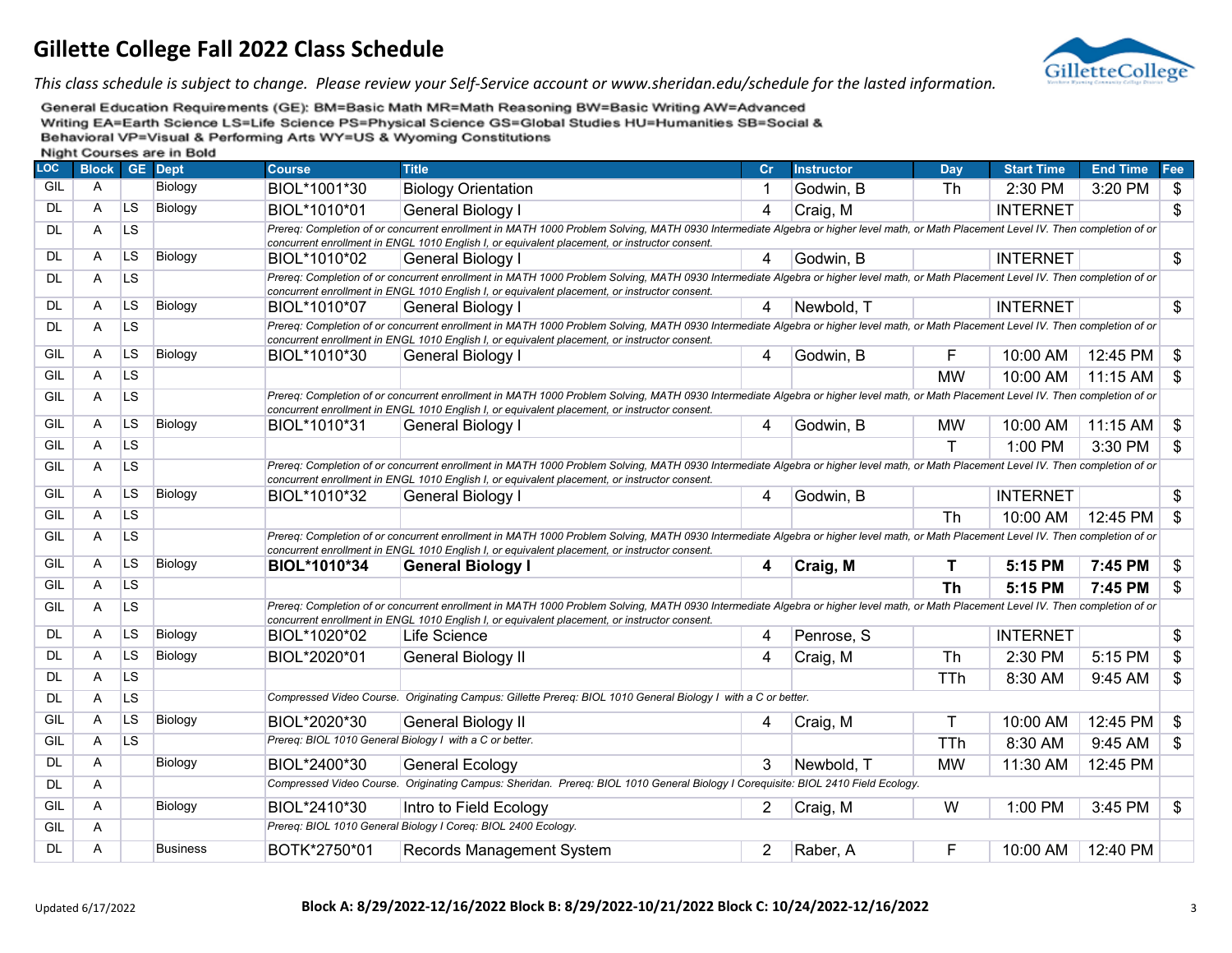

*This class schedule is subject to change. Please review your Self-Service account or www.sheridan.edu/schedule for the lasted information.*

| LOC       | <b>Block</b> |           | <b>GE</b> Dept           | <b>Course</b> | <b>Title</b>                                                                                                                                                                                                                                                    | Cr  | <b>Instructor</b> | Day       | <b>Start Time</b> | <b>End Time</b> | Fee                       |
|-----------|--------------|-----------|--------------------------|---------------|-----------------------------------------------------------------------------------------------------------------------------------------------------------------------------------------------------------------------------------------------------------------|-----|-------------------|-----------|-------------------|-----------------|---------------------------|
| <b>DL</b> | A            |           |                          |               | Compressed Video Course. Originating Campus: Sheridan.                                                                                                                                                                                                          |     |                   |           |                   |                 |                           |
| GIL       | A            |           | <b>Business</b>          | BOTK*2750*30  | <b>Records Management System</b>                                                                                                                                                                                                                                | 2   | Raber, A          | F         | 10:00 AM          | 12:40 PM        |                           |
| DL        | A            |           | <b>Business</b>          | BOTK*2970*01  | Occupational Internship                                                                                                                                                                                                                                         | 3   | Rothstein, D      |           | <b>INTERNET</b>   |                 |                           |
| DL        | A            |           |                          | work hours.   | Prereq: CMAP 1680 Office Productivity Tool, COMM 1030 Interpersonal Communications, or BADM 1020 Business Communication and Writing with a C or better. Internship requires 150                                                                                 |     |                   |           |                   |                 |                           |
| <b>DL</b> | Α            | <b>GS</b> | <b>Business</b>          | BUSN*2000*01  | Intro to Interntl Business                                                                                                                                                                                                                                      | 3   | Gardner, L        |           | <b>INTERNET</b>   |                 |                           |
| DL        | A            | <b>PS</b> | Chemistry                | CHEM*1000*01  | Intro to Chemistry                                                                                                                                                                                                                                              | 4   | Kodet, J          |           | <b>INTERNET</b>   |                 | \$                        |
| DL        | A            | PS        |                          |               | Prereq: Completion of or concurrent enrollment in MATH 0930 Intermediate Algebra or math placement at a higher level.                                                                                                                                           |     |                   |           |                   |                 |                           |
| DL        | Α            | PS        | Chemistry                | CHEM*1000*04  | Intro to Chemistry                                                                                                                                                                                                                                              | 4   | Vorndam, P        |           | <b>INTERNET</b>   |                 | \$                        |
| DL        | Α            | <b>PS</b> |                          |               | Prereq: Completion of or concurrent enrollment in MATH 0930 Intermediate Algebra or math placement at a higher level.                                                                                                                                           |     |                   |           |                   |                 |                           |
| GIL       | A            | <b>PS</b> | Chemistry                | CHEM*1000*30  | Intro to Chemistry                                                                                                                                                                                                                                              | 4   | Kodet, J          | <b>MW</b> | 1:00 PM           | 2:15 PM         | \$                        |
| GIL       | A            | <b>PS</b> |                          |               |                                                                                                                                                                                                                                                                 |     |                   | т         | 1:00 PM           | 3:30 PM         | \$                        |
| GIL       | A            | <b>PS</b> |                          |               | Prereq: Completion of or concurrent enrollment in MATH 0930 Intermediate Algebra or math placement at a higher level.                                                                                                                                           |     |                   |           |                   |                 |                           |
| GIL       | Α            | PS        | Chemistry                | CHEM*1020*30  | <b>General Chemistry I</b>                                                                                                                                                                                                                                      | 4   | Kodet, J          | <b>MW</b> | 11:30 AM          | 12:45 PM        | \$                        |
| GIL       | A            | <b>PS</b> |                          |               |                                                                                                                                                                                                                                                                 |     |                   | <b>Th</b> | 1:00 PM           | 3:30 PM         | \$                        |
| GIL       | Α            | PS        |                          |               | Completion of or concurrent enrollment in MATH 1400 College Algebra, or placement into a higher level math course. CHEM 1000 Introductory Chemistry, or one year of high school is<br>chemistry is recommended by not required before enrolling in this course. |     |                   |           |                   |                 |                           |
| GIL       | A            | <b>PS</b> | Chemistry                | CHEM*1020*31  | <b>General Chemistry I</b>                                                                                                                                                                                                                                      | 4   | Kodet, J          | F         | 8:30 AM           | 11:00 AM        | $\boldsymbol{\mathsf{s}}$ |
| GIL       | Α            | PS        |                          |               | Completion of or concurrent enrollment in MATH 1400 College Algebra, or placement into a higher level math course. CHEM 1000                                                                                                                                    |     |                   | <b>MW</b> | 11:30 AM          | 12:45 PM        |                           |
| GIL       | A            | PS        |                          |               | Introductory Chemistry, or one year of high school is chemistry is recommended by not required before enrolling in this course.                                                                                                                                 |     |                   |           |                   |                 |                           |
| DL        | $\mathsf{A}$ |           | Chemistry                | CHEM*2420*01  | <b>Organic Chemistry I</b>                                                                                                                                                                                                                                      | 4   | Kodet, J          | МW        | 8:30 AM           | 9:45 AM         | \$                        |
| DL        | Α            |           |                          |               | Compressed Video Course. Originating Campus: Gillette. Prereq: CHEM 1020 General Chemistry I with a C or better.                                                                                                                                                |     |                   | т         | 8:30 AM           | 11:20 AM        | \$                        |
| GIL       | Α            |           | Chemistry                | CHEM*2420*30  | <b>Organic Chemistry I</b>                                                                                                                                                                                                                                      | 4   | Kodet, J          | F         | 11:30 AM          | 2:30 PM         | $\overline{\$}$           |
| GIL       | A            |           |                          |               | Prereq: CHEM 1020 General Chemistry I with a C or better.                                                                                                                                                                                                       |     |                   | <b>MW</b> | 8:30 AM           | 9:45 AM         | \$                        |
| GIL       | $\mathsf{A}$ |           | Chemistry                | CHEM*2420*31  | <b>Organic Chemistry I</b>                                                                                                                                                                                                                                      | 4   | Kodet, J          | <b>MW</b> | 8:30 AM           | 9:45 AM         | \$                        |
| GIL       | Α            |           |                          |               | Prereq: CHEM 1020 General Chemistry I with a C or better.                                                                                                                                                                                                       |     |                   | <b>Th</b> | 8:30 AM           | 11:30 AM        | \$                        |
| DL        | Α            |           | Computer<br>Applications | CMAP*1680*01  | <b>Office Productivity Tools</b>                                                                                                                                                                                                                                | 3   | Paquet, M         |           | <b>INTERNET</b>   |                 |                           |
| <b>DL</b> | B            |           | Computer<br>Applications | CMAP*1720*01  | <b>Advanced Word Processing</b>                                                                                                                                                                                                                                 | 1.5 | Paquet, M         |           | <b>INTERNET</b>   |                 |                           |
| <b>DL</b> | C            |           | Computer<br>Applications | CMAP*1752*01  | <b>Advanced Spreadsheet</b>                                                                                                                                                                                                                                     | 1.5 | Paquet, M         |           | <b>INTERNET</b>   |                 |                           |
| DL        | С            |           |                          |               | Complete CMAP 1680 Office Productivity with a C or better or instructor consent.                                                                                                                                                                                |     |                   |           |                   |                 |                           |
| DL        | Α            |           | Computer<br>Applications | CMAP*1815*01  | Database Applications                                                                                                                                                                                                                                           | 3   | Paquet, M         |           | <b>INTERNET</b>   |                 |                           |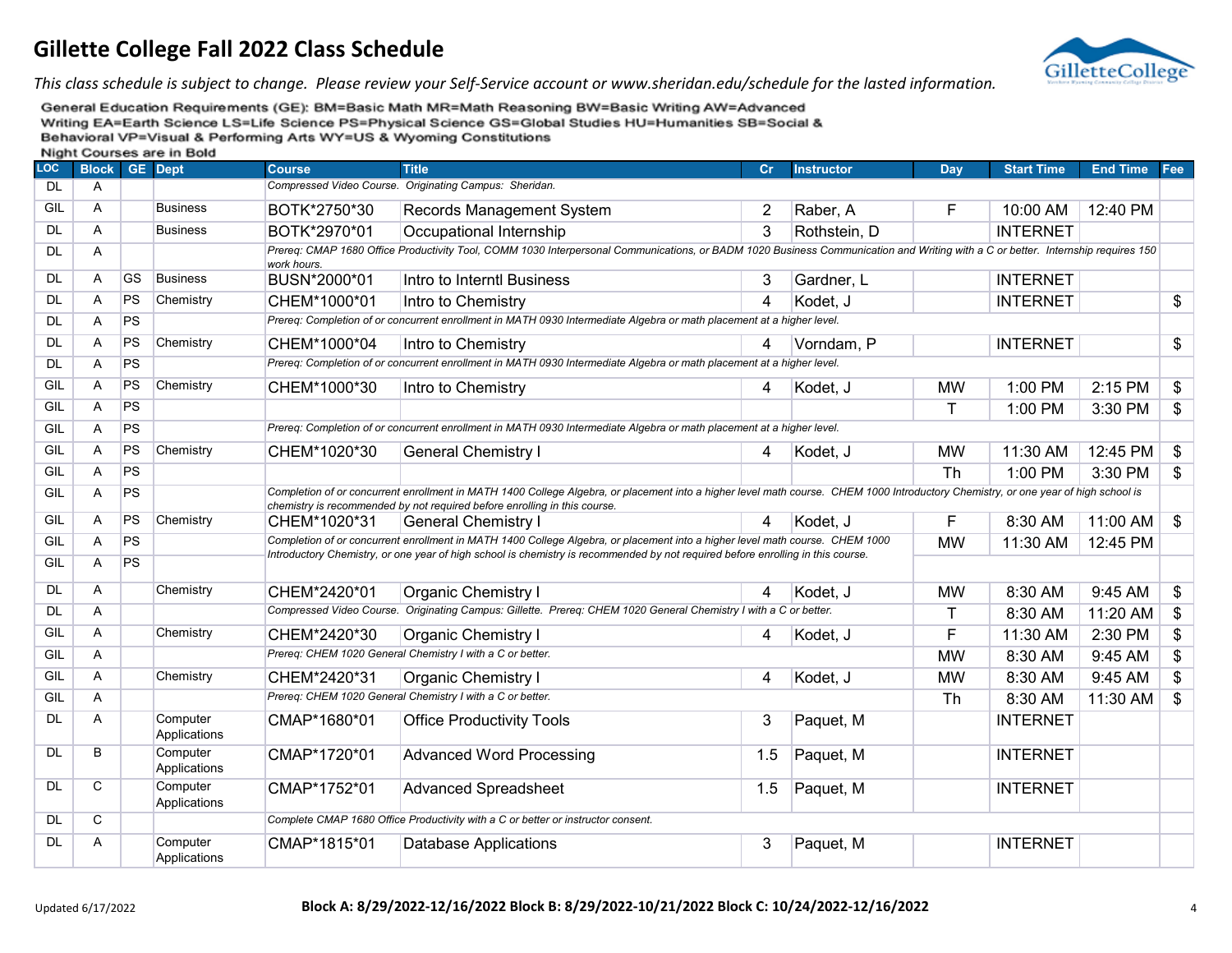

*This class schedule is subject to change. Please review your Self-Service account or www.sheridan.edu/schedule for the lasted information.*

| <b>LOC</b> | <b>Block</b> |           | <b>INIGHT OCCIDES ALC: ILI DOIU</b><br><b>GE</b> Dept | <b>Course</b>                                   | <b>Title</b>                                                                                                                                                                                                                                                                                                                                                                                                                                | Cr             | <b>Instructor</b> | Day        | <b>Start Time</b> | <b>End Time</b> | Fee           |
|------------|--------------|-----------|-------------------------------------------------------|-------------------------------------------------|---------------------------------------------------------------------------------------------------------------------------------------------------------------------------------------------------------------------------------------------------------------------------------------------------------------------------------------------------------------------------------------------------------------------------------------------|----------------|-------------------|------------|-------------------|-----------------|---------------|
| <b>DL</b>  | C            |           | Computer<br>Applications                              | CMAP*1826*01                                    | <b>Advanced Presentation</b>                                                                                                                                                                                                                                                                                                                                                                                                                | 1.5            | Paquet, M         |            | <b>INTERNET</b>   |                 |               |
| <b>DL</b>  | Α            |           | Counseling                                            | CNSL*2010*01                                    | <b>Counseling Ethics</b>                                                                                                                                                                                                                                                                                                                                                                                                                    | $\overline{2}$ | <b>Staff</b>      |            | <b>INTERNET</b>   |                 |               |
| <b>DL</b>  | A            |           | Counseling                                            | CNSL*2100*01                                    | Case Management                                                                                                                                                                                                                                                                                                                                                                                                                             | 3              | <b>Staff</b>      |            | <b>INTERNET</b>   |                 |               |
| <b>DL</b>  | A            |           | Counseling                                            | CNSL*2340*01                                    | <b>Theories of Counseling</b>                                                                                                                                                                                                                                                                                                                                                                                                               | 3              | <b>Staff</b>      |            | <b>INTERNET</b>   |                 |               |
| <b>DL</b>  | Α            |           |                                                       |                                                 | Prereq: Completion of or concurrent enrollment in PSYC 1000 General Psychology or Instructor Consent                                                                                                                                                                                                                                                                                                                                        |                |                   |            |                   |                 |               |
| <b>DL</b>  | A            |           | Construction<br>Technology                            | CNTK*1641*01                                    | <b>Carpentry Apprentice I</b>                                                                                                                                                                                                                                                                                                                                                                                                               | 6              | Michelena, J      |            | <b>INTERNET</b>   |                 | \$            |
| <b>DL</b>  | Α            |           |                                                       |                                                 | Prereq: Students must have the status as a Carpentry Apprentice with an approved Sheridan, Johnson, or Campbell County contractor and be registered as a Carpentry Apprentice with<br>the Bureau of Apprenticeship and Training, Department of Labor, Cheyenne, Wyoming.                                                                                                                                                                    |                |                   |            |                   |                 |               |
| <b>DL</b>  | A            |           | Construction<br>Technology                            | CNTK*1642*01                                    | <b>Carpentry Apprenticeship II</b>                                                                                                                                                                                                                                                                                                                                                                                                          | 6              | Michelena, J      |            | <b>INTERNET</b>   |                 | $\frac{1}{2}$ |
| <b>DL</b>  | A            |           |                                                       |                                                 | Students must have the status as a Carpentry Apprentice with an approved Sheridan, Johnson, or Campbell County contractor and be registered as a Carpenter Apprentice with the<br>Bureau of Apprenticeship and Training, Department of Labor, Cheyenne, WY. Students must also have completed CNTK 1641 Carpentry Apprenticeship I or CNTK 1870 Construction<br>Materials and Methods and CNTK 1560 Construction Safety and Safe Use Tools. |                |                   |            |                   |                 |               |
| <b>DL</b>  | Α            |           | Construction<br>Technology                            | CNTK*1643*01                                    | <b>Carpentry Apprent. III</b>                                                                                                                                                                                                                                                                                                                                                                                                               | 6              | Michelena, J      |            | <b>INTERNET</b>   |                 | \$            |
| <b>DL</b>  | Α            |           |                                                       |                                                 | Prereq: CNTK 1642 Carpentry Apprenticeship or CNTK 1975 Carpentry Framing and Finishing and CNTK 1705 Carpentry Lab.                                                                                                                                                                                                                                                                                                                        |                |                   |            |                   |                 |               |
| <b>DL</b>  | Α            |           | Construction<br>Technology                            | CNTK*1644*01                                    | Carpentry Appren. IV                                                                                                                                                                                                                                                                                                                                                                                                                        | 6              | Michelena, J      |            | <b>INTERNET</b>   |                 | \$            |
| <b>DL</b>  | Α            |           |                                                       | Prereq: CNTK 1643 Carpentry Apprenticeship III. |                                                                                                                                                                                                                                                                                                                                                                                                                                             |                |                   |            |                   |                 |               |
| <b>DL</b>  | A            | HU        | Communications                                        | COMM*1030*02                                    | Interpersonal Communications                                                                                                                                                                                                                                                                                                                                                                                                                | 3              | Raber, A          |            | <b>INTERNET</b>   |                 |               |
| GIL        | Α            | HU        | Communications                                        | COMM*1030*30                                    | Interpersonal Communications                                                                                                                                                                                                                                                                                                                                                                                                                | 3              | Derryberry, K     | <b>MW</b>  | 1:00 PM           | 2:15 PM         |               |
| <b>DL</b>  | A            | HU        | Communications                                        | COMM*2010*03                                    | <b>Public Speaking</b>                                                                                                                                                                                                                                                                                                                                                                                                                      | 3              | Raber, A          |            | <b>INTERNET</b>   |                 |               |
| <b>DL</b>  | A            | HU        |                                                       |                                                 | Prereq: ENGL 1010 English I with a grade of C or better                                                                                                                                                                                                                                                                                                                                                                                     |                |                   |            |                   |                 |               |
| <b>DL</b>  | C            | HU        | Communications                                        | COMM*2010*04                                    | <b>Public Speaking</b>                                                                                                                                                                                                                                                                                                                                                                                                                      | 3              | Schilling, S      |            | <b>INTERNET</b>   |                 |               |
| <b>DL</b>  | $\mathbf C$  | <b>HU</b> |                                                       |                                                 | Prereq: ENGL 1010 English I with a grade of C or better                                                                                                                                                                                                                                                                                                                                                                                     |                |                   |            |                   |                 |               |
| GIL        | Α            | HU        | Communications                                        | COMM*2010*30                                    | <b>Public Speaking</b>                                                                                                                                                                                                                                                                                                                                                                                                                      | 3              | Crow, J           | Th         | 7:00 PM           | 9:40 PM         |               |
| GIL        | A            | <b>HU</b> |                                                       |                                                 | Prereq: ENGL 1010 English I with a grade of C or better                                                                                                                                                                                                                                                                                                                                                                                     |                |                   |            |                   |                 |               |
| GIL        | A            | HU        | Communications                                        | COMM*2010*31                                    | Public Speaking                                                                                                                                                                                                                                                                                                                                                                                                                             | 3              | Finn, M           | <b>TTh</b> | 1:00 PM           | 2:15 PM         |               |
| GIL        | Α            | <b>HU</b> |                                                       |                                                 | Prereq: ENGL 1010 English I with a grade of C or better                                                                                                                                                                                                                                                                                                                                                                                     |                |                   |            |                   |                 |               |
| <b>DL</b>  | Α            |           | Computer<br>Applications                              | COSC*1010*01                                    | Intro to Computer Science                                                                                                                                                                                                                                                                                                                                                                                                                   | 4              | Gunn, E           |            | <b>INTERNET</b>   |                 |               |
| <b>DL</b>  | Α            |           |                                                       |                                                 | MATH 0930 Intermediate Algebra with "C" or better, or Math Placement Level IV, or Instructor Consent.                                                                                                                                                                                                                                                                                                                                       |                |                   |            |                   |                 |               |
| <b>DL</b>  | Α            |           | Computer<br>Applications                              | COSC*2030*01                                    | Computer Science II                                                                                                                                                                                                                                                                                                                                                                                                                         | 4              | Thoney, M         |            | <b>INTERNET</b>   |                 |               |
| <b>DL</b>  | Α            |           |                                                       | Prerequisites COSC 1030 Computer Science I      |                                                                                                                                                                                                                                                                                                                                                                                                                                             |                |                   |            |                   |                 |               |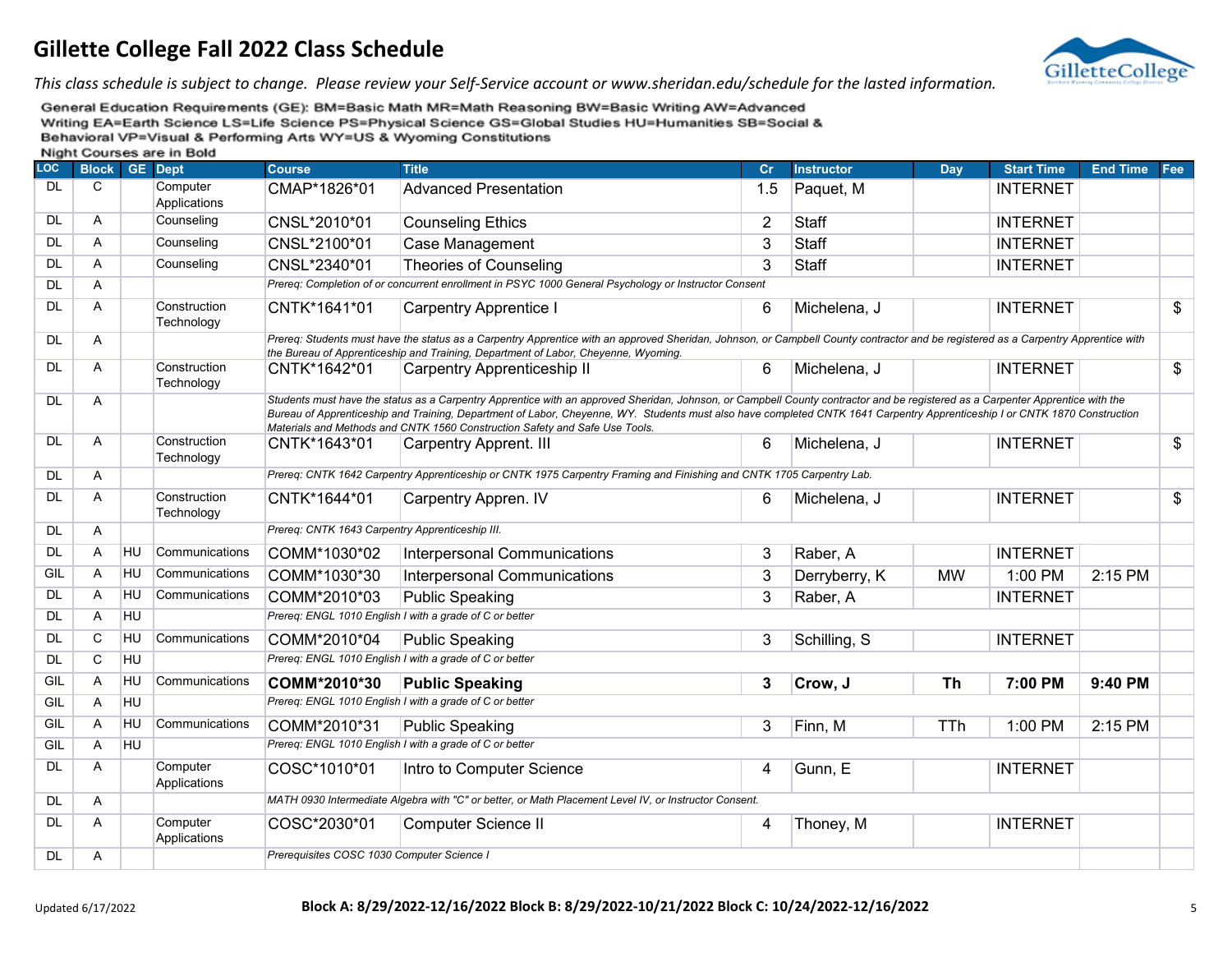

*This class schedule is subject to change. Please review your Self-Service account or www.sheridan.edu/schedule for the lasted information.*

| <br><b>LOC</b> | <b>Block GE Dept</b> |           | ----                     | <b>Course</b>                          | <b>Title</b>                                                                                                                             | Cr             | <b>Instructor</b> | Day        | <b>Start Time</b> | <b>End Time</b> | Fee             |
|----------------|----------------------|-----------|--------------------------|----------------------------------------|------------------------------------------------------------------------------------------------------------------------------------------|----------------|-------------------|------------|-------------------|-----------------|-----------------|
| <b>DL</b>      | A                    |           | Computer<br>Applications | COSC*2050*01                           | Intro to SQL                                                                                                                             | 3              | Gunn, E           |            | <b>INTERNET</b>   |                 |                 |
| <b>DL</b>      | A                    |           | <b>Criminal Justice</b>  | CRMJ*1520*02                           | <b>Law Enforcement Operations</b>                                                                                                        | 3              | Joyce, J          |            | <b>INTERNET</b>   |                 |                 |
| <b>DL</b>      | A                    |           | <b>Criminal Justice</b>  | CRMJ*1520*30                           | <b>Law Enforcement Operations</b>                                                                                                        | 3              | Ostrom, A         | W          | 7:00 PM           | 9:40 PM         |                 |
| <b>DL</b>      | A                    |           | Criminal Justice         | CRMJ*2120*02                           | Intro to Criminal Justice                                                                                                                | 3              | Joyce, J          |            | <b>INTERNET</b>   |                 |                 |
| <b>DL</b>      | A                    |           |                          | CRMJ 2120 cross-listed with POLS 2120. |                                                                                                                                          |                |                   |            |                   |                 |                 |
| GIL            | A                    |           | <b>Criminal Justice</b>  | CRMJ*2120*30                           | <b>Intro to Criminal Justice</b>                                                                                                         | 3              | Ostrom, A         | M          | 7:00 PM           | 9:40 PM         |                 |
| GIL            | A                    |           |                          | CRMJ 2120 cross-listed with POLS 2120. |                                                                                                                                          |                |                   |            |                   |                 |                 |
| GIL            | A                    |           | <b>Criminal Justice</b>  | CRMJ*2130*30                           | <b>Criminal Investigation</b>                                                                                                            | 3              | Ostrom, A         |            | <b>TBA</b>        |                 |                 |
| <b>DL</b>      | A                    |           | Criminal Justice         | CRMJ*2160*01                           | <b>Domestic Family Violence</b>                                                                                                          | 3              | Goodrich-Premo, E |            | <b>INTERNET</b>   |                 |                 |
| <b>DL</b>      | A                    |           |                          |                                        | CRMJ 2160 cross-listed with SOC 2320 and PSYC 2280.                                                                                      |                |                   |            |                   |                 |                 |
| <b>DL</b>      | A                    |           | <b>Criminal Justice</b>  | CRMJ*2200*02                           | <b>Constitutional Law</b>                                                                                                                | 3              | Joyce, J          |            | <b>INTERNET</b>   |                 |                 |
| GIL            | $\overline{A}$       |           | <b>Criminal Justice</b>  | CRMJ*2200*30                           | <b>Constitutional Law</b>                                                                                                                | 3              | Beaverson, A      | Τ          | 7:00 PM           | 9:40 PM         |                 |
| <b>DL</b>      | $\overline{A}$       | <b>SB</b> | <b>Criminal Justice</b>  | CRMJ*2400*01                           | Criminology                                                                                                                              | 3              | Joyce, J          |            | <b>INTERNET</b>   |                 |                 |
| <b>DL</b>      | A                    | <b>SB</b> |                          | CRMJ 2400 cross listed with SOC 2400   |                                                                                                                                          |                |                   |            |                   |                 |                 |
| <b>DL</b>      | $\overline{A}$       | <b>SB</b> | <b>Criminal Justice</b>  | CRMJ*2400*02                           | Criminology                                                                                                                              | 3              | Joyce, J          |            | <b>INTERNET</b>   |                 |                 |
| <b>DL</b>      | A                    | <b>SB</b> |                          | CRMJ 2400 cross listed with SOC 2400   |                                                                                                                                          |                |                   |            |                   |                 |                 |
| <b>DL</b>      | $\overline{A}$       |           | <b>Criminal Justice</b>  | CRMJ*2420*02                           | Juvenile Justice                                                                                                                         | 3              | Joyce, J          |            | <b>INTERNET</b>   |                 |                 |
| GIL            | A                    |           | <b>Criminal Justice</b>  | CRMJ*2420*30                           | <b>Juvenile Justice</b>                                                                                                                  | 3              | Ostrom, A         | <b>Th</b>  | 7:00 PM           | 9:40 PM         |                 |
| <b>DL</b>      | $\overline{A}$       |           | Computer<br>Applications | CSCO*2000*01                           | Cisco: CCNA I Intro to Network                                                                                                           | 4              | Thoney, M         |            | <b>INTERNET</b>   |                 |                 |
| <b>DL</b>      | A                    |           |                          |                                        | Prereq: Successful completion of MSFT 1745 A+ Computer Maintenance and MSFT 1510 Windows Client Operating System, or instructor approval |                |                   |            |                   |                 |                 |
| DL             | A                    |           | Computer<br>Applications | CSEC*1500*01                           | Computer Network Security+                                                                                                               | 3              | Birk, M           |            | <b>INTERNET</b>   |                 | $\mathfrak{S}$  |
| <b>DL</b>      | $\overline{A}$       |           | Computer<br>Applications | CSEC*1520*01                           | <b>Network Attack Principles</b>                                                                                                         | 3              | Thoney, M         |            | <b>INTERNET</b>   |                 |                 |
| <b>DL</b>      | A                    |           |                          |                                        | Prereq: Successful completion of COSC 2020 Linux Fundamentals and CSEC 1500 Computer Network Security +, or instructor consent.          |                |                   |            |                   |                 |                 |
| <b>DL</b>      | $\overline{A}$       |           | Computer<br>Applications | CSEC*2100*01                           | Cyber Security Analyst +                                                                                                                 | 3              | Thoney, M         |            | <b>INTERNET</b>   |                 | $\overline{\$}$ |
| <b>DL</b>      | $\overline{A}$       |           |                          |                                        | Prerequisite: Successful completion of CSEC 1500 Network Security +, hold a CompTIA Security + certification or instructor consent.      |                |                   |            |                   |                 |                 |
| GIL            | $\overline{A}$       |           | <b>Diesel Technology</b> | DESL*1540*30                           | <b>Heavy Duty Electrical Systems</b>                                                                                                     | 4              | Gingerich, J      | <b>TTh</b> | 1:00 PM           | 3:45 PM         | $\frac{1}{2}$   |
| GIL            | $\overline{A}$       |           | <b>Diesel Technology</b> | DESL*1595*30                           | <b>Diesel Essentials</b>                                                                                                                 | $\overline{2}$ | Gingerich, J      | М          | 1:00 PM           | 3:45 PM         | \$              |
| GIL            | Α                    |           |                          | Diesel Technology DESL*1600*30         | <b>Diesel Engines</b>                                                                                                                    | 8              | Gingerich, J      | <b>MW</b>  | 10:00 AM          | 12:00 PM        | $\mathfrak{S}$  |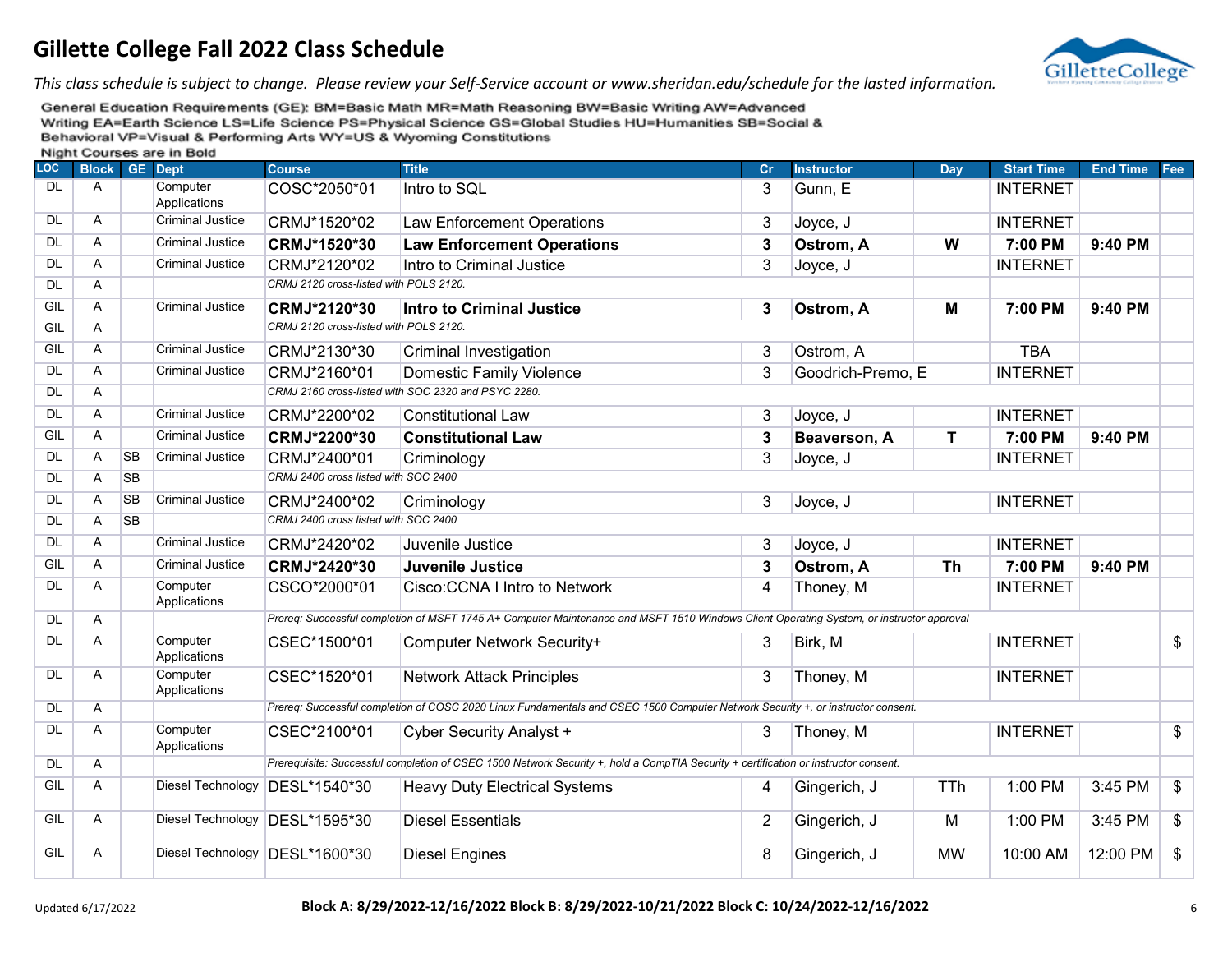

*This class schedule is subject to change. Please review your Self-Service account or www.sheridan.edu/schedule for the lasted information.*

| LOC       | <b>Block</b>   |           | <b>GE</b> Dept           | <b>Course</b>                       | <b>Title</b>                                                                                                                    | Cr             | <b>Instructor</b> | Day        | <b>Start Time</b> | <b>End Time</b> | Fee                       |
|-----------|----------------|-----------|--------------------------|-------------------------------------|---------------------------------------------------------------------------------------------------------------------------------|----------------|-------------------|------------|-------------------|-----------------|---------------------------|
| GIL       | A              |           |                          |                                     |                                                                                                                                 |                |                   | <b>MW</b>  | 7:00 AM           | 9:45 AM         | \$                        |
| GIL       | A              |           |                          | Diesel Technology DESL*1650*30      | Diesel Fuel Systems and Tuning                                                                                                  | 4              | McCrary, T        | <b>TTh</b> | 8:30 AM           | 11:15 AM        | $\$\$                     |
|           |                |           |                          |                                     | Prior to Fall 2021, this course was offered as DESL 1640.                                                                       |                |                   |            |                   |                 |                           |
| GIL       | A              |           |                          | Diesel Technology DESL*1670*30      | Heavy Equipment A/C Systems                                                                                                     | $\overline{2}$ | Stitt, S          | W          | 1:00 PM           | 3:45 PM         | \$                        |
| GIL       | $\overline{B}$ |           | <b>Diesel Technology</b> | DESL*1710*30                        | <b>Clutches and Transmissions</b>                                                                                               | 3              | Stitt, S          | <b>TTh</b> | 7:00 AM           | 11:15 AM        | $\$\$                     |
| GIL       | $\mathbf C$    |           |                          | Diesel Technology DESL*1720*30      | <b>Brakes and Chassis</b>                                                                                                       | 3              | Stitt, S          | <b>TTh</b> | 7:00 AM           | 11:15 AM        | \$                        |
| GIL       | A              |           |                          | Diesel Technology DESL*1770*30      | <b>Diesel Skills</b>                                                                                                            | $\overline{2}$ | Stitt, S          | F          | 7:00 AM           | 11:00 AM        | \$                        |
| GIL       | A              |           |                          | Must be enrolled in Diesel Program. |                                                                                                                                 |                |                   |            |                   |                 |                           |
| GIL       | A              |           |                          | Diesel Technology DESL*1850*30      | Mobile Hydraulic Technology                                                                                                     | 4              | McCrary, T        | <b>MW</b>  | 8:30 AM           | 11:15 AM        | $\boldsymbol{\mathsf{S}}$ |
| GIL       | A              |           |                          | Diesel Technology DESL*1870*30      | Mobile Hydraulic Troubleshoot                                                                                                   | 4              | McCrary, T        | <b>MW</b>  | 1:00 PM           | 3:45 PM         | \$                        |
| GIL       | A              |           |                          | Diesel Technology DESL*2010*30      | <b>Diesel Electronics</b>                                                                                                       | 4              | McCrary, T        | <b>TTh</b> | 1:00 PM           | 3:45 PM         | \$                        |
| GIL       | A              |           |                          |                                     | Prereq: DESL 1540 Heavy Duty Electrical Systems with a C or better or instructor consent.                                       |                |                   |            |                   |                 |                           |
| GIL       | A              |           | <b>Diesel Technology</b> | DESL*2710*30                        | <b>Power Transfer Systems</b>                                                                                                   | 4              | Stitt, S          | <b>MW</b>  | 8:30 AM           | 11:15 AM        | $\mathfrak{F}$            |
| <b>DL</b> | C              |           | Dental Hygiene           | DHYG*1000*01                        | Survey of Dental Hygiene                                                                                                        | $\mathbf{1}$   | Woods, A          |            | <b>INTERNET</b>   |                 |                           |
| <b>DL</b> | $\overline{A}$ |           | Dental Hygiene           | DHYG*3600*01                        | Ethics & Law in Dental Hygiene                                                                                                  | $\overline{2}$ | Golden, J         |            | <b>INTERNET</b>   |                 |                           |
| <b>DL</b> | A              | <b>SB</b> | Economics                | ECON*1010*02                        | Macroeconomics                                                                                                                  | 3              | Robinson, J       |            | <b>INTERNET</b>   |                 |                           |
| <b>DL</b> | C              | <b>SB</b> | Economics                | ECON*1010*31                        | <b>Macroeconomics</b>                                                                                                           | 3              | Mantey, K         | <b>MW</b>  | 5:15 PM           | 6:30 PM         |                           |
| <b>DL</b> | C              | <b>SB</b> |                          |                                     | Compressed Video Course. Originating Campus: Sheridan.                                                                          |                |                   |            |                   |                 |                           |
| <b>DL</b> | A              | <b>SB</b> | Economics                | ECON*1020*01                        | Microeconomics                                                                                                                  | 3              | Robinson, J       |            | <b>INTERNET</b>   |                 |                           |
| <b>DL</b> | Α              | <b>SB</b> | Economics                | ECON*1020*03                        | Microeconomics                                                                                                                  | 3              | Young, A          |            | <b>INTERNET</b>   |                 |                           |
| <b>DL</b> | $\mathsf{C}$   | <b>SB</b> | Economics                | ECON*1020*30                        | <b>Microeconomics</b>                                                                                                           | 3              | Mantey, K         | <b>MW</b>  | 7:00 PM           | 8:15 PM         |                           |
| <b>DL</b> | $\mathsf{C}$   | <b>SB</b> |                          |                                     | Compressed Video Course. Originating Campus: Sheridan.                                                                          |                |                   |            |                   |                 |                           |
| GIL       | A              | <b>SB</b> | Economics                | ECON*1020*31                        | Microeconomics                                                                                                                  | 3              | Shaw, T           | <b>TTh</b> | 10:00 AM          | 11:15 AM        |                           |
| <b>DL</b> | A              |           | Education                | EDCI*2440*01                        | <b>Classroom Management</b>                                                                                                     | $\overline{2}$ | Stauffer, T       |            | <b>INTERNET</b>   |                 |                           |
| <b>DL</b> | A              |           |                          |                                     | Grade of C or better in EDEX 2484 Intro to Special Education, and or concurrent enrollment in, EDFD 2100 Educational Psychology |                |                   |            |                   |                 |                           |
| DL        | B              |           | Education                | EDCI*2440*02                        | <b>Classroom Management</b>                                                                                                     | $\overline{2}$ | Pollard, T        |            | <b>INTERNET</b>   |                 |                           |
| <b>DL</b> | B              |           |                          |                                     | Grade of C or better in EDEX 2484 Intro to Special Education, and or concurrent enrollment in, EDFD 2100 Educational Psychology |                |                   |            |                   |                 |                           |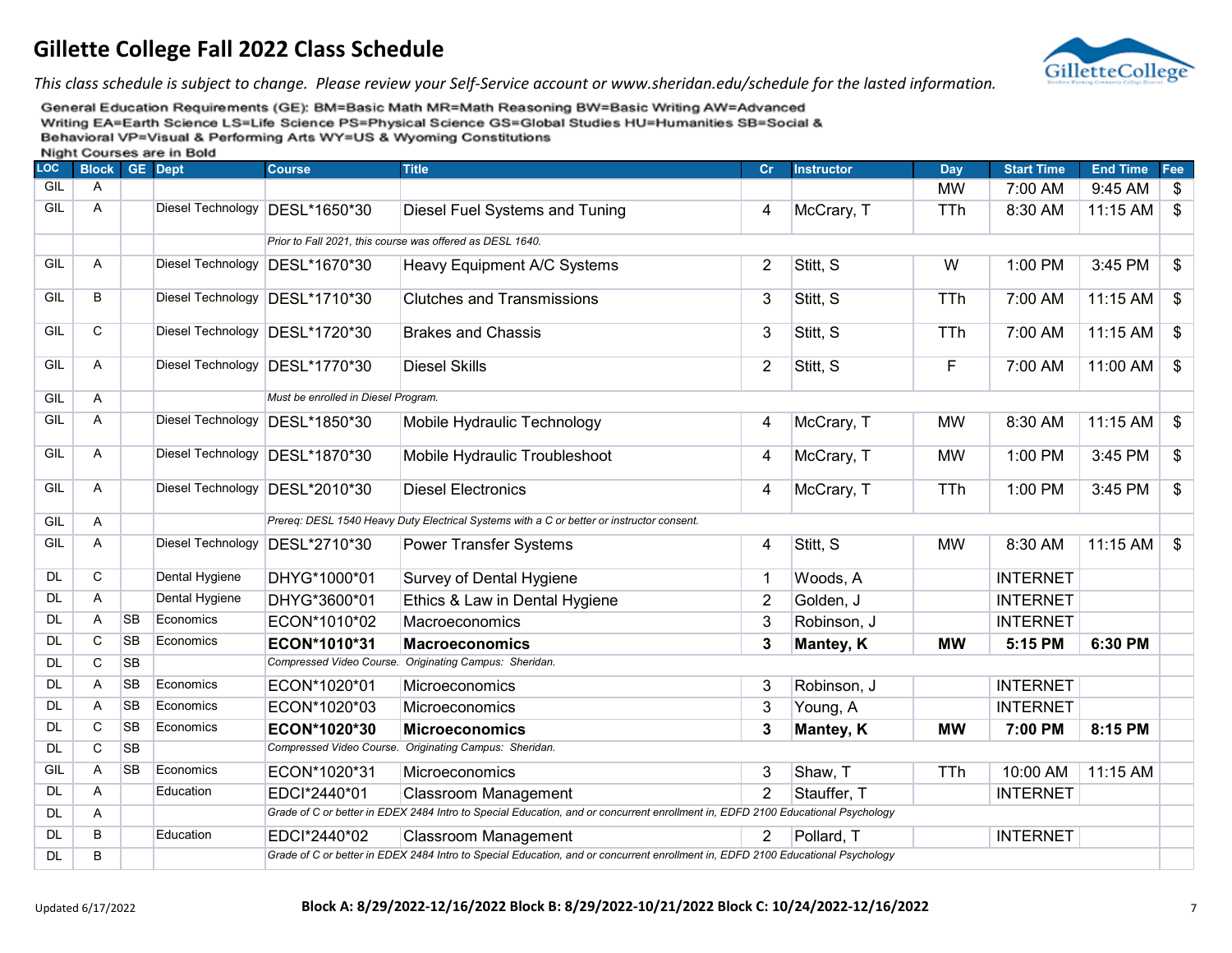

*This class schedule is subject to change. Please review your Self-Service account or www.sheridan.edu/schedule for the lasted information.*

| .<br><b>LOC</b> | ------<br><b>Block</b> |           | <b>GE</b> Dept               | <b>Course</b>                              | <b>Title</b>                                                                                                                                               | Cr             | <b>Instructor</b> | Day         | <b>Start Time</b> | <b>End Time</b> | Fee |
|-----------------|------------------------|-----------|------------------------------|--------------------------------------------|------------------------------------------------------------------------------------------------------------------------------------------------------------|----------------|-------------------|-------------|-------------------|-----------------|-----|
| <b>DL</b>       | B                      |           | Education                    | EDEC*1020*01                               | Intro to Early Childhood Ed                                                                                                                                | 3              | Johnson, J        |             | <b>INTERNET</b>   |                 |     |
| <b>DL</b>       | $\mathsf{C}$           |           | Education                    | EDEC*1100*01                               | Observ and Guid of Young Child                                                                                                                             | $\overline{2}$ | Johnson, J        |             | <b>INTERNET</b>   |                 |     |
| <b>DL</b>       | $\overline{C}$         |           |                              |                                            | Prereq: EDEC 1020 Intro to Early Childhood with a C or better. Coreq: EDEC 1100 Observation and Guidance of Young Children                                 |                |                   |             |                   |                 |     |
| <b>DL</b>       | $\mathbf C$            |           | Education                    | EDEC*1105*01                               | Observe and Guid Yng Chld Lab                                                                                                                              |                | Johnson, J        |             | <b>INTERNET</b>   |                 |     |
| <b>DL</b>       | C                      |           |                              |                                            | Prereq: EDEC 1020 Intro to Early Childhood with a C or better. Coreq: EDEC 1100 Observation and Guidance of Young Children                                 |                |                   |             |                   |                 |     |
| <b>DL</b>       | C                      |           | Education                    | EDEC*2000*01                               | Engaging Families in Early Chi                                                                                                                             | 3              | Mains, A          |             | <b>INTERNET</b>   |                 |     |
| <b>DL</b>       | $\mathsf{C}$           |           |                              | Prereq: EDEC 1020 Intro to Early Childhood |                                                                                                                                                            |                |                   |             |                   |                 |     |
| <b>DL</b>       | $\overline{B}$         |           | Education                    | EDEC*2435*01                               | <b>Child Development Associate</b>                                                                                                                         | 3              | Mains, A          |             | <b>INTERNET</b>   |                 |     |
| <b>DL</b>       | A                      |           | Education                    | EDEL*2280*01                               | Literature for Children                                                                                                                                    | 3              | Pollard, T        |             | <b>INTERNET</b>   |                 |     |
| <b>DL</b>       | Α                      |           |                              |                                            | Prereq: EDFD 2020 Foundations of Education OR EDEC 1020 Intro to Early Childhood                                                                           |                |                   |             |                   |                 |     |
| <b>DL</b>       | Α                      |           | Education                    | EDEX*2484*01                               | Intro to Special Education                                                                                                                                 | 3              | Stauffer, T       |             | <b>INTERNET</b>   |                 |     |
| <b>DL</b>       | A                      |           |                              |                                            | Prereq: A grade of C or better in EDFD 2020 Foundations of Education                                                                                       |                |                   |             |                   |                 |     |
| <b>DL</b>       | A                      |           | Education                    | EDFD*2020*01                               | <b>Foundations of Education</b>                                                                                                                            | 3              | Pollard, T        |             | <b>INTERNET</b>   |                 |     |
| <b>DL</b>       | Α                      |           |                              |                                            | Prereq: Completion of or concurrent enrollment in ENGL 1010 English I. *Students will be required to pass a background check in this course.               |                |                   |             |                   |                 |     |
| <b>DL</b>       | A                      |           | Education                    | EDFD*2020*02                               | <b>Foundations of Education</b>                                                                                                                            | 3              | Stauffer, T       |             | <b>INTERNET</b>   |                 |     |
| <b>DL</b>       | A                      |           |                              |                                            | Prereq: Completion of or concurrent enrollment in ENGL 1010 English I. *Students will be required to pass a background check in this course.               |                |                   |             |                   |                 |     |
| <b>DL</b>       | A                      |           | Education                    | EDFD*2100*01                               | <b>Educational Psychology</b>                                                                                                                              | 3              | Stauffer, T       |             | <b>INTERNET</b>   |                 |     |
| <b>DL</b>       | A                      |           |                              |                                            | Prereq: Grade of a C or better in EDFD 2020 Foundations of Education and PSYC 1000 General Psychology                                                      |                |                   |             |                   |                 |     |
| <b>DL</b>       | Α                      |           | Education                    | EDFD*2100*02                               | <b>Educational Psychology</b>                                                                                                                              | 3              | Pollard, T        |             | <b>INTERNET</b>   |                 |     |
| <b>DL</b>       | A                      |           |                              |                                            | Prereq: Grade of a C or better in EDFD 2020 Foundations of Education and PSYC 1000 General Psychology                                                      |                |                   |             |                   |                 |     |
| <b>DL</b>       | B                      | <b>CI</b> | Education                    | EDUC*1501*01                               | <b>Effective Substitute Teaching</b>                                                                                                                       | 1              | Pollard, T        |             | <b>INTERNET</b>   |                 |     |
| <b>DL</b>       | A                      | <b>CI</b> | Education                    | EDUC*1501*02                               | <b>Effective Substitute Teaching</b>                                                                                                                       | 1              | Stauffer, T       |             | <b>INTERNET</b>   |                 |     |
| <b>DL</b>       | A                      |           | Education                    | EDUC*2100*02                               | Practicum in Teaching                                                                                                                                      | 3              | Stauffer, T       |             | <b>INTERNET</b>   |                 |     |
| <b>DL</b>       | Α                      |           |                              |                                            | Prereq: EDCI 2440 Classroom Management and ITEC 2360 Educational Technology Theory and Applications are pre-requisites that may also be taken concurrently |                |                   |             |                   |                 |     |
| GIL             | A                      |           | Electrical<br>Apprenticeship | ELAP*1515*30                               | <b>Electrical Apprenticeship 1A</b>                                                                                                                        | 3              | Robbins, M        | Μ           | 6:00 PM           | 8:30 PM         | \$  |
| GIL             | A                      |           |                              |                                            | Prior to Fall 2021, this course was offered as ELAP 1510.                                                                                                  |                |                   |             |                   |                 |     |
| GIL             | Α                      |           | Electrical<br>Apprenticeship | ELAP*1535*30                               | <b>Electrical Apprenticeship 2A</b>                                                                                                                        | 3              | Vance, J          | $\mathsf T$ | 6:00 PM           | 8:30 PM         | \$  |
| GIL             | Α                      |           |                              |                                            | Prereq: ELAP 1525 Electrical Apprenticeship II. Prior to Fall 2021, this course was offered as ELAP 1530.                                                  |                |                   |             |                   |                 |     |
| GIL             | A                      |           | Electrical<br>Apprenticeship | ELAP*1555*30                               | <b>Electrical Apprenticeship 3A</b>                                                                                                                        | 3              | Robbins, M        | $\mathbf T$ | 6:00 PM           | 8:30 PM         | \$  |
| GIL             | A                      |           |                              |                                            | Prereq: ELAP 1520 Electrical Apprenticeship II. Prior to Fall 2021, this course was offered as ELAP 1550.                                                  |                |                   |             |                   |                 |     |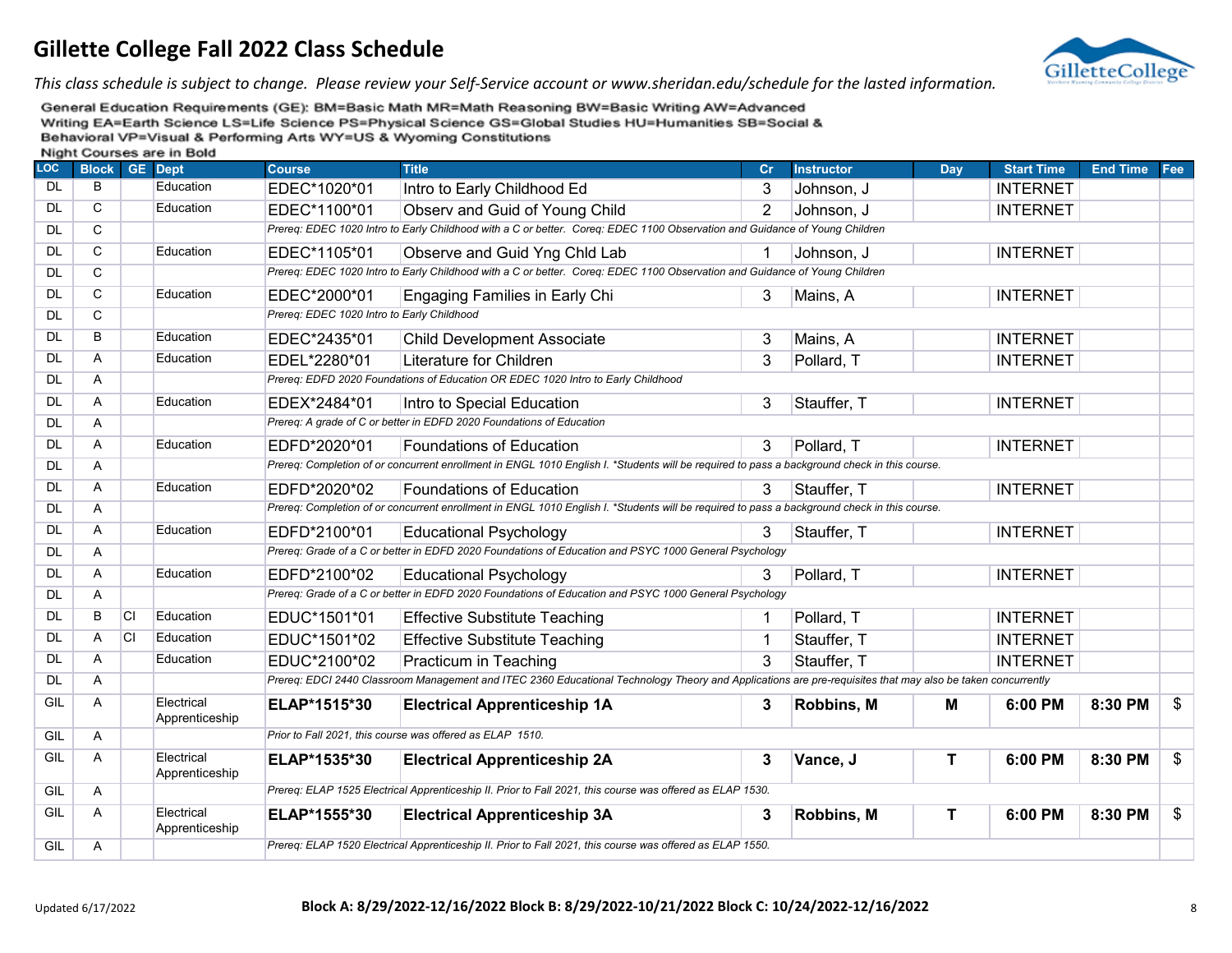

*This class schedule is subject to change. Please review your Self-Service account or www.sheridan.edu/schedule for the lasted information.*

| LOC       | <b>Block</b> | <b>GE</b> Dept               | <b>Course</b> | <b>Title</b>                                                                                                                                            | Cr             | <b>Instructor</b> | Day | <b>Start Time</b> | <b>End Time</b> | Fee            |
|-----------|--------------|------------------------------|---------------|---------------------------------------------------------------------------------------------------------------------------------------------------------|----------------|-------------------|-----|-------------------|-----------------|----------------|
| GIL       | A            | Electrical<br>Apprenticeship | ELAP*1575*30  | <b>Electrical Apprenticeship 4A</b>                                                                                                                     | 3              | Vance, J          | Μ   | 6:00 PM           | 8:30 PM         | $\frac{1}{2}$  |
| GIL       | Α            |                              |               | Prereg: ELAP 1560 Electrical Apprenticeship VI. Prior to Fall 2021, this course was offered as ELAP 1570.                                               |                |                   |     |                   |                 |                |
| GIL       | Α            | Industrial<br>Electricity    | ELTR*1505*30  | <b>Electrical Assembly and Measur</b>                                                                                                                   | 4              | Vance, J          | Th  | 8:00 AM           | 11:00 AM        | $\frac{1}{2}$  |
| GIL       | A            |                              |               | Prior to Fall 2021, this course was previously offered as ELTR 1515.                                                                                    |                |                   | W   | 8:00 AM           | 10:00 AM        | $\frac{1}{2}$  |
| GIL       | A            | Industrial<br>Electricity    | ELTR*1505*31  | <b>Electrical Assembly and Measur</b>                                                                                                                   | 4              | Vance, J          | W   | 10:00 AM          | 1:00 PM         | $\mathfrak{S}$ |
| GIL       | A            |                              |               | Prior to Fall 2021, this course was previously offered as ELTR 1515.                                                                                    |                |                   |     |                   |                 |                |
| GIL       | A            | Industrial<br>Electricity    | ELTR*1600*30  | National Electrical Code I                                                                                                                              | 3              | Robbins, M        | T   | 8:00 AM           | 10:30 AM        |                |
| GIL       | Α            | Industrial<br>Electricity    | ELTR*2550*30  | <b>AC/DC Electric Circuit Theory</b>                                                                                                                    | 6              | Robbins, M        | M   | 12:00 PM          | 5:00 PM         | \$             |
| GIL       | Α            |                              |               |                                                                                                                                                         |                |                   | T   | 1:00 PM           | 3:30 PM         | \$             |
| GIL       | Α            |                              |               | Successful completion of or concurrent enrollment in any MATH class with course number 1400 or higher (including MATH 1500 Applied Math).               |                |                   |     |                   |                 |                |
| GIL       | A            | Industrial<br>Electricity    | ELTR*2550*31  | <b>AC/DC Electric Circuit Theory</b>                                                                                                                    | 6              | Robbins, M        | Τ   | 1:00 PM           | 3:30 PM         | \$             |
| GIL       | Α            |                              |               |                                                                                                                                                         |                |                   | Th  | 12:00 PM          | 5:00 PM         | $\frac{1}{2}$  |
| GIL       | Α            |                              |               | Successful completion of or concurrent enrollment in any MATH class with course number 1400 or higher (including MATH 1500 Applied Math).               |                |                   |     |                   |                 |                |
| GIL       | Α            | Industrial<br>Electricity    | ELTR*2850*30  | <b>Facility Maintenance and Instr</b>                                                                                                                   | 4              | Vance, J          | M   | 10:30 AM          | 1:00 PM         |                |
| GIL       | A            |                              |               | Prereg: Completion ELTR 2575 Industrial Controls I and ELTR 2815 Programmable Logic Controllers (PLC).                                                  |                |                   | M   | 8:00 AM           | 10:30 AM        |                |
| GIL       | Α            | Industrial<br>Electricity    | ELTR*2850*31  | <b>Facility Maintenance and Instr</b>                                                                                                                   | 4              | Vance, J          | M   | 1:00 PM           | 4:00 PM         |                |
| GIL       | A            |                              |               | Prereq: Completion ELTR 2575 Industrial Controls I and ELTR 2815 Programmable Logic Controllers (PLC).                                                  |                |                   |     |                   |                 |                |
| GIL       | A            | Industrial<br>Electricity    | ELTR*2880*30  | Solid State Motor Control                                                                                                                               | 3              | Vance, J          | Τ   | 10:00 AM          | 12:30 PM        | \$             |
| GIL       | A            |                              |               | Prereq: ELTR 2560 Solid State Circuit Theory and ELTR 2840 Industrial Controls I, or instructor consent                                                 |                |                   | Τ   | 8:30 AM           | 9:45 AM         | \$             |
| GIL       | A            | Industrial<br>Electricity    | ELTR*2880*31  | Solid State Motor Control                                                                                                                               | 3              | Vance, J          | T   | 1:30 PM           | 4:00 PM         | \$             |
| GIL       | A            |                              |               | Prereq: ELTR 2560 Solid State Circuit Theory and ELTR 2840 Industrial Controls I, or instructor consent                                                 |                |                   |     |                   |                 |                |
| GIL       | Α            | Industrial<br>Electricity    | ELTR*2940*30  | <b>Advanced PLC Programming</b>                                                                                                                         | 3              | Chapin, D         | т   | 6:00 PM           | 8:30 PM         | \$             |
| GIL       | Α            |                              |               | Prereq: ELTR 2815 Programmable Logic Controllers AND ELTR 2840 Industrial Controls I with a "C" or better. Coreq: ELTR 2880 Solid State Motor Controls. |                |                   |     |                   |                 |                |
| <b>DL</b> | Α            | English                      | ENGL*0725*04  | <b>English Plus</b>                                                                                                                                     | $\overline{2}$ | Jensen, M         |     | <b>INTERNET</b>   |                 |                |
| <b>DL</b> | A            |                              |               | Prerequisite: Reading Placement Level 1 or 2. Co-requisite: English 1010 English Composition I.                                                         |                |                   |     |                   |                 |                |
| GIL       | A            | English                      | ENGL*0725*30  | <b>English Plus</b>                                                                                                                                     | $\overline{2}$ | Derryberry, K     |     | <b>TBA</b>        |                 |                |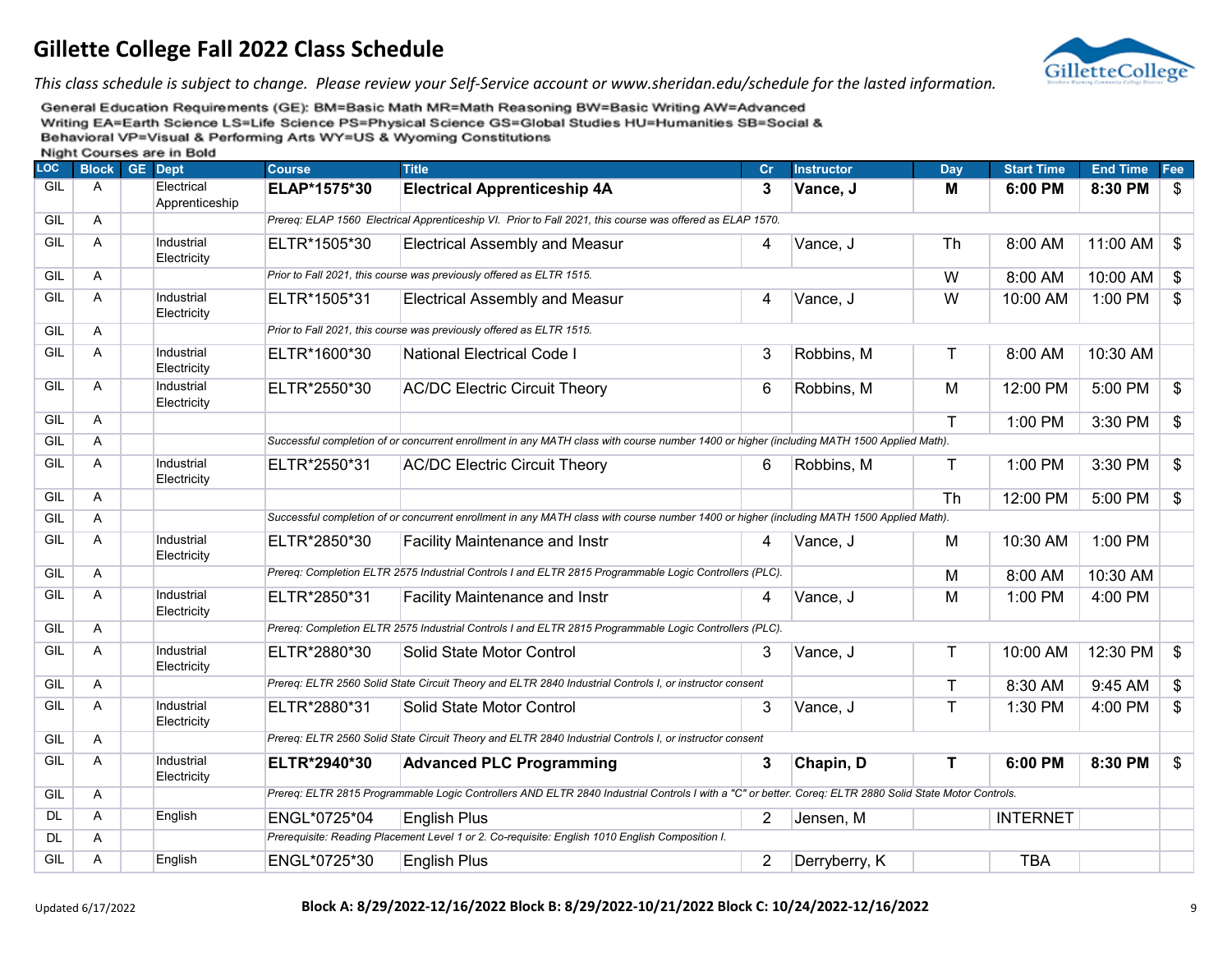

*This class schedule is subject to change. Please review your Self-Service account or www.sheridan.edu/schedule for the lasted information.*

| <b>LOC</b> | ------<br><b>Block</b> |           | ----<br><b>GE</b> Dept | <b>Course</b> | <b>Title</b>                                                                                                                                                     | Cr             | <b>Instructor</b> | Day        | <b>Start Time</b> | <b>End Time</b> | Fee |
|------------|------------------------|-----------|------------------------|---------------|------------------------------------------------------------------------------------------------------------------------------------------------------------------|----------------|-------------------|------------|-------------------|-----------------|-----|
| GIL        | Α                      |           |                        |               | Prerequisite: Reading Placement Level 1 or 2. Co-requisite: English 1010 English Composition I.                                                                  |                |                   |            |                   |                 |     |
| GIL        | A                      |           | English                | ENGL*0725*31  | <b>English Plus</b>                                                                                                                                              | $\overline{2}$ | Derryberry, K     |            | <b>TBA</b>        |                 |     |
| GIL        | A                      |           |                        |               | Prerequisite: Reading Placement Level 1 or 2. Co-requisite: English 1010 English Composition I.                                                                  |                |                   |            |                   |                 |     |
| <b>DL</b>  | A                      | <b>BW</b> | English                | ENGL*1010*01  | <b>English Composition I</b>                                                                                                                                     | 3              | Finn, M           |            | <b>INTERNET</b>   |                 |     |
| DL         | Α                      | <b>BW</b> |                        |               | Prereq: Level 3 Reading Placement or "C" or better in ENGL 0700 Integrated Reading & Writing                                                                     |                |                   |            |                   |                 |     |
| <b>DL</b>  | Α                      | <b>BW</b> | English                | ENGL*1010*02  | <b>English Composition I</b>                                                                                                                                     | 3              | Finn, M           |            | <b>INTERNET</b>   |                 |     |
| DL         | Α                      | <b>BW</b> |                        |               | Prereq: Level 3 Reading Placement or "C" or better in ENGL 0700 Integrated Reading & Writing                                                                     |                |                   |            |                   |                 |     |
| DL.        | Α                      | <b>BW</b> | English                | ENGL*1010*14  | <b>English Composition I</b>                                                                                                                                     | 3              | Jensen, M         |            | <b>INTERNET</b>   |                 |     |
| DL         | Α                      | <b>BW</b> |                        |               | Prereq: Level 3 Reading Placement or "C" or better in ENGL 0700 Integrated Reading & Writing                                                                     |                |                   |            |                   |                 |     |
| <b>DL</b>  | Α                      | <b>BW</b> | English                | ENGL*1010*15  | <b>English Composition I</b>                                                                                                                                     | 3              | Jensen, M         |            | <b>INTERNET</b>   |                 |     |
| DL         | Α                      | <b>BW</b> |                        |               | Prereq: Level 3 Reading Placement or "C" or better in ENGL 0700 Integrated Reading & Writing                                                                     |                |                   |            |                   |                 |     |
| GIL        | Α                      | <b>BW</b> | English                | ENGL*1010*30  | <b>English Composition I</b>                                                                                                                                     | 3              | Derryberry, K     | <b>MW</b>  | 10:00 AM          | 11:15 AM        |     |
| GIL        | Α                      | <b>BW</b> |                        |               | Prereq: Level 3 Reading Placement or "C" or better in ENGL 0700 Integrated Reading & Writing                                                                     |                |                   |            |                   |                 |     |
| GIL        | Α                      | BW        | English                | ENGL*1010*31  | <b>English Composition I</b>                                                                                                                                     | 3              | Elkins, J         | <b>MW</b>  | 8:30 AM           | 9:45 AM         |     |
| GIL        | A                      | <b>BW</b> |                        |               | Prereq: Level 3 Reading Placement or "C" or better in ENGL 0700 Integrated Reading & Writing                                                                     |                |                   |            |                   |                 |     |
| GIL        | Α                      | <b>BW</b> | English                | ENGL*1010*32  | <b>English Composition I</b>                                                                                                                                     | 3              | Arhart, L         | <b>MW</b>  | 1:00 PM           | 2:15 PM         |     |
| GIL        | Α                      | <b>BW</b> |                        |               | Prereq: Level 3 Reading Placement or "C" or better in ENGL 0700 Integrated Reading & Writing                                                                     |                |                   |            |                   |                 |     |
| GIL        | Α                      | <b>BW</b> | English                | ENGL*1010*33  | <b>English Composition I</b>                                                                                                                                     | 3              | Derryberry, K     | TTh        | 10:00 AM          | 11:15 AM        |     |
| GIL        | Α                      | <b>BW</b> |                        |               | Prereq: Level 3 Reading Placement or "C" or better in ENGL 0700 Integrated Reading & Writing                                                                     |                |                   |            |                   |                 |     |
| GIL        | Α                      | <b>BW</b> | English                | ENGL*1010*34  | <b>English Composition I</b>                                                                                                                                     | 3              | Finn, M           | <b>TTh</b> | 2:30 PM           | 3:45 PM         |     |
| GIL        | Α                      | <b>BW</b> |                        |               | Prereq: Level 3 Reading Placement or "C" or better in ENGL 0700 Integrated Reading & Writing                                                                     |                |                   |            |                   |                 |     |
| GIL        | A                      | <b>BW</b> | English                | ENGL*1010*35  | <b>English Composition I</b>                                                                                                                                     | 3              | Arhart, L         | <b>TTh</b> | 5:15 PM           | 6:30 PM         |     |
| GIL        | A                      | <b>BW</b> |                        |               | Prereq: Level 3 Reading Placement or "C" or better in ENGL 0700 Integrated Reading & Writing                                                                     |                |                   |            |                   |                 |     |
| GIL        | Α                      | <b>BW</b> | English                | ENGL*1010*36  | <b>English Composition I</b>                                                                                                                                     | 3              | Arhart, L         | <b>MW</b>  | 2:30 PM           | 3:45 PM         |     |
| GIL        | Α                      | <b>BW</b> |                        |               | Prereq: Level 3 Reading Placement or "C" or better in ENGL 0700 Integrated Reading & Writing                                                                     |                |                   |            |                   |                 |     |
| <b>DL</b>  | Α                      | <b>HU</b> | English                | ENGL*1050*01  | Intro to Film Studies                                                                                                                                            | 3              | Finn, M           |            | <b>INTERNET</b>   |                 |     |
| <b>DL</b>  | A                      | <b>VP</b> |                        |               | Prereq: Completion of, or concurrent enrollment in, ENGL 1010 English I, or instructor consent                                                                   |                |                   |            |                   |                 |     |
| DL         | Α                      | GS        | English                | ENGL*1080*01  | Intro to Women's Studies                                                                                                                                         | 3              | Finn, M           |            | <b>INTERNET</b>   |                 |     |
| <b>DL</b>  | A                      | <b>HU</b> |                        |               | Prereq: Completion of, or concurrent enrollment in, ENGL 1010 English I, or instructor consent. ENGL 1080 is crosslisted with HUMN 1080, SOC 1080 and WMST 1080. |                |                   |            |                   |                 |     |
|            |                        | <b>SB</b> |                        |               |                                                                                                                                                                  |                |                   |            |                   |                 |     |
| GIL        | A                      | <b>AW</b> | English                | ENGL*2020*30  | Literature, Media, and Culture                                                                                                                                   | 3              | Arhart, L         | <b>TTh</b> | 2:30 PM           | 3:45 PM         |     |
| GIL        | Α                      | <b>HU</b> |                        |               | Prereq: ENGL 1010 English I with a C or better Literature, Media, and Culture: Myths, Legends, and Fairy Tales                                                   |                |                   |            |                   |                 |     |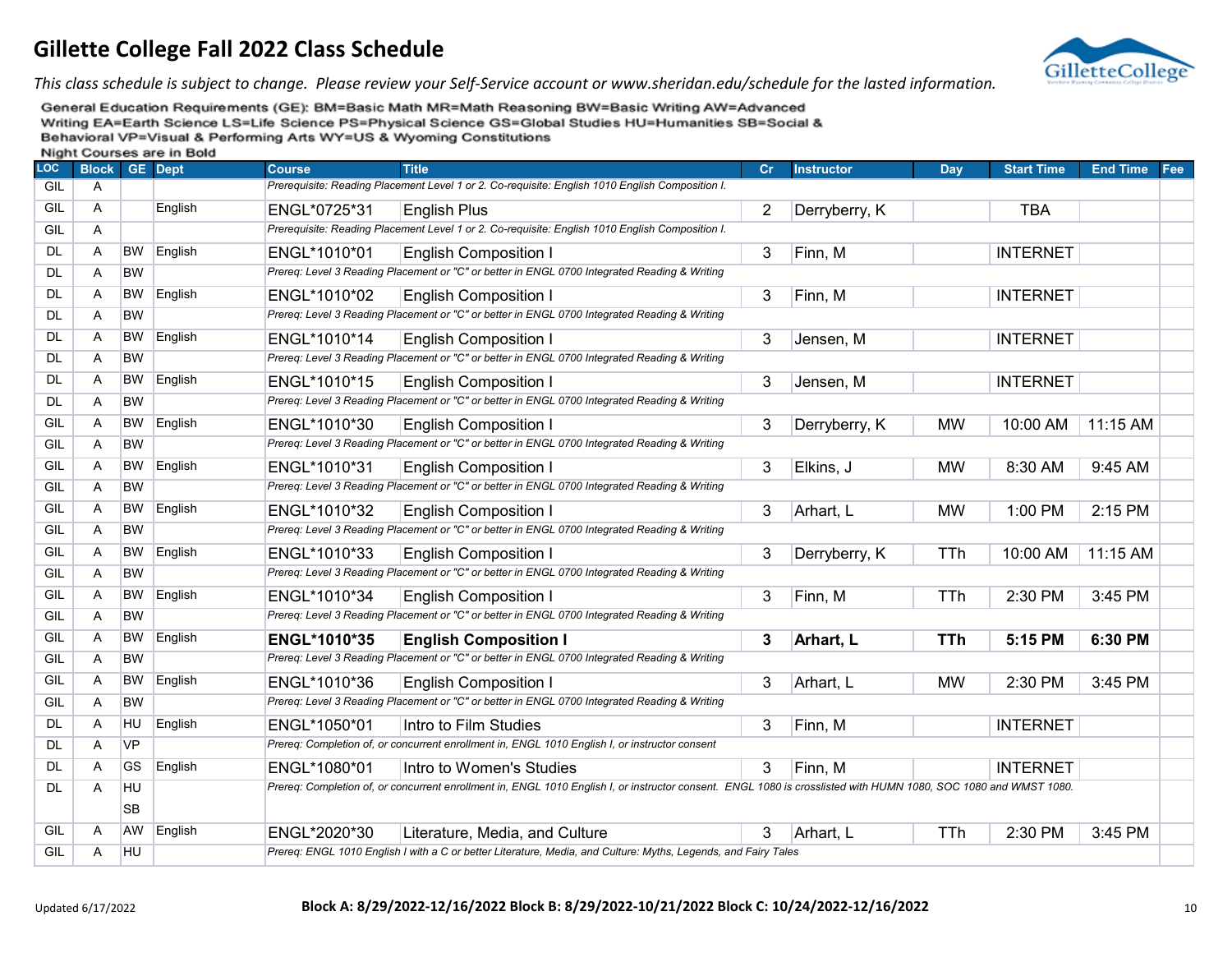

*This class schedule is subject to change. Please review your Self-Service account or www.sheridan.edu/schedule for the lasted information.*

| <b>LOC</b> | <b>Block</b> |           | <b>GE</b> Dept            | <b>Course</b>                                  | <b>Title</b>                                                                                                                                   | cr          | <b>Instructor</b> | <b>Day</b> | <b>Start Time</b> | End Time Fee |                |
|------------|--------------|-----------|---------------------------|------------------------------------------------|------------------------------------------------------------------------------------------------------------------------------------------------|-------------|-------------------|------------|-------------------|--------------|----------------|
| GIL        | Α            | AW        | English                   | ENGL*2020*31                                   | Literature, Media, and Culture                                                                                                                 | 3           | Elkins, J         | TTh        | 11:30 AM          | 12:45 PM     |                |
| GIL        | Α            | HU        |                           | Prereq: ENGL 1010 English I with a C or better |                                                                                                                                                |             |                   |            |                   |              |                |
| <b>DL</b>  | Α            | AW        | English                   | ENGL*2030*01                                   | <b>Critical Reading and Writing</b>                                                                                                            | 3           | Reitinger, D      |            | <b>INTERNET</b>   |              |                |
| <b>DL</b>  | A            | AW        |                           |                                                | Prereq: ENGL 1010 English I with a "C" or better OR instructor consent                                                                         |             |                   |            |                   |              |                |
| <b>DL</b>  | A            | AW        | English                   | ENGL*2030*02                                   | <b>Critical Reading and Writing</b>                                                                                                            | 3           | Reitinger, D      |            | <b>INTERNET</b>   |              |                |
| <b>DL</b>  | A            | <b>AW</b> |                           |                                                | Prereq: ENGL 1010 English I with a "C" or better OR instructor consent                                                                         |             |                   |            |                   |              |                |
| GIL        | Α            | AW        | English                   | ENGL*2030*30                                   | <b>Critical Reading and Writing</b>                                                                                                            | 3           | Arhart, L         | <b>TTh</b> | 10:00 AM          | 11:15 AM     |                |
| GIL        | A            | <b>AW</b> |                           |                                                | Prereq: ENGL 1010 English I with a "C" or better OR instructor consent                                                                         |             |                   |            |                   |              |                |
| GIL        | A            |           | English                   | ENGL*2050*30                                   | <b>Creative Writing: Fiction</b>                                                                                                               | 3           | Arhart, L         | <b>TTh</b> | 1:00 PM           | 2:15 PM      |                |
| GIL        | A            |           |                           |                                                | Completion of, or concurrent enrollment in, ENGL 1010 or instructor consent                                                                    |             |                   |            |                   |              |                |
| <b>DL</b>  | A            |           | Engineering<br>Technology | ENTK*1500*01                                   | <b>Engineering Graphics</b>                                                                                                                    | 3           | Berens, J         |            | <b>INTERNET</b>   |              | \$             |
| <b>DL</b>  | A            |           |                           |                                                | This course is a flex course which may be completed face-to-face, online or via Zoom.                                                          |             |                   | <b>MW</b>  | 5:15 PM           | 7:45 PM      | \$             |
| <b>DL</b>  | A            |           | Engineering<br>Technology | ENTK*1500*02                                   | <b>Engineering Graphics</b>                                                                                                                    | 3           | Berens, J         |            | <b>INTERNET</b>   |              | \$             |
| <b>DL</b>  | A            |           |                           |                                                | This course is a flex course which may be completed face-to-face, online or via Zoom.                                                          |             |                   | <b>MW</b>  | 5:15 PM           | 7:45 PM      | \$             |
| <b>DL</b>  | A            |           | Engineering<br>Technology | ENTK*1500*50                                   | <b>Engineering Graphics</b>                                                                                                                    | 3           | Berens, J         |            | <b>INTERNET</b>   |              | \$             |
| <b>DL</b>  | A            |           |                           |                                                | Compressed Video Course. Originating Campus: Sheridan                                                                                          |             |                   | <b>MW</b>  | 5:15 PM           | 7:45 PM      | \$             |
| DL         | Α            |           | <b>Business</b>           | ENTR*1500*30                                   | Intro to Entrepreneurship                                                                                                                      | 3           | Donahue, T        |            | <b>INTERNET</b>   |              |                |
| <b>DL</b>  | A            |           |                           |                                                | Compressed Video Course. Originating Campus: Sheridan.                                                                                         |             |                   | M          | 5:15 PM           | 6:45 PM      |                |
| <b>DL</b>  | A            |           | <b>Business</b>           | ENTR*1500*50                                   | Intro to Entrepreneurship                                                                                                                      | 3           | Donahue, T        |            | <b>INTERNET</b>   |              |                |
| <b>DL</b>  | A            |           |                           |                                                | This is a hybrid course. The remainder of the course will be online.                                                                           |             |                   | М          | 5:15 PM           | 6:45 PM      |                |
| GIL        | A            |           | Engineering<br>Science    | ES*1000*30                                     | Orientation of Engineering                                                                                                                     | $\mathbf 1$ | Hunter, E         | T.         | 2:30 PM           | 4:30 PM      | \$             |
| GIL        | A            |           | Engineering<br>Science    | ES*1000*31                                     | Orientation of Engineering                                                                                                                     | $\mathbf 1$ | Hunter, E         | <b>Th</b>  | 1:00 PM           | 3:00 PM      | \$             |
| GIL        | A            |           | Engineering<br>Science    | ES*1060*30                                     | Intro Engineer Problem Solving                                                                                                                 | 3           | Hunter, E         | <b>TTh</b> | 8:30 AM           | 10:20 AM     | $\mathfrak{S}$ |
| GIL        | A            |           |                           |                                                | Prereq: MATH 1405 Trigonometry, MATH 1450 College Algebra & Trig, Math Placement Level VI Co-req: MATH 2200 Calculus I, or instructor consent. |             |                   |            |                   |              |                |
| GIL        | Α            |           | Engineering<br>Science    | ES*1060*31                                     | Intro Engineer Problem Solving                                                                                                                 | 3           | Hunter, E         | <b>MW</b>  | 8:30 AM           | 10:20 AM     | $\mathfrak{F}$ |
| GIL        | Α            |           |                           |                                                | Prereq: MATH 1405 Trigonometry, MATH 1450 College Algebra & Trig, Math Placement Level VI Co-req: MATH 2200 Calculus I, or instructor consent. |             |                   |            |                   |              |                |
| <b>DL</b>  | A            |           | Engineering<br>Science    | ES*2120*30                                     | <b>Dynamics</b>                                                                                                                                | 3           | Hunter, E         | MWF        | 7:00 AM           | 8:15 AM      | $\mathfrak{S}$ |
| <b>DL</b>  | Α            |           |                           |                                                |                                                                                                                                                |             |                   | T.         | 11:30 AM          | 12:45 PM     | $\$\$          |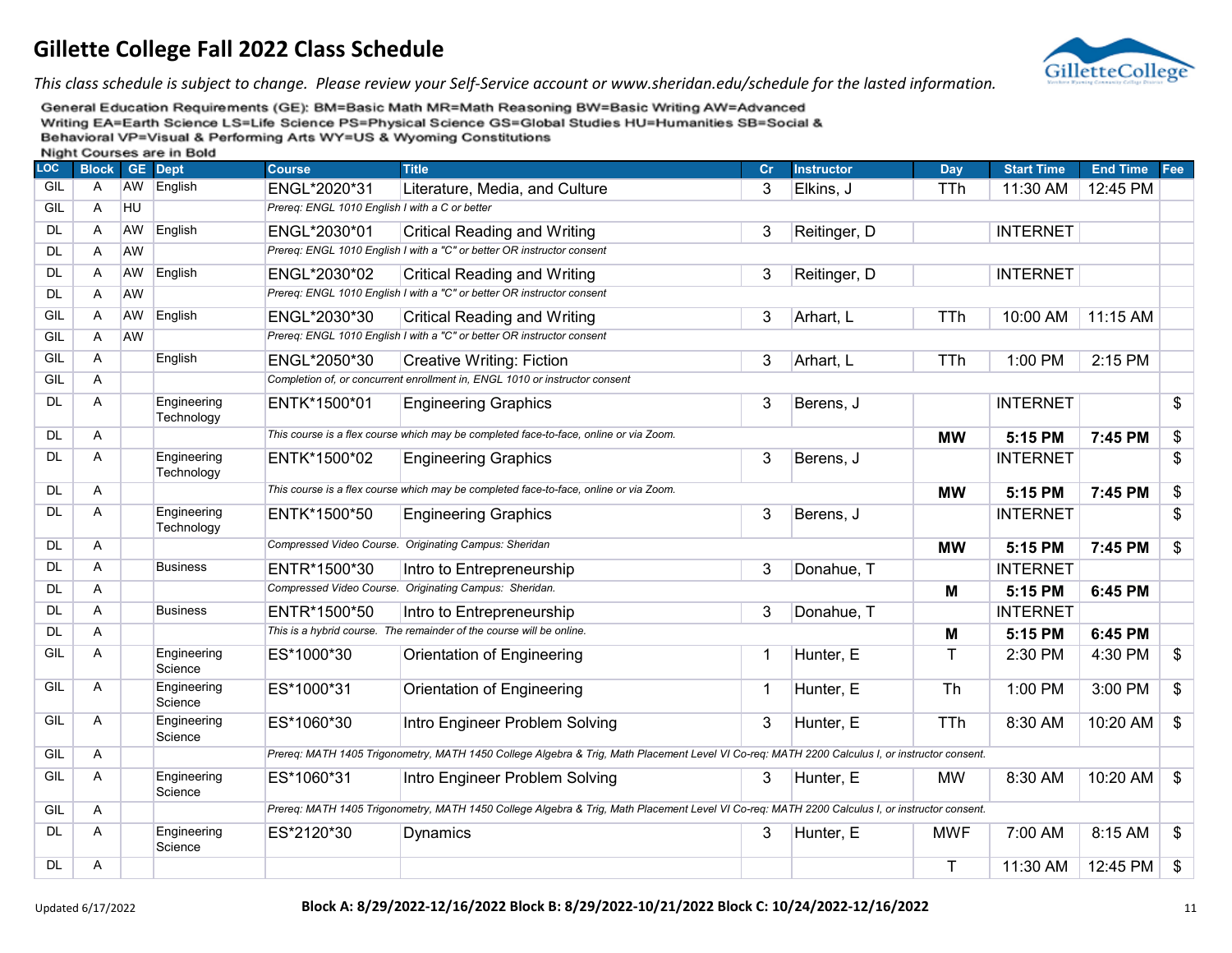

*This class schedule is subject to change. Please review your Self-Service account or www.sheridan.edu/schedule for the lasted information.*

| .<br><b>LOC</b> | <b>Block GE Dept</b> |                              |                                     | <b>Course</b> | <b>Title</b>                                                                                                                                                                      | Cr.          | <b>Instructor</b> | Dav        | <b>Start Time</b> | <b>End Time Fee</b> |                         |
|-----------------|----------------------|------------------------------|-------------------------------------|---------------|-----------------------------------------------------------------------------------------------------------------------------------------------------------------------------------|--------------|-------------------|------------|-------------------|---------------------|-------------------------|
| <b>DL</b>       | A                    |                              |                                     |               | Compressed Video Course. Originating Campus: Prereg: Gillette. MATH 2205 Calculus II and ES 2110 Statics with C or better, and PHYS 1310 College Physics I or instructor consent. |              |                   |            |                   |                     |                         |
| <b>DL</b>       | Α                    |                              | Engineering<br>Science              | ES*2410*01    | <b>Mechanics of Materials</b>                                                                                                                                                     | 3            | Hunter, E         | <b>Th</b>  | 11:30 AM          | 12:45 PM            | $\mathfrak{S}$          |
| <b>DL</b>       | Α                    |                              |                                     |               |                                                                                                                                                                                   |              |                   | <b>TTh</b> | 7:00 AM           | 8:15 AM             | \$                      |
| <b>DL</b>       | Α                    |                              |                                     |               | Compressed Video Course. Originating Campus: Gillette. Prereq: ES 2110 Statics and MATH 2205 Calculus II with a C or better, or instructor consent.                               |              |                   |            |                   |                     |                         |
| GIL             | Α                    |                              | Engineering<br>Science              | ES*2410*30    | <b>Mechanics of Materials</b>                                                                                                                                                     | 3            | Hunter, E         | Th         | 11:30 AM          | 12:45 PM            | $\mathfrak{F}$          |
| GIL             | Α                    |                              |                                     |               | Prereq: ES 2110 Statics and MATH 2205 Calculus II with a C or better, or instructor consent.                                                                                      |              |                   | <b>TTh</b> | 7:00 AM           | 8:15 AM             | \$                      |
| <b>DL</b>       | Α                    |                              | Family &<br><b>Consumer Science</b> | FCSC*1141*01  | <b>Principles of Nutrition</b>                                                                                                                                                    | 3            | Ostrander, J      |            | <b>INTERNET</b>   |                     |                         |
| <b>DL</b>       | A                    |                              | Family &<br><b>Consumer Science</b> | FCSC*1141*02  | <b>Principles of Nutrition</b>                                                                                                                                                    | 3            | Ostrander, J      |            | <b>INTERNET</b>   |                     |                         |
| <b>DL</b>       | Α                    |                              | Family &<br><b>Consumer Science</b> | FCSC*1141*03  | <b>Principles of Nutrition</b>                                                                                                                                                    | 3            | Wattam, B         |            | <b>INTERNET</b>   |                     |                         |
| <b>DL</b>       | Α                    |                              | Family &<br><b>Consumer Science</b> | FCSC*1141*04  | <b>Principles of Nutrition</b>                                                                                                                                                    | 3            | Araas, T          |            | <b>INTERNET</b>   |                     |                         |
| <b>DL</b>       | Α                    |                              | <b>Business</b>                     | FIN*1000*01   | <b>Personal Finance</b>                                                                                                                                                           | 3            | Dunneback, D      |            | <b>INTERNET</b>   |                     |                         |
| <b>DL</b>       | Α                    |                              | Hospitality<br>Management           | FSHM*1540*01  | <b>Managing Customer Service</b>                                                                                                                                                  | 3            | Dunneback, D      |            | <b>INTERNET</b>   |                     |                         |
| GIL             | A                    | <b>PS</b>                    | Geology                             | GEOL*1070*30  | Earth: Its Phys Environment                                                                                                                                                       | 4            | Livingston, R     | TTh        | 1:00 PM           | 2:15 PM             | \$                      |
| GIL             | A                    | PS                           |                                     |               | Elementary Education majors must also enroll in EDCI 1450.                                                                                                                        |              |                   | TTh        | 2:15 PM           | 3:45 PM             | \$                      |
| <b>DL</b>       | A                    | PS                           | Geology                             | GEOL*1100*01  | <b>Physical Geology</b>                                                                                                                                                           | 4            | Livingston, R     |            | <b>INTERNET</b>   |                     | \$                      |
| GIL             | A                    | PS                           | Geology                             | GEOL*1100*30  | <b>Physical Geology</b>                                                                                                                                                           | 4            | Livingston, R     | <b>TTh</b> | 8:30 AM           | 9:45 AM             | \$                      |
| GIL             | Α                    | PS                           |                                     |               |                                                                                                                                                                                   |              |                   | <b>TTh</b> | 9:45 AM           | 11:15 AM            | $\sqrt[6]{\frac{1}{2}}$ |
| DL              | A                    | <b>GS</b><br>HU<br><b>SB</b> | History                             | HIST*1110*01  | <b>Western Civilization I</b>                                                                                                                                                     | $\mathbf{3}$ | Peter, S          |            | <b>INTERNET</b>   |                     |                         |
| <b>DL</b>       | A                    | <b>GS</b><br>HU<br><b>SB</b> | History                             | HIST*1120*01  | <b>Western Civilization II</b>                                                                                                                                                    | 3            | Peter, S          |            | <b>INTERNET</b>   |                     |                         |
| <b>DL</b>       | A                    | <b>WY</b>                    | History                             | HIST*1211*01  | <b>US to 1865</b>                                                                                                                                                                 | 3            | Peter, S          |            | <b>INTERNET</b>   |                     |                         |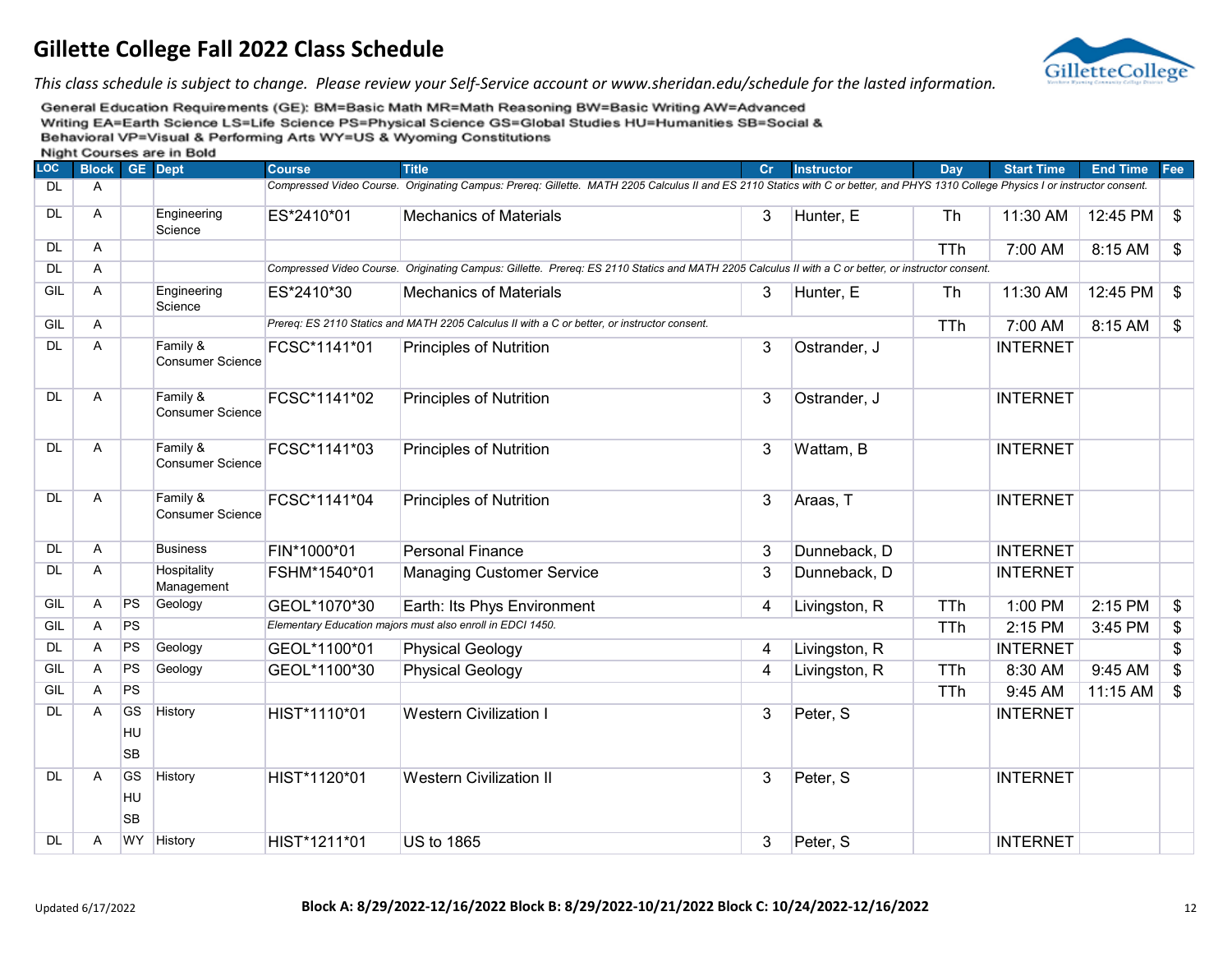

*This class schedule is subject to change. Please review your Self-Service account or www.sheridan.edu/schedule for the lasted information.*

|            |                |                 | <b>INIGHT COULSES ALE III DUIU</b> |                                                  |                                                                                                                                                                                         |                |                   |     |                   |                 |     |
|------------|----------------|-----------------|------------------------------------|--------------------------------------------------|-----------------------------------------------------------------------------------------------------------------------------------------------------------------------------------------|----------------|-------------------|-----|-------------------|-----------------|-----|
| <b>LOC</b> | <b>Block</b>   |                 | <b>GE</b> Dept                     | <b>Course</b>                                    | <b>Title</b>                                                                                                                                                                            | Cr             | <b>Instructor</b> | Dav | <b>Start Time</b> | <b>End Time</b> | Fee |
| <b>DL</b>  | $\overline{A}$ | <b>WY</b>       |                                    |                                                  | Prereq: Completion of, or concurrent enrollment in, ENGL 1010 English I or instructor consent Students may not receive credit for both HIST 1210 US History I and HIST 1211 US to 1865. |                |                   |     |                   |                 |     |
| <b>DL</b>  | $\mathsf{A}$   | <b>WY</b>       | History                            | HIST*1211*03                                     | <b>US to 1865</b>                                                                                                                                                                       | 3              | Thomas, M         |     | <b>INTERNET</b>   |                 |     |
| DL         | $\overline{A}$ | <b>WY</b>       |                                    |                                                  | Prereg: Completion of, or concurrent enrollment in, ENGL 1010 English I or instructor consent Students may not receive credit for both HIST 1210 US History I and HIST 1211 US to 1865. |                |                   |     |                   |                 |     |
| DL         | $\overline{A}$ | <b>WY</b>       | History                            | HIST*1221*02                                     | US from 1865                                                                                                                                                                            | 3              | <b>Staff</b>      |     | <b>INTERNET</b>   |                 |     |
| DL         | $\overline{A}$ | <b>WY</b>       |                                    |                                                  | Prereg: Completion of, or concurrent enrollment in, ENGL 1010 English I, or instructor consent Students may not receive credit for both HIST 1220 and HIST 1221.                        |                |                   |     |                   |                 |     |
| <b>DL</b>  | A              | <b>WY</b>       | History                            | HIST*1251*02                                     | <b>Wyoming History</b>                                                                                                                                                                  | 3              | Thomas, M         |     | <b>INTERNET</b>   |                 |     |
| DL         | A              | <b>GS</b>       | Health & Human<br>Performance      | HLED*1006*02                                     | Personal Health                                                                                                                                                                         | 3              | Layher, S         |     | <b>INTERNET</b>   |                 |     |
| <b>DL</b>  | A              | <b>GS</b>       | Health & Human<br>Performance      | HLED*1006*03                                     | Personal Health                                                                                                                                                                         | 3              | Layher, S         |     | <b>INTERNET</b>   |                 |     |
| <b>DL</b>  | A              |                 | Health & Human<br>Performance      | HLTK*1000*01                                     | Principles of Health Care Calc                                                                                                                                                          | $\mathbf{1}$   | Bisbee, F         |     | <b>INTERNET</b>   |                 |     |
| DL         | $\mathsf{A}$   |                 | Biology                            | HLTK*1200*01                                     | <b>Medical Terminology</b>                                                                                                                                                              | 3              | Starr, H          |     | <b>INTERNET</b>   |                 |     |
| DL         | A              |                 |                                    | Prior to Fall 2020, course offered as BIOL 1050. |                                                                                                                                                                                         |                |                   |     |                   |                 |     |
| DL         | A              |                 | Biology                            | HLTK*1200*02                                     | <b>Medical Terminology</b>                                                                                                                                                              | 3              | Karns, J          |     | <b>INTERNET</b>   |                 |     |
| <b>DL</b>  | Α              |                 |                                    | Prior to Fall 2020, course offered as BIOL 1050. |                                                                                                                                                                                         |                |                   |     |                   |                 |     |
| DL         | $\overline{A}$ |                 | Health & Human<br>Performance      | HLTK*1560*01                                     | Intro to Health Professions                                                                                                                                                             | $\overline{2}$ | Bisbee, F         |     | <b>INTERNET</b>   |                 |     |
| <b>DL</b>  | Α              |                 | Agriculture                        | HORT*2025*01                                     | <b>Horticultural Science</b>                                                                                                                                                            | 4              | Erickson, A       | M   | 4:00 PM           | 6:30 PM         | \$  |
| DL         | A              |                 |                                    |                                                  |                                                                                                                                                                                         |                |                   | W   | 4:00 PM           | 5:50 PM         | \$  |
| DL         | A              |                 |                                    |                                                  | This course is a flex course which may be completed face-to-face, online or via Zoom. Prereq: AECL 1000 Agro-ecology, BIOL 1010 General Biology I, or HORT 1005 Plant Sciences.         |                |                   |     |                   |                 |     |
| DL         | A              |                 | Agriculture                        | HORT*2025*02                                     | <b>Horticultural Science</b>                                                                                                                                                            | 4              | Erickson, A       | M   | 4:00 PM           | 6:30 PM         | \$  |
| DL         | Α              |                 |                                    |                                                  |                                                                                                                                                                                         |                |                   | W   | 4:00 PM           | 5:50 PM         | \$  |
| <b>DL</b>  | Α              |                 |                                    |                                                  | This course is a flex course which may be completed face-to-face, online or via Zoom. Prereq: AECL 1000 Agro-ecology, BIOL 1010 General Biology I, or HORT 1005 Plant Sciences.         |                |                   |     |                   |                 |     |
| DL.        | A              |                 | Agriculture                        | HORT*2025*50                                     | <b>Horticultural Science</b>                                                                                                                                                            | 4              | Erickson, A       | M   | 4:00 PM           | 6:30 PM         | \$  |
| DL         | A              |                 |                                    |                                                  |                                                                                                                                                                                         |                |                   | W   | 4:00 PM           | 5:50 PM         | \$  |
| DL         | A              |                 |                                    |                                                  | Compressed Video Course. Originating Campus: Sheridan. Prereq: AECL 1000 Agro-ecology, BIOL 1010 General Biology I, or HORT 1005 Plant Sciences.                                        |                |                   |     |                   |                 |     |
| DL         | C              |                 | Agriculture                        | HORT*2040*01                                     | Turfgrass Management                                                                                                                                                                    | 3              | Erickson, A       |     | <b>INTERNET</b>   |                 | \$  |
| DL         | Α              | <b>GS</b>       | Humanities                         | HUMN*1080*01                                     | Intro to Women's Studies                                                                                                                                                                | 3              | Finn, M           |     | <b>INTERNET</b>   |                 |     |
| DL         | Α              | HU<br><b>SB</b> |                                    |                                                  | Prereq: Completion of, or concurrent enrollment in, ENGL 1010 English I, or instructor consent. HUMN 1080 is crosslisted with ENGL 1080, SOC 1080 and WMST 1080.                        |                |                   |     |                   |                 |     |
| DL         | A              |                 | <b>Business</b>                    | IMGT*2400*01                                     | Intro to Information Managemnt                                                                                                                                                          | 3              | Banville, D       |     | <b>INTERNET</b>   |                 |     |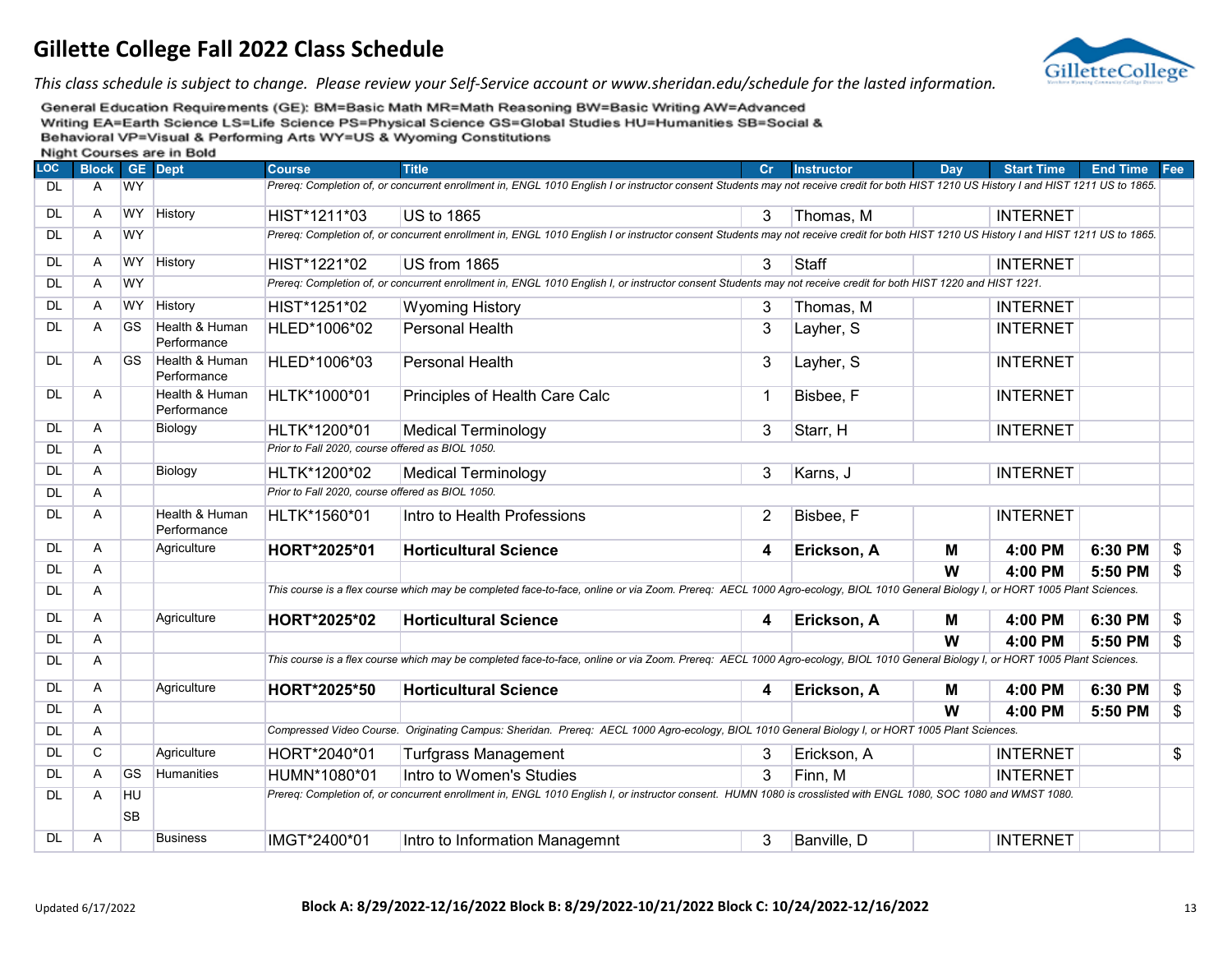

*This class schedule is subject to change. Please review your Self-Service account or www.sheridan.edu/schedule for the lasted information.*

| <b>LOC</b> | <b>Block</b> | <b>GE</b> Dept                | <b>Course</b>                  | <b>Title</b>                                                                                                                                                                            | Cr             | <b>Instructor</b> | <b>Day</b> | <b>Start Time</b> | <b>End Time</b> | Fee |
|------------|--------------|-------------------------------|--------------------------------|-----------------------------------------------------------------------------------------------------------------------------------------------------------------------------------------|----------------|-------------------|------------|-------------------|-----------------|-----|
| <b>DL</b>  | A            | Computer<br>Applications      | INET*1580*01                   | Web Page Authoring                                                                                                                                                                      | 3              | Gunn, E           |            | <b>INTERNET</b>   |                 |     |
| <b>DL</b>  | A            |                               |                                | Prior to Fall 2018, INET 1580 was offered as INET 1650.                                                                                                                                 |                |                   |            |                   |                 |     |
| DL.        | A            | Computer<br>Applications      | INET*1650*01                   | Web Programming I                                                                                                                                                                       | 3              | Thoney, M         |            | <b>INTERNET</b>   |                 |     |
| <b>DL</b>  | A            |                               |                                | Prereq: Completion or or concurrent enrollment in COSC 1010 Intro to Computer Science with a C or better or instructor consent. Prior to fall 2018, INET 1650 was offered as INET 2000. |                |                   |            |                   |                 |     |
| <b>DL</b>  | A            | Computer<br>Applications      | INET*1820*01                   | Scripting Languages I                                                                                                                                                                   | 3              | Thoney, M         |            | <b>INTERNET</b>   |                 |     |
| <b>DL</b>  | A            | Education                     | ITEC*2360*01                   | <b>Teaching With Technology</b>                                                                                                                                                         | 3              | Butterfield, R    |            | <b>INTERNET</b>   |                 |     |
| <b>DL</b>  | A            |                               |                                | Prereq: A grade of C or better EDEX 2484 Intro to Special Education, AND or concurrent enrollment in EDFD 2100 Educational Psychology                                                   |                |                   |            |                   |                 |     |
| <b>DL</b>  | A            | Health & Human<br>Performance | KIN*1020*01                    | Taping and Wrap of Inj/III                                                                                                                                                              | 1              | Fletcher, J       | <b>TTh</b> | 2:30 PM           | 3:20 PM         |     |
| <b>DL</b>  | A            |                               |                                | Compressed Video Course. Originating Campus: Sheridan.                                                                                                                                  |                |                   |            |                   |                 |     |
| GIL        | A            | Health & Human<br>Performance | KIN*1020*30                    | Taping and Wrap of Inj/III                                                                                                                                                              | 1              | Fletcher, J       | <b>TTh</b> | 2:30 PM           | 3:20 PM         |     |
| <b>DL</b>  | A            | Massage Therapy               | MASS*1700*01                   | Kinesiology for Mass Therapist                                                                                                                                                          | $\overline{2}$ | Shoulders-Bond, M |            | <b>INTERNET</b>   |                 |     |
| DL         | Α            | Massage Therapy               | MASS*2500*01                   | Pathology for Mass Therapists                                                                                                                                                           | $\overline{2}$ | Shoulders-Bond, M |            | <b>INTERNET</b>   |                 |     |
| <b>DL</b>  | A            | <b>Mathematics</b>            | MATH*0900*01                   | Pre-Algebra Arithmetic                                                                                                                                                                  | 4              | Gunderson, L      |            | <b>INTERNET</b>   |                 |     |
| <b>DL</b>  | A            |                               | Prereq: Math placement Level 1 |                                                                                                                                                                                         |                |                   |            |                   |                 |     |
| <b>DL</b>  | B            | <b>Mathematics</b>            | MATH*0900*04                   | Pre-Algebra Arithmetic                                                                                                                                                                  | 4              | Bailey, B         |            | <b>INTERNET</b>   |                 |     |
| <b>DL</b>  | B            |                               | Prereg: Math placement Level 1 |                                                                                                                                                                                         |                |                   |            |                   |                 |     |
| GIL        | Α            | <b>Mathematics</b>            | MATH*0900*30                   | Pre-Algebra Arithmetic                                                                                                                                                                  | 4              | Carver, M         | <b>TTh</b> | 11:30 AM          | 1:10 PM         |     |
| GIL        | A            |                               | Prereg: Math placement Level 1 |                                                                                                                                                                                         |                |                   |            |                   |                 |     |
| GIL        | A            | Mathematics                   | MATH*0900*31                   | <b>Pre-Algebra Arithmetic</b>                                                                                                                                                           | 4              | Carver, M         | <b>TTh</b> | 7:00 PM           | 8:40 PM         |     |
| GIL        | A            |                               | Prereq: Math placement Level 1 |                                                                                                                                                                                         |                |                   |            |                   |                 |     |
| <b>DL</b>  | A            | <b>Mathematics</b>            | MATH*0930*01                   | Intermediate Algebra                                                                                                                                                                    | 4              | Corkins, B        |            | <b>INTERNET</b>   |                 |     |
| <b>DL</b>  | A            |                               |                                | Prereq: MATH 0900 Pre-Algebra with C or better, math placement Level 3                                                                                                                  |                |                   |            |                   |                 |     |
| <b>DL</b>  | A            | <b>Mathematics</b>            | MATH*0930*04                   | Intermediate Algebra                                                                                                                                                                    | 4              | Walter, J         |            | <b>INTERNET</b>   |                 |     |
| <b>DL</b>  | Α            |                               |                                | Prereq: MATH 0900 Pre-Algebra with C or better, math placement Level 3                                                                                                                  |                |                   |            |                   |                 |     |
| GIL        | A            | <b>Mathematics</b>            | MATH*0930*30                   | <b>Intermediate Algebra</b>                                                                                                                                                             | 4              | Carver, M         | <b>MW</b>  | 5:15 PM           | 6:55 PM         |     |
| GIL        | A            |                               |                                | Prereq: MATH 0900 Pre-Algebra with C or better, math placement Level 3                                                                                                                  |                |                   |            |                   |                 |     |
| GIL        | A            | <b>Mathematics</b>            | MATH*0930*31                   | Intermediate Algebra                                                                                                                                                                    | 4              | Gunderson, L      | <b>TTh</b> | 8:30 AM           | 10:10 AM        |     |
| GIL        | Α            |                               |                                | Prereq: MATH 0900 Pre-Algebra with C or better, math placement Level 3                                                                                                                  |                |                   |            |                   |                 |     |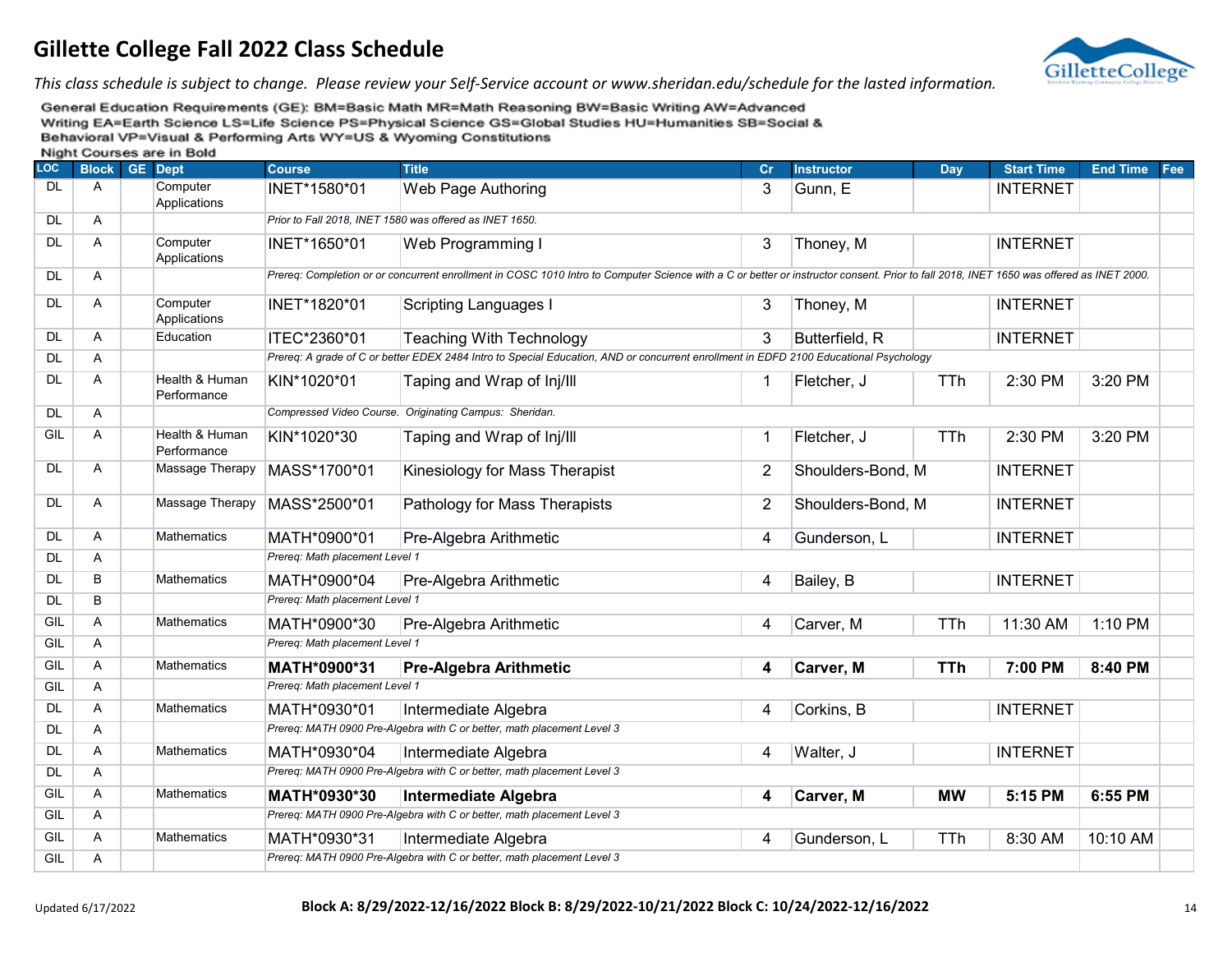

*This class schedule is subject to change. Please review your Self-Service account or www.sheridan.edu/schedule for the lasted information.*

| LOC       | <b>Block</b> |           | <b>THAIR OCCIDED BIC III DOIG</b><br><b>GE</b> Dept | <b>Course</b> | <b>Title</b>                                                                                                                                           | Cr | <b>Instructor</b> | Day         | <b>Start Time</b> | <b>End Time</b> | Fee |
|-----------|--------------|-----------|-----------------------------------------------------|---------------|--------------------------------------------------------------------------------------------------------------------------------------------------------|----|-------------------|-------------|-------------------|-----------------|-----|
| <b>DL</b> | A            | <b>BM</b> | Mathematics                                         | MATH*1000*01  | Problem Solving                                                                                                                                        | 3  | Gunderson, L      |             | <b>INTERNET</b>   |                 |     |
| <b>DL</b> | Α            | <b>BM</b> |                                                     |               | Prereq: MATH 0900 Pre-Algebra with C or better, math placement Level 3                                                                                 |    |                   |             |                   |                 |     |
| <b>DL</b> | C            | <b>BM</b> | <b>Mathematics</b>                                  | MATH*1000*04  | <b>Problem Solving</b>                                                                                                                                 | 3  | McKenzie, C       |             | <b>INTERNET</b>   |                 |     |
| <b>DL</b> | C            | <b>BM</b> |                                                     |               | Prereq: MATH 0900 Pre-Algebra with C or better, math placement Level 3                                                                                 |    |                   |             |                   |                 |     |
| GIL       | A            | <b>BM</b> | Mathematics                                         | MATH*1000*30  | Problem Solving                                                                                                                                        | 3  | Carver, M         | <b>TTh</b>  | 10:00 AM          | 11:15 AM        |     |
| GIL       | Α            | <b>BM</b> |                                                     |               | Prereq: MATH 0900 Pre-Algebra with C or better, math placement Level 3                                                                                 |    |                   |             |                   |                 |     |
| <b>DL</b> | A            |           | Mathematics                                         | MATH*1100*01  | <b>Number and Oper for Elem Schl</b>                                                                                                                   | 4  | Rourke, M         | <b>MWTh</b> | 4:00 PM           | 5:40 PM         |     |
| <b>DL</b> | Α            |           |                                                     |               | Compressed Video Course. Originating Campus: Gillette. Prereq: MATH 0930 with a C or better, or Math Placement Level IV                                |    |                   |             |                   |                 |     |
| GIL       | Α            |           | Mathematics                                         | MATH*1100*30  | Number and Oper for Elem Schl                                                                                                                          | 4  | Rourke, M         | <b>MWTh</b> | 4:00 PM           | 5:40 PM         |     |
| GIL       | Α            |           |                                                     |               | Prereq: MATH 0930 with a C or better, or Math Placement Level IV                                                                                       |    |                   |             |                   |                 |     |
| GIL       | Α            | <b>BM</b> | <b>Mathematics</b>                                  | MATH*1105*30  | Data Analy, Prob and Algebra                                                                                                                           | 3  | Rourke, M         | <b>MWF</b>  | 8:30 AM           | 9:45 AM         |     |
| GIL       | Α            | <b>BM</b> |                                                     |               | Prereq: MATH 1100 Number and Operations for Elementary School Teachers with C or better                                                                |    |                   |             |                   |                 |     |
| <b>DL</b> | A            | <b>BM</b> | <b>Mathematics</b>                                  | MATH*1400*01  | College Algebra                                                                                                                                        | 4  | Rourke, M         |             | <b>INTERNET</b>   |                 |     |
| <b>DL</b> | A            | <b>BM</b> |                                                     |               | Prereq: MATH 0930 Intermediate Algebra with a "C" or better, or Math Placement Level IV                                                                |    |                   |             |                   |                 |     |
| DL        | Α            | <b>BM</b> | Mathematics                                         | MATH*1400*06  | College Algebra                                                                                                                                        | 4  | Nichols, J        |             | <b>INTERNET</b>   |                 |     |
| <b>DL</b> | Α            | <b>BM</b> |                                                     |               | Prereq: MATH 0930 Intermediate Algebra with a "C" or better, or Math Placement Level IV                                                                |    |                   |             |                   |                 |     |
| GIL       | Α            | <b>BM</b> | <b>Mathematics</b>                                  | MATH*1400*30  | College Algebra                                                                                                                                        | 4  | Rourke, M         | <b>MWF</b>  | 10:00 AM          | 11:15 AM        |     |
| GIL       | Α            | <b>BM</b> |                                                     |               | Prereq: MATH 0930 Intermediate Algebra with a "C" or better, or Math Placement Level IV                                                                |    |                   |             |                   |                 |     |
| GIL       | Α            | <b>BM</b> | <b>Mathematics</b>                                  | MATH*1400*31  | <b>College Algebra</b>                                                                                                                                 | 4  | Cochran, D        | <b>TTh</b>  | 5:15 PM           | 6:55 PM         |     |
| GIL       | Α            | <b>BM</b> |                                                     |               | Prereq: MATH 0930 Intermediate Algebra with a "C" or better, or Math Placement Level IV                                                                |    |                   |             |                   |                 |     |
| GIL       | A            |           | Mathematics                                         | MATH*1400L*30 | College Algebra Lab                                                                                                                                    | 0  | Carver, M         | <b>MW</b>   | 11:30 AM          | 12:30 PM        |     |
| GIL       | A            |           |                                                     |               | This is a non-transfer course intended to aid students in MATH 1400 Pre-Calculus Algebra. Corequisite: MATH 1400 College Algebra                       |    |                   |             |                   |                 |     |
| GIL       | A            |           | Mathematics                                         | MATH*1400L*31 | College Algebra Lab                                                                                                                                    | 0  | Gunderson, L      | <b>TTh</b>  | 11:30 AM          | 12:30 PM        |     |
| GIL       | Α            |           |                                                     |               | This is a non-transfer course intended to aid students in MATH 1400 Pre-Calculus Algebra. Corequisite: MATH 1400 College Algebra                       |    |                   |             |                   |                 |     |
| GIL       | A            |           | Mathematics                                         | MATH*1400L*32 | College Algebra Lab                                                                                                                                    | 0  | Rourke, M         | <b>MW</b>   | 5:40 PM           | 6:40 PM         |     |
| GIL       | Α            |           |                                                     |               | This is a non-transfer course intended to aid students in MATH 1400 Pre-Calculus Algebra. Corequisite: MATH 1400 College Algebra                       |    |                   |             |                   |                 |     |
| <b>DL</b> | Α            | <b>BM</b> | <b>Mathematics</b>                                  | MATH*1405*30  | Trigonometry                                                                                                                                           | 3  | Will, J           | <b>MWF</b>  | 11:30 AM          | 12:45 PM        |     |
| <b>DL</b> | Α            | <b>BM</b> |                                                     |               | Compressed Video Course. Originating Campus: Sheridan. Prereq: Complete MATH 1400 Pre-calculus Algebra with a "C" or better; or Math Placement Level V |    |                   |             |                   |                 |     |
| GIL       | A            |           | Mathematics                                         | MATH*1500*30  | <b>Applied Math</b>                                                                                                                                    | 3  | Carver, M         | <b>TTh</b>  | 5:15 PM           | 6:30 PM         |     |
| GIL       | Α            |           |                                                     |               | Prereq: Complete MATH 0920 - Introductory Algebra with "C" or better, OR Math Placement Level III                                                      |    |                   |             |                   |                 |     |
| <b>DL</b> | Α            | <b>MR</b> | Mathematics                                         | MATH*2200*03  | Calculus I                                                                                                                                             | 4  | Walter, J         |             | <b>INTERNET</b>   |                 |     |
| <b>DL</b> | Α            | <b>MR</b> |                                                     |               | Prereq: MATH 1405 Trigonometry or MATH 1450 Algebra & Trigonometry with a "C" or better, or Math Placement Level VI                                    |    |                   |             |                   |                 |     |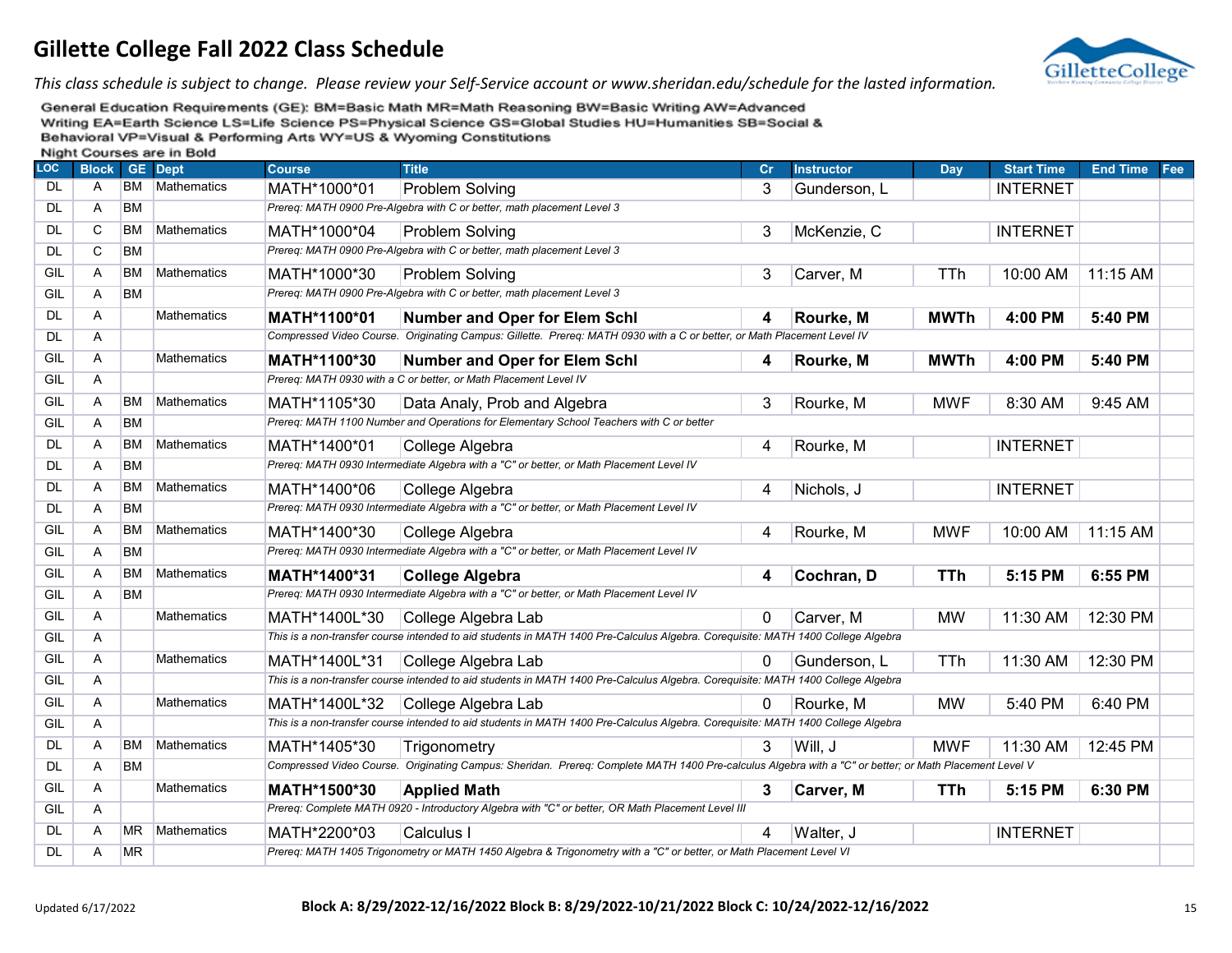

*This class schedule is subject to change. Please review your Self-Service account or www.sheridan.edu/schedule for the lasted information.*

| LOC       | <b>Block</b>   |           | $\sim$ we we<br><b>GE</b> Dept   | <b>Course</b>                                  | <b>Title</b>                                                                                                                                                                                                                                                                                     | cr           | <b>Instructor</b> | Day        | <b>Start Time</b> | <b>End Time</b> | Fee            |
|-----------|----------------|-----------|----------------------------------|------------------------------------------------|--------------------------------------------------------------------------------------------------------------------------------------------------------------------------------------------------------------------------------------------------------------------------------------------------|--------------|-------------------|------------|-------------------|-----------------|----------------|
| GIL       | A              | MR.       | <b>Mathematics</b>               | MATH*2200*30                                   | Calculus I                                                                                                                                                                                                                                                                                       | 4            | Gunderson, L      | MWF        | $2:30$ PM         | 3:45 PM         |                |
| GIL       | A              | <b>MR</b> |                                  |                                                | Prereq: MATH 1405 Trigonometry or MATH 1450 Algebra & Trigonometry with a "C" or better, or Math Placement Level VI                                                                                                                                                                              |              |                   |            |                   |                 |                |
| <b>DL</b> | $\mathsf{A}$   | <b>MR</b> | Mathematics                      | MATH*2205*01                                   | Calculus II                                                                                                                                                                                                                                                                                      | 4            | Walter, J         | MWF        | $1:00$ PM         | 2:15 PM         |                |
| <b>DL</b> | A              | <b>MR</b> |                                  |                                                | This course is a flex course which may be completed face-to-face, online or via Zoom. Prereq: Complete MATH 2200 Calculus I with a "C" or better                                                                                                                                                 |              |                   |            |                   |                 |                |
| <b>DL</b> | A              | <b>MR</b> | Mathematics                      | MATH*2205*03                                   | Calculus II                                                                                                                                                                                                                                                                                      | 4            | Walter, J         |            | <b>INTERNET</b>   |                 |                |
| <b>DL</b> | A              | <b>MR</b> |                                  |                                                | Prereg: Complete MATH 2200 Calculus I with a "C" or better                                                                                                                                                                                                                                       |              |                   |            |                   |                 |                |
| <b>DL</b> | A              | <b>MR</b> | Mathematics                      | MATH*2205*30                                   | <b>Calculus II</b>                                                                                                                                                                                                                                                                               | 4            | Walter, J         | <b>MWF</b> | 1:00 PM           | 2:15 PM         |                |
| DL.       | Α              | <b>MR</b> |                                  |                                                | Compressed Video Course. Originating Campus: Sheridan. Prereq: Complete MATH 2200 Calculus I with a "C" or better                                                                                                                                                                                |              |                   |            |                   |                 |                |
| <b>DL</b> | $\overline{A}$ |           | <b>Mathematics</b>               | MATH*2210*01                                   | Calculus III                                                                                                                                                                                                                                                                                     | 4            | Cochran, D        |            | <b>TBA</b>        |                 |                |
| <b>DL</b> | A              |           |                                  |                                                | Compressed Video Course. Originating Campus: Gillette. Prereq: MATH 2205 Calculus II with C or better                                                                                                                                                                                            |              |                   | <b>TTh</b> | 8:30 AM           | 10:10 AM        |                |
| GIL       | $\overline{A}$ |           | <b>Mathematics</b>               | MATH*2210*30                                   | Calculus III                                                                                                                                                                                                                                                                                     | 4            | Cochran, D        | <b>TTh</b> | 8:30 AM           | 10:10 AM        |                |
| GIL       | A              |           |                                  | Prereg: MATH 2205 Calculus II with C or better |                                                                                                                                                                                                                                                                                                  |              |                   |            |                   |                 |                |
| <b>DL</b> | $\overline{A}$ | <b>MR</b> | Mathematics                      | MATH*2350*02                                   | <b>Business Calculus I</b>                                                                                                                                                                                                                                                                       | 4            | McKenzie, C       |            | <b>INTERNET</b>   |                 |                |
| <b>DL</b> | A              | <b>MR</b> |                                  |                                                | Prereg: Complete MATH 1400 Pre-Calc Algebra with a "C" or better; or Math Placement Level V                                                                                                                                                                                                      |              |                   |            |                   |                 |                |
| DL.       | A              | <b>MR</b> | Mathematics                      | MATH*2350*30                                   | <b>Business Calculus I</b>                                                                                                                                                                                                                                                                       | 4            | McKenzie, C       | MWF        | 8:30 AM           | 9:45 AM         |                |
| <b>DL</b> | $\mathsf{A}$   | <b>MR</b> |                                  |                                                | Compressed Video Course. Originating Campus: Sheridan. Prereq: Complete MATH 1400 Pre-Calc Algebra with a "C" or better; or Math Placement Level V                                                                                                                                               |              |                   |            |                   |                 |                |
| <b>DL</b> | $\overline{A}$ |           | <b>Mathematics</b>               | MATH*2355*01                                   | <b>Mathematical Apps for Bus</b>                                                                                                                                                                                                                                                                 | 4            | Cochran, D        |            | <b>INTERNET</b>   |                 |                |
| <b>DL</b> | Α              |           |                                  |                                                | Prereq: MATH 1400 College Algebra with a C or better, or Math Placement Level V                                                                                                                                                                                                                  |              |                   |            |                   |                 |                |
| <b>DL</b> | A              |           | <b>Mathematics</b>               | MATH*2355*02                                   | <b>Mathematical Apps for Bus</b>                                                                                                                                                                                                                                                                 | 4            | Cochran, D        | <b>TTh</b> | 2:30 PM           | 4:10 PM         |                |
| <b>DL</b> | A              |           |                                  |                                                | Compressed Video Course. Originating Campus: Gillette. Prereq: MATH 1400 College Algebra with a C or better, or Math Placement Level V                                                                                                                                                           |              |                   |            |                   |                 |                |
| GIL       | $\mathsf{A}$   |           | <b>Mathematics</b>               | MATH*2355*30                                   | <b>Mathematical Apps for Bus</b>                                                                                                                                                                                                                                                                 | 4            | Cochran, D        | TTh        | 2:30 PM           | 4:10 PM         |                |
| GIL       | $\overline{A}$ |           |                                  |                                                | Prereg: MATH 1400 College Algebra with a C or better, or Math Placement Level V                                                                                                                                                                                                                  |              |                   |            |                   |                 |                |
| GIL       | $\mathsf{A}$   |           | <b>Machine Tool</b><br>Techology | MCHT*1600*30                                   | <b>Machine Tool Skills Lab</b>                                                                                                                                                                                                                                                                   | $\mathbf{2}$ | Giest, T          | <b>MW</b>  | 4:00 PM           | 6:15 PM         | \$             |
| GIL       | $\overline{A}$ |           |                                  |                                                | Also enroll in MCHT 1610 Machine Tool Technology I, MCHT 1620 Machine Tool Technology II, MCHT 2710 Machine Tool Technology III, MCHT 1700 Introduction to CNC Programming                                                                                                                       |              |                   |            |                   |                 |                |
| GIL       | $\mathsf{A}$   |           | <b>Machine Tool</b>              | MCHT*1600*31                                   | & Operation, MCHT 2700 CNC Turning & Machining Centers, or MCHT 2820 Manufacturing Methods, or instructor consent.<br><b>Machine Tool Skills Lab</b>                                                                                                                                             | 2            | Giest, T          | <b>TTh</b> | 4:00 PM           | 6:00 PM         | \$             |
|           |                |           | Techology                        |                                                |                                                                                                                                                                                                                                                                                                  |              |                   |            |                   |                 |                |
| GIL       | A              |           |                                  |                                                | Also enroll in MCHT 1610 Machine Tool Technology I, MCHT 1620 Machine Tool Technology II, MCHT 2710 Machine Tool Technology III, MCHT 1700 Introduction to CNC Programming<br>& Operation, MCHT 2700 CNC Turning & Machining Centers, or MCHT 2820 Manufacturing Methods, or instructor consent. |              |                   |            |                   |                 |                |
| GIL       | $\overline{A}$ |           | <b>Machine Tool</b><br>Techology | MCHT*1610*30                                   | Machine Tool Tech I                                                                                                                                                                                                                                                                              | 6            | Giest. T          | <b>MW</b>  | 12:15 PM          | 3:45 PM         | $\mathfrak{S}$ |
| GIL       | $\mathsf{A}$   |           |                                  | Co-req: MCHT 1600 Machine Tool Skills Lab.     |                                                                                                                                                                                                                                                                                                  |              |                   |            |                   |                 |                |
| GIL       | A              |           | <b>Machine Tool</b><br>Techology | MCHT*1630*30                                   | Tools, Instruments & MacHines                                                                                                                                                                                                                                                                    | 3            | Gingerich, J      | Т          | 8:00 AM           | 11:00 AM        | \$             |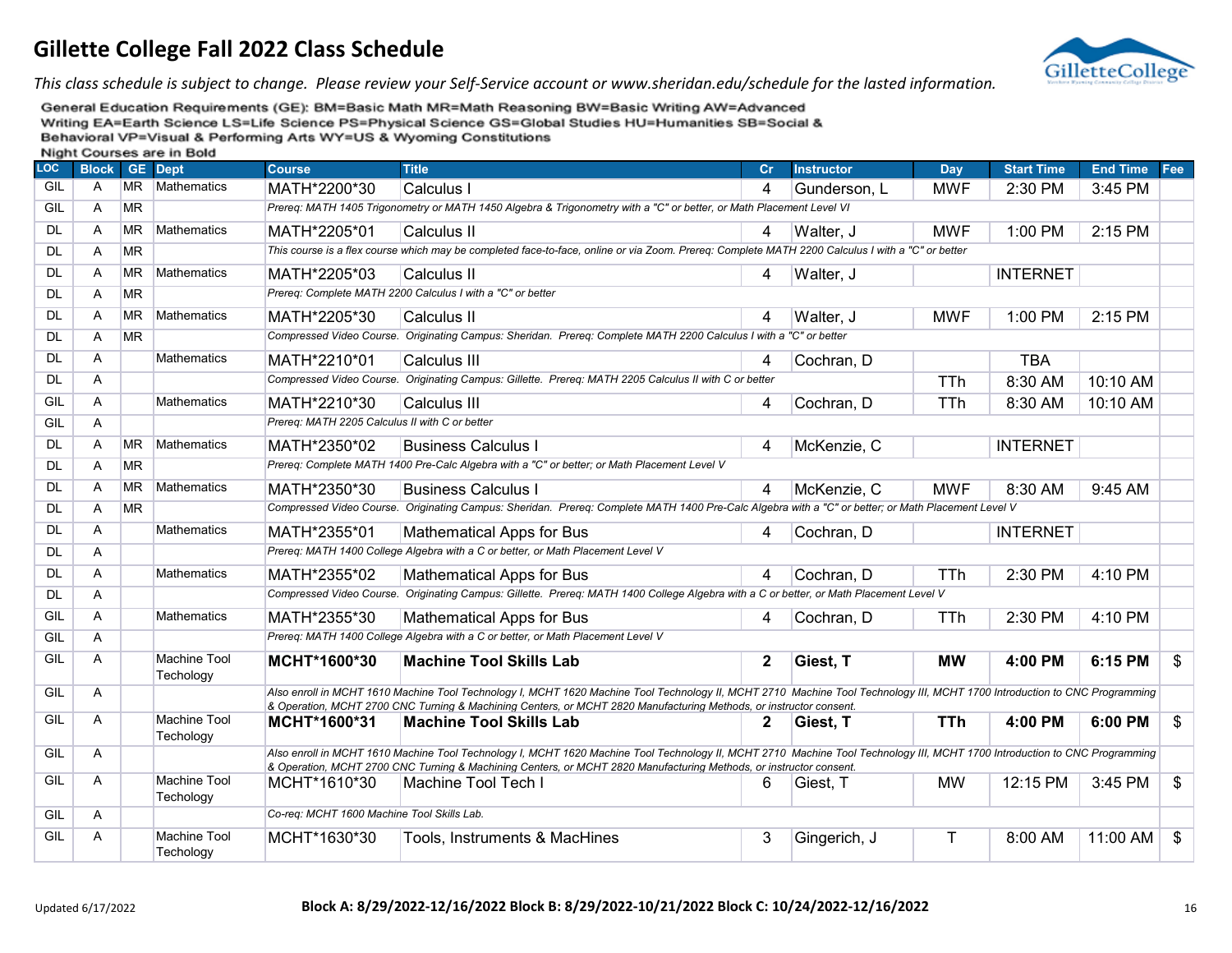

*This class schedule is subject to change. Please review your Self-Service account or www.sheridan.edu/schedule for the lasted information.*

| LOC       | <b>Block</b> | <b>GE</b> Dept                   | <b>Course</b>         | <b>Title</b>                                                                                                                                                                                                                                | cr | <b>Instructor</b> | <b>Day</b> | <b>Start Time</b> | <b>End Time</b> | Fee            |
|-----------|--------------|----------------------------------|-----------------------|---------------------------------------------------------------------------------------------------------------------------------------------------------------------------------------------------------------------------------------------|----|-------------------|------------|-------------------|-----------------|----------------|
| GIL       | A            |                                  |                       | Co-requisite: MCHT 1800 Interpret Prints & Drawings.                                                                                                                                                                                        |    |                   |            |                   |                 |                |
| GIL       | A            | <b>Machine Tool</b><br>Techology | MCHT*1800*30          | <b>Interpret Prints and Drawings</b>                                                                                                                                                                                                        | 3  | Livingston, R     | <b>TTh</b> | 7:00 PM           | 8:15 PM         | \$             |
| GIL       | A            |                                  |                       | Corequisite: MCHT 1630 Tools, Instruments and Machines.                                                                                                                                                                                     |    |                   |            |                   |                 |                |
| GIL       | A            | Machine Tool<br>Techology        | MCHT*2700*30          | <b>CNC Turning &amp; Machining Cntrs</b>                                                                                                                                                                                                    | 3  | Giest, T          | MW         | 7:00 AM           | 9:15 AM         | \$             |
| GIL       | A            |                                  |                       | Prereq: Completion of MCHT 1700 Intro to CNC Programming and Operations with a "C" or better or instructor consent. Coreq: MCHT 1600 Machine Tool Skills Lab.                                                                               |    |                   |            |                   |                 |                |
| GIL       | Α            | <b>Machine Tool</b><br>Techology | MCHT*2710*30          | <b>Machine Tool Tech III</b>                                                                                                                                                                                                                | 6  | Giest, T          | TTh        | 11:30 AM          | 3:30 PM         | \$             |
| GIL       | A            |                                  |                       | Prereq: Completion of MCHT 1620 Machine Tool Technology II with a "C" or better, or instructor consent. Coreq: MCHT 1600 Machine Tool Skills Lab.                                                                                           |    |                   |            |                   |                 |                |
| GIL       | A            | <b>Machine Tool</b><br>Techology | MCHT*2810*30          | <b>Computer Aided Machining</b>                                                                                                                                                                                                             | 3  | Giest, T          | <b>MW</b>  | 11:30 AM          | 12:15 PM        | \$             |
| GIL       | A            |                                  |                       |                                                                                                                                                                                                                                             |    |                   | <b>MW</b>  | 9:30 AM           | 11:30 AM        | $\mathfrak{P}$ |
| GIL       | A            |                                  | offered as MCHT 2800. | Prereq: Completion of or concurrent enrollment in MCHT 2700 CNC Turning and Machining Centers and MCHT 2520 Solidworks, or instructor consent. Prior to Fall 2021, this course was                                                          |    |                   |            |                   |                 |                |
| GIL       | A            | Machine Tool<br>Techology        | MCHT*2820*30          | <b>Manufacturing Methods</b>                                                                                                                                                                                                                | 4  | Giest, T          |            | <b>TBA</b>        |                 | $\mathfrak{S}$ |
| GIL       | A            |                                  |                       | Prereq: Completion of MCHT 2700 CNC Turning and Machining Centers and MCHT 2710 Machine Tool Technology III and MCHT 2800 Computer Aided Machining with a "C" or better, or<br>instructor consent. Coreg:MCHT 1600 Machine Tool Skills Lab. |    |                   |            |                   |                 |                |
| GIL       | A            | <b>Medical Assistant</b>         | MEDA*1505*30          | <b>Medical Office Assistant</b>                                                                                                                                                                                                             | 5  | Staff             |            | 8:00 AM           | 5:00 PM         | \$             |
| GIL       | A            |                                  |                       |                                                                                                                                                                                                                                             |    |                   | M          | 8:30 AM           | 10:20 AM        | \$             |
| <b>DL</b> | A            | <b>Business</b>                  | MGT*1200*01           | Intro to Human Resource Mgt                                                                                                                                                                                                                 | 3  | Roe, J            |            | <b>INTERNET</b>   |                 |                |
| <b>DL</b> | A            | <b>Business</b>                  | MGT*2100*01           | Principles of Management                                                                                                                                                                                                                    | 3  | Fraser, K         |            | <b>INTERNET</b>   |                 |                |
| <b>DL</b> | A            | <b>Business</b>                  | MGT*2100*30           | <b>Principles of Management</b>                                                                                                                                                                                                             | 3  | St Clair, K       | <b>MW</b>  | 7:00 PM           | 8:30 PM         |                |
| <b>DL</b> | A            |                                  |                       | Compressed Video Course. Originating Campus: Sheridan.                                                                                                                                                                                      |    |                   |            |                   |                 |                |
| <b>DL</b> | A            | <b>Business</b>                  | MKT*1000*01           | <b>Sales</b>                                                                                                                                                                                                                                | 3  | Dunneback, D      |            | <b>INTERNET</b>   |                 |                |
| <b>DL</b> | A            | <b>Business</b>                  | MKT*2100*01           | <b>Principles of Marketing</b>                                                                                                                                                                                                              | 3  | Hutchinson, K     |            | <b>INTERNET</b>   |                 |                |
| <b>DL</b> | A            | <b>Business</b>                  | MKT*2100*30           | <b>Principles of Marketing</b>                                                                                                                                                                                                              | 3  | Donahue, T        |            | <b>INTERNET</b>   |                 |                |
| <b>DL</b> | A            |                                  |                       | Compressed Video Course. Originating Campus: Sheridan.                                                                                                                                                                                      |    |                   | M          | 7:00 PM           | 8:30 PM         |                |
| <b>DL</b> | A            | Microbiology                     | MOLB*2240*01          | <b>Medical Microbiology</b>                                                                                                                                                                                                                 | 4  | Craig, M          |            | <b>INTERNET</b>   |                 | \$             |
| <b>DL</b> | A            |                                  |                       | BIOL 1010 General Biology I with a C or better, or consent of instructor.                                                                                                                                                                   |    |                   |            |                   |                 |                |
| <b>DL</b> | A            | Microbiology                     | MOLB*2240*02          | <b>Medical Microbiology</b>                                                                                                                                                                                                                 | 4  | Hosman, L         |            | <b>INTERNET</b>   |                 | \$             |
| <b>DL</b> | A            |                                  |                       | BIOL 1010 General Biology I with a C or better, or consent of instructor.                                                                                                                                                                   |    |                   |            |                   |                 |                |
| <b>DL</b> | A            | Computer<br>Applications         | MSFT*1510*01          | <b>Windows Client Operating Sys</b>                                                                                                                                                                                                         | 3  | Baldacci, M       |            | <b>INTERNET</b>   |                 | \$             |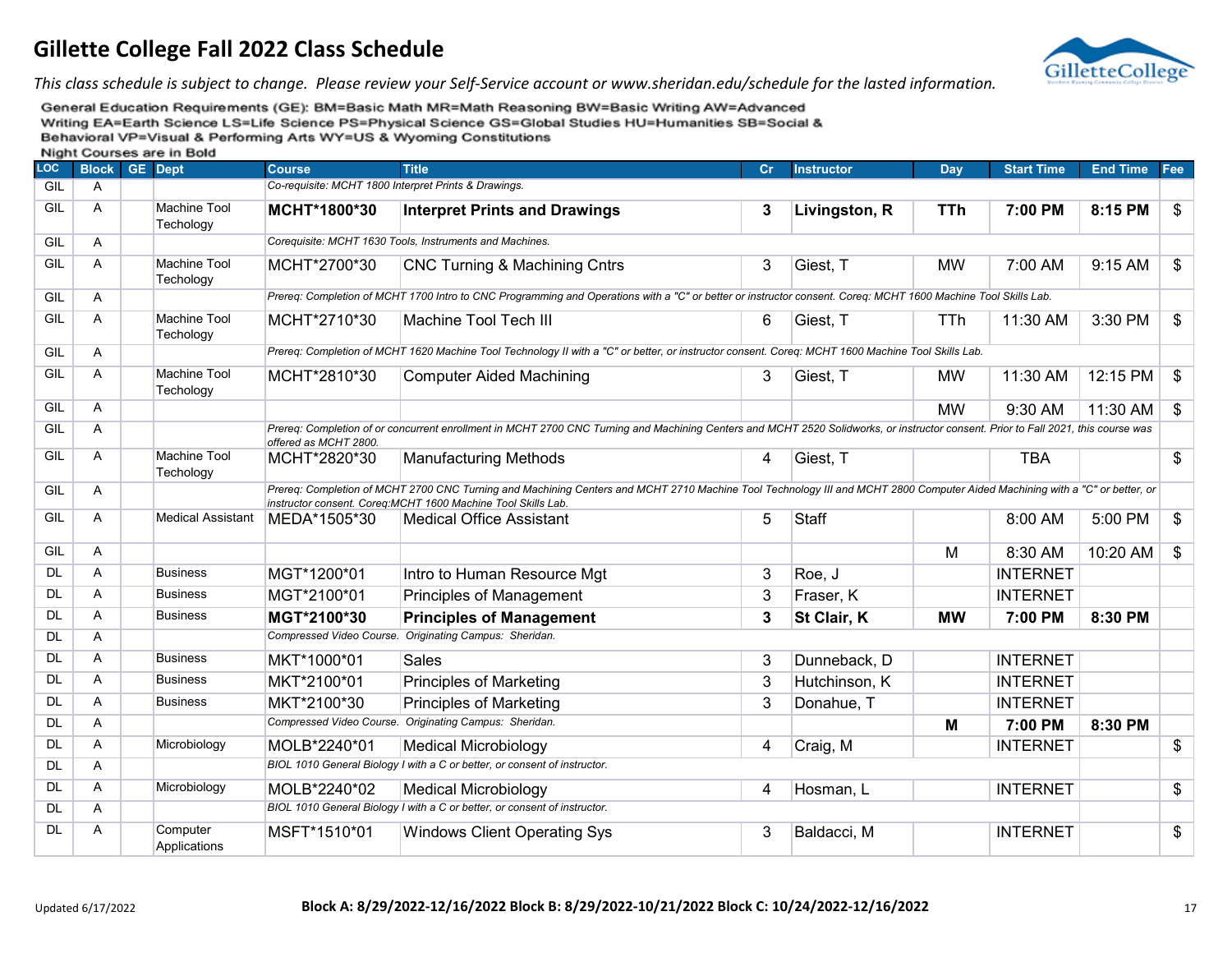

*This class schedule is subject to change. Please review your Self-Service account or www.sheridan.edu/schedule for the lasted information.*

| <b>LOC</b> | <b>Block</b> |           | GE Dept                       | <b>Course</b> | <b>Title</b>                                                                                                                                                | <b>Cr</b>      | <b>Instructor</b> | Day         | <b>Start Time</b> | <b>End Time</b> | Fee   |
|------------|--------------|-----------|-------------------------------|---------------|-------------------------------------------------------------------------------------------------------------------------------------------------------------|----------------|-------------------|-------------|-------------------|-----------------|-------|
| <b>DL</b>  | Α            |           | Computer<br>Applications      | MSFT*1745*01  | A+ Computer Maintenance                                                                                                                                     | 4              | Baldacci, M       |             | <b>INTERNET</b>   |                 | \$    |
| <b>DL</b>  | A            |           | Computer<br>Applications      | MSFT*2300*01  | Cloud Computing +                                                                                                                                           | 3              | Thoney, M         |             | <b>INTERNET</b>   |                 | \$    |
| <b>DL</b>  | A            |           |                               |               | Prerequisite: MSFT 1520 Windows Server Networking, MSFT 1510 Windows Client Operating System, and MSFT 1745 A+ Computer Maintenance or instructor approval. |                |                   |             |                   |                 |       |
| DL         | A            |           | Computer<br>Applications      | MSFT*2400*01  | <b>Virtualization Technology</b>                                                                                                                            | 3              | Gunn, E           |             | <b>INTERNET</b>   |                 | \$    |
| <b>DL</b>  | A            |           |                               |               | Prerequisite: MSFT 1520 Windows Server Networking, MSFT 1510 Windows Client Operating System, and MSFT 1745 A+ Computer Maintenance or instructor approval. |                |                   |             |                   |                 |       |
| <b>DL</b>  | A            |           | Computer<br>Applications      | MSFT*2970*01  | Networking Internship                                                                                                                                       |                | 3-Jan Thoney, M   |             | <b>INTERNET</b>   |                 |       |
| <b>DL</b>  | A            | <b>VP</b> | Music                         | MUSC*1000*01  | Intro to Music                                                                                                                                              | 3              | Flaagan, C        |             | <b>INTERNET</b>   |                 |       |
| <b>DL</b>  | A            | <b>VP</b> | <b>Music</b>                  | MUSC*1010*01  | <b>Foundations of Music</b>                                                                                                                                 | 3              | Erickson, C       |             | <b>INTERNET</b>   |                 |       |
| <b>DL</b>  | A            | <b>VP</b> | <b>Music</b>                  | MUSC*1428*01  | History of Jazz                                                                                                                                             | 3              | Richards, E       | <b>MW</b>   | 1:00 PM           | 2:15 PM         |       |
| <b>DL</b>  | A            | <b>VP</b> |                               |               | This course is a flex course which may be completed face-to-face, online or via Zoom.                                                                       |                |                   |             |                   |                 |       |
| <b>DL</b>  | Α            | <b>VP</b> | <b>Music</b>                  | MUSC*1428*02  | History of Jazz                                                                                                                                             | 3              | Richards, E       | <b>MW</b>   | 1:00 PM           | 2:15 PM         |       |
| DL         | Α            | <b>VP</b> |                               |               | This course is a flex course which may be completed face-to-face, online or via Zoom.                                                                       |                |                   |             |                   |                 |       |
| <b>DL</b>  | A            | <b>VP</b> | Music                         | MUSC*1428*50  | History of Jazz                                                                                                                                             | 3              | Richards, E       | <b>MW</b>   | 1:00 PM           | 2:15 PM         |       |
| <b>DL</b>  | A            | <b>VP</b> |                               |               | Compressed Video Course. Originating Campus: Sheridan.                                                                                                      |                |                   |             |                   |                 |       |
| GIL        | A            |           | Nursing                       | NURS*1100*31  | Nursing Care in Health Promo.                                                                                                                               | 9              | Allen, C          | M           | 10:30 AM          | 12:20 PM        | \$    |
| GIL        | A            |           |                               |               | Prereq: Acceptance into the NWCCD Nursing Program.                                                                                                          |                |                   | <b>TF</b>   | 8:30 AM           | 12:20 PM        | \$    |
| GIL        | A            |           |                               |               |                                                                                                                                                             |                |                   | WTh         | 8:00 AM           | 5:00 PM         | $\$\$ |
| GIL        | A            |           | Nursing                       | NURS*2300*31  | Nursing Care in Acute Illness                                                                                                                               | 9              | Allen, C          | F           | 9:30 AM           | 12:20 PM        | \$    |
| GIL        | A            |           |                               |               | Prereq: Acceptance into the NWCCD Nursing Program.                                                                                                          |                |                   | M           | 9:30 AM           | 12:20 PM        | \$    |
| GIL        | A            |           |                               |               |                                                                                                                                                             |                |                   | <b>TWTh</b> | 8:00 AM           | 5:00 PM         | \$    |
| <b>DL</b>  | A            |           | Health & Human<br>Performance | PEAC*1001*02  | <b>Health and Wellness</b>                                                                                                                                  | $\overline{2}$ | Layher, S         |             | <b>INTERNET</b>   |                 |       |
| DL         | A            | <b>CI</b> | Health & Human<br>Performance | PEAC*1294*01  | Beginning Yoga                                                                                                                                              | 1              | Koltiska, S       | TTh         | 12:00 PM          | 12:50 PM        |       |
| <b>DL</b>  | Α            | <b>CI</b> |                               |               | This course is a flex course which may be completed face-to-face, online or via Zoom.                                                                       |                |                   |             |                   |                 |       |
| <b>DL</b>  | A            | <b>CI</b> | Health & Human<br>Performance | PEAC*1294*02  | Beginning Yoga                                                                                                                                              | 1              | Koltiska, S       | TTh         | 12:00 PM          | 12:50 PM        |       |
| <b>DL</b>  | A            | <b>CI</b> |                               |               | This course is a flex course which may be completed face-to-face, online or via Zoom.                                                                       |                |                   |             |                   |                 |       |
| <b>DL</b>  | A            |           | Health & Human<br>Performance | PEPR*1004*02  | Intro to Physical Education                                                                                                                                 | 3              | Layher, S         |             | <b>INTERNET</b>   |                 |       |
| DL         | A            |           | Health & Human<br>Performance | PEPR*1035*02  | <b>Found of Exercise Science</b>                                                                                                                            | $\overline{2}$ | Layher, S         |             | <b>INTERNET</b>   |                 |       |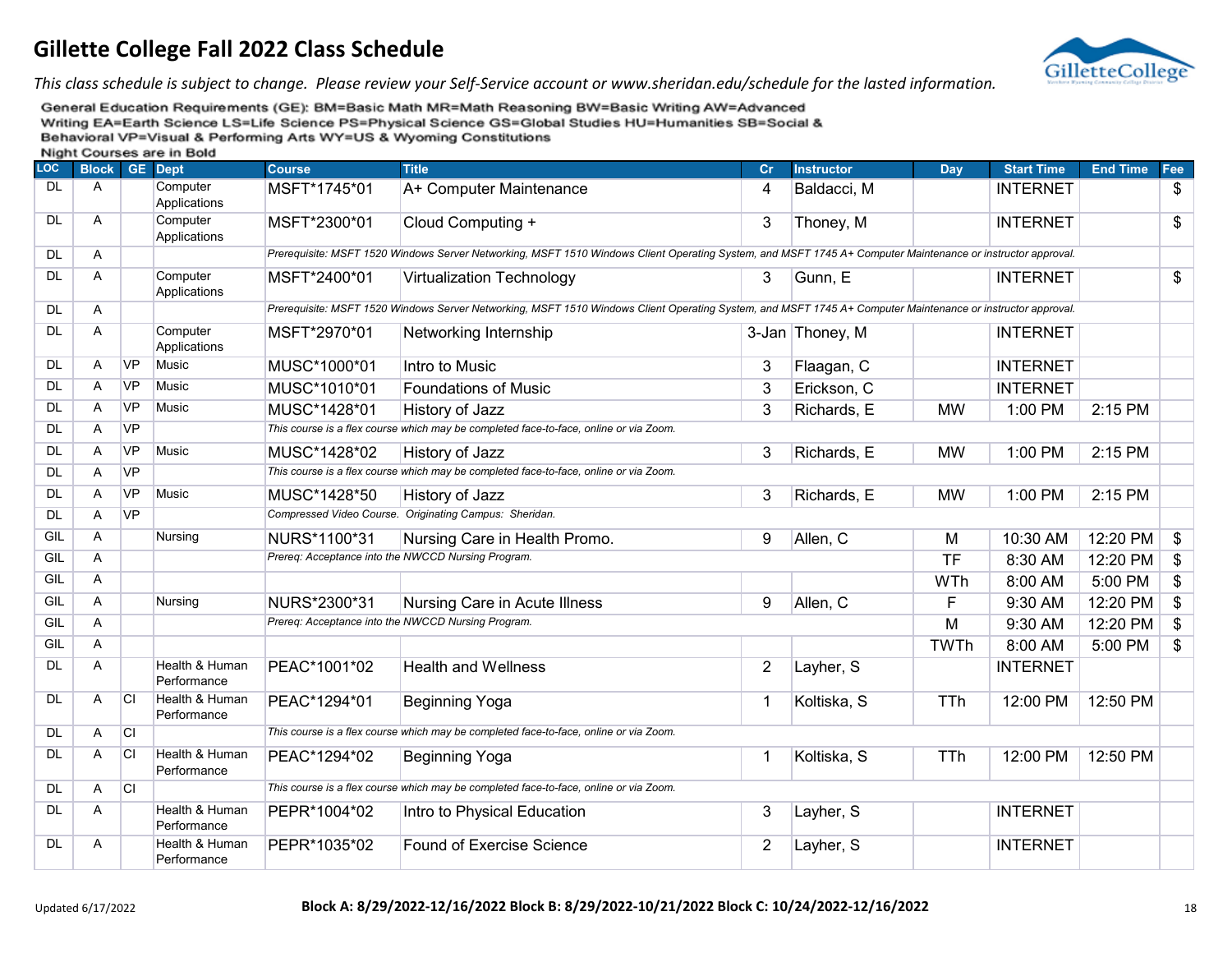

*This class schedule is subject to change. Please review your Self-Service account or www.sheridan.edu/schedule for the lasted information.*

| <b>LOC</b> | <b>Block</b> |                 | <b>GE</b> Dept                | <b>Course</b>                                   | <b>Title</b>                                                                                                                                                                                                                                       | Cr             | <b>Instructor</b> | Day        | <b>Start Time</b> | <b>End Time</b> | Fee            |
|------------|--------------|-----------------|-------------------------------|-------------------------------------------------|----------------------------------------------------------------------------------------------------------------------------------------------------------------------------------------------------------------------------------------------------|----------------|-------------------|------------|-------------------|-----------------|----------------|
| <b>DL</b>  | A            |                 | Health & Human<br>Performance | PEPR*2050*01                                    | Prevention and Care of Ath Inj                                                                                                                                                                                                                     | $\overline{2}$ | Fletcher, J       | <b>MW</b>  | 2:30 PM           | 3:20 PM         | \$             |
| <b>DL</b>  | Α            |                 |                               |                                                 | Compressed Video Course. Originating Campus: Sheridan. Prereq: KIN 1020 Fund of Taping & Wrapping Athletic Injuries for Athletic Training students only.                                                                                           |                |                   |            |                   |                 |                |
| GIL        | A            |                 | Health & Human<br>Performance | PEPR*2050*30                                    | Prevention and Care of Ath Inj                                                                                                                                                                                                                     | 2              | Fletcher, J       | <b>MW</b>  | 2:30 PM           | 3:20 PM         | \$             |
| GIL        | A            |                 |                               |                                                 | Prereq: KIN 1020 Fund of Taping & Wrapping Athletic Injuries for Athletic Training students only.                                                                                                                                                  |                |                   |            |                   |                 |                |
| <b>DL</b>  | A            | <b>HU</b>       | Philosophy                    | PHIL*1000*01                                    | Intro to Philosophy                                                                                                                                                                                                                                | 3              | Sasse, G          |            | <b>INTERNET</b>   |                 |                |
| <b>DL</b>  | A            | HU              | Philosophy                    | PHIL*2300*01                                    | <b>Ethics in Practice</b>                                                                                                                                                                                                                          | 3              | Sasse, G          |            | <b>INTERNET</b>   |                 |                |
| GIL        | A            | VP2 Art         |                               | PHTO*1540*30                                    | <b>Beginning Digital Photography</b>                                                                                                                                                                                                               | 3              | Folland, J        | <b>MW</b>  | 5:15 PM           | 7:30 PM         | \$             |
| GIL        | A            | VP <sub>3</sub> |                               | Approved Cultural Studies for AAS degrees only. |                                                                                                                                                                                                                                                    |                |                   |            |                   |                 |                |
| DL.        | A            | <b>PS</b>       | Physics                       | PHYS*1120*01                                    | <b>General Physics II</b>                                                                                                                                                                                                                          | 4              | Hunter, E         | F          | 8:30 AM           | 10:30 AM        | $\mathfrak{F}$ |
| <b>DL</b>  | A            | <b>PS</b>       |                               |                                                 |                                                                                                                                                                                                                                                    |                |                   | <b>MW</b>  | 11:30 AM          | 12:45 PM        | \$             |
| <b>DL</b>  | Α            | <b>PS</b>       |                               |                                                 | Compressed Video Course. Originating Campus: Gillette. Prereq: MATH 1405 Trigonometry with a grade of "C" or better OR MATH 1450 College Algebra & Trigonometry with a grade of<br>"C" or better OR Math Placement Level VI or instructor consent. |                |                   |            |                   |                 |                |
| GIL        | A            | PS              | Physics                       | PHYS*1120*30                                    | <b>General Physics II</b>                                                                                                                                                                                                                          | 4              | Hunter, E         | F          | 8:30 AM           | 10:30 AM        | \$             |
| GIL        | A            | <b>PS</b>       |                               |                                                 |                                                                                                                                                                                                                                                    |                |                   | <b>MW</b>  | 11:30 AM          | 12:45 PM        | \$             |
| GIL        | A            | <b>PS</b>       |                               | consent.                                        | Prereq: MATH 1405 Trigonometry with a grade of "C" or better OR MATH 1450 College Algebra & Trigonometry with a grade of "C" or better OR Math Placement Level VI or instructor                                                                    |                |                   |            |                   |                 |                |
| <b>DL</b>  | Α            |                 | Physics                       | PHYS*1320*01                                    | College Physics II                                                                                                                                                                                                                                 | 4              | Hunter, E         | F          | 8:30 AM           | 10:30 AM        | $\frac{1}{2}$  |
| <b>DL</b>  | Α            |                 |                               |                                                 |                                                                                                                                                                                                                                                    |                |                   | <b>MW</b>  | 11:30 AM          | 12:45 PM        | \$             |
| <b>DL</b>  | Α            |                 |                               |                                                 | Compressed Video Course. Originating Campus: Gillette. Prereq: MATH 2200 Calculus I with C or better or instructor consent.                                                                                                                        |                |                   |            |                   |                 |                |
| GIL        | A            |                 | Physics                       | PHYS*1320*30                                    | <b>College Physics II</b>                                                                                                                                                                                                                          | 4              | Hunter, E         | F          | 8:30 AM           | 10:30 AM        | $\frac{1}{2}$  |
| GIL        | A            |                 |                               |                                                 | Prereg: MATH 2200 Calculus I with C or better or instructor consent.                                                                                                                                                                               |                |                   | <b>MW</b>  | 11:30 AM          | 12:45 PM        | \$             |
| <b>DL</b>  | C            | <b>WY</b>       | <b>Political Science</b>      | POLS*1000*01                                    | American & Wyoming Government                                                                                                                                                                                                                      | 3              | Loza Hoyos, O     |            | <b>INTERNET</b>   |                 |                |
| <b>DL</b>  | C            | <b>WY</b>       |                               |                                                 | Prereq: Completion of or concurrent enrollment in ENGL 1010 English I, or instructor consent                                                                                                                                                       |                |                   |            |                   |                 |                |
| <b>DL</b>  | A            | <b>WY</b>       | <b>Political Science</b>      | POLS*1000*02                                    | American & Wyoming Government                                                                                                                                                                                                                      | 3              | Loza Hoyos, O     |            | <b>INTERNET</b>   |                 |                |
| <b>DL</b>  | A            | <b>WY</b>       |                               |                                                 | Prereq: Completion of or concurrent enrollment in ENGL 1010 English I, or instructor consent                                                                                                                                                       |                |                   |            |                   |                 |                |
| <b>DL</b>  | Α            | WY              | <b>Political Science</b>      | POLS*1000*03                                    | American & Wyoming Government                                                                                                                                                                                                                      | 3              | Loza Hoyos, O     |            | <b>INTERNET</b>   |                 |                |
| <b>DL</b>  | Α            | WY              |                               |                                                 | Prereq: Completion of or concurrent enrollment in ENGL 1010 English I, or instructor consent                                                                                                                                                       |                |                   |            |                   |                 |                |
| GIL        | A            | <b>WY</b>       | <b>Political Science</b>      | POLS*1000*31                                    | American & Wyoming Government                                                                                                                                                                                                                      | 3              | Dumbrill, R       | TTh        | 11:30 AM          | 12:45 PM        |                |
| GIL        | Α            | <b>WY</b>       |                               |                                                 | Prereq: Completion of or concurrent enrollment in ENGL 1010 English I, or instructor consent                                                                                                                                                       |                |                   |            |                   |                 |                |
| GIL        | A            | <b>WY</b>       | Political Science             | POLS*1000*32                                    | American & Wyoming Government                                                                                                                                                                                                                      | 3              | <b>Staff</b>      | <b>TTh</b> | 1:00 PM           | 2:15 PM         |                |
| GIL        | A            | <b>WY</b>       |                               |                                                 | Prereq: Completion of or concurrent enrollment in ENGL 1010 English I, or instructor consent                                                                                                                                                       |                |                   |            |                   |                 |                |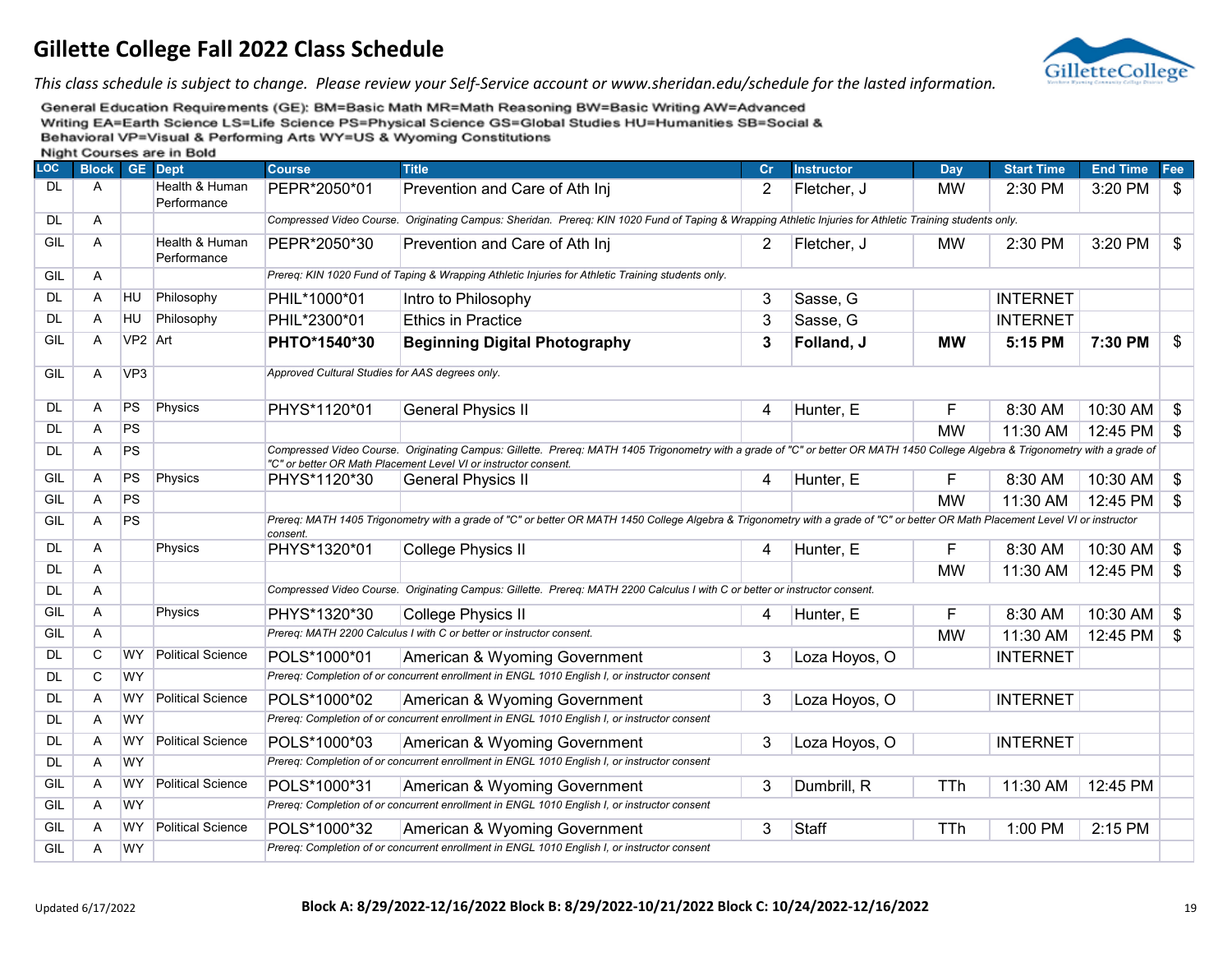

*This class schedule is subject to change. Please review your Self-Service account or www.sheridan.edu/schedule for the lasted information.*

| <b>LOC</b> | <b>Block</b> |           | <b>GE</b> Dept           | <b>Course</b>                          | <b>Title</b>                                                                                                                                                     | Cr          | <b>Instructor</b> | Day        | <b>Start Time</b> | End Time Fee |  |
|------------|--------------|-----------|--------------------------|----------------------------------------|------------------------------------------------------------------------------------------------------------------------------------------------------------------|-------------|-------------------|------------|-------------------|--------------|--|
| GIL        | A            | WY.       | <b>Political Science</b> | POLS*1000*33                           | American & Wyoming Government                                                                                                                                    | 3           | Dumbrill, R       | <b>MW</b>  | 11:30 AM          | 12:45 PM     |  |
| GIL        | A            | <b>WY</b> |                          |                                        | Prereq: Completion of or concurrent enrollment in ENGL 1010 English I, or instructor consent                                                                     |             |                   |            |                   |              |  |
| <b>DL</b>  | A            | <b>WY</b> | <b>Political Science</b> | POLS*1000*50                           | <b>American &amp; Wyoming Government</b>                                                                                                                         | 3           | Ligocki, S        | <b>MW</b>  | 7:00 PM           | 8:15 PM      |  |
| <b>DL</b>  | Α            | <b>WY</b> |                          |                                        | Compressed Video Course. Originating Campus: Sheridan. Prereq: Completion of or concurrent enrollment in ENGL 1010 English I, or instructor consent              |             |                   |            |                   |              |  |
| <b>DL</b>  | B            |           | <b>Political Science</b> | POLS*1100*01                           | <b>Wyoming Government</b>                                                                                                                                        | $\mathbf 1$ | Thomas, M         |            | <b>INTERNET</b>   |              |  |
| <b>DL</b>  | B            |           |                          |                                        | POLS 1100 Wyoming Government is intended to complete the requirement of the State of Wyoming when the US Constitution requirement is met through AP or transfer. |             |                   |            |                   |              |  |
| <b>DL</b>  | Α            |           | <b>Political Science</b> | POLS*2120*02                           | Intro to Crim Justice                                                                                                                                            | 3           | Joyce, J          |            | <b>INTERNET</b>   |              |  |
| <b>DL</b>  | Α            |           |                          | POLS 2120 cross-listed with CRMJ 2120. |                                                                                                                                                                  |             |                   |            |                   |              |  |
| GIL        | Α            |           | <b>Political Science</b> | POLS*2120*30                           | <b>Intro to Crim Justice</b>                                                                                                                                     | 3           | Ostrom, A         | м          | 7:00 PM           | 9:40 PM      |  |
| GIL        | A            |           |                          | POLS 2120 cross-listed with CRMJ 2120. |                                                                                                                                                                  |             |                   |            |                   |              |  |
| <b>DL</b>  | A            | <b>SB</b> | Psychology               | PSYC*1000*01                           | <b>General Psychology</b>                                                                                                                                        | 4           | Preuit, N         |            | <b>INTERNET</b>   |              |  |
| <b>DL</b>  | Α            | <b>SB</b> |                          |                                        | Prereq: Completion of, or concurrent enrollment in, ENGL 1010 English I, or instructor consent                                                                   |             |                   |            |                   |              |  |
| <b>DL</b>  | C            | <b>SB</b> | Psychology               | PSYC*1000*02                           | <b>General Psychology</b>                                                                                                                                        | 4           | Preuit, N         |            | <b>INTERNET</b>   |              |  |
| <b>DL</b>  | C            | <b>SB</b> |                          |                                        | Prereq: Completion of, or concurrent enrollment in, ENGL 1010 English I, or instructor consent                                                                   |             |                   |            |                   |              |  |
| DL         | Α            | <b>SB</b> | Psychology               | PSYC*1000*07                           | General Psychology                                                                                                                                               | 4           | Arena, A          |            | <b>INTERNET</b>   |              |  |
| <b>DL</b>  | A            | <b>SB</b> |                          |                                        | Prereq: Completion of, or concurrent enrollment in, ENGL 1010 English I, or instructor consent                                                                   |             |                   |            |                   |              |  |
| <b>DL</b>  | Α            | <b>SB</b> | Psychology               | PSYC*1000*08                           | <b>General Psychology</b>                                                                                                                                        | 4           | Kristiansen, R    |            | <b>INTERNET</b>   |              |  |
| <b>DL</b>  | A            | <b>SB</b> |                          |                                        | Prereq: Completion of, or concurrent enrollment in, ENGL 1010 English I, or instructor consent                                                                   |             |                   |            |                   |              |  |
| GIL        | Α            | <b>SB</b> | Psychology               | PSYC*1000*30                           | <b>General Psychology</b>                                                                                                                                        | 4           | Engel, S          | <b>MW</b>  | 2:30 PM           | 4:10 PM      |  |
| GIL        | A            | <b>SB</b> |                          |                                        | Prereq: Completion of, or concurrent enrollment in, ENGL 1010 English I, or instructor consent                                                                   |             |                   |            |                   |              |  |
| GIL        | Α            | <b>SB</b> | Psychology               | PSYC*1000*31                           | <b>General Psychology</b>                                                                                                                                        | 4           | Engel, S          | <b>TTh</b> | 2:30 PM           | 4:10 PM      |  |
| GIL        | Α            | <b>SB</b> |                          |                                        | Prereq: Completion of, or concurrent enrollment in, ENGL 1010 English I, or instructor consent                                                                   |             |                   |            |                   |              |  |
| GIL        | A            | <b>SB</b> | Psychology               | PSYC*1000*32                           | <b>General Psychology</b>                                                                                                                                        | 4           | Amen, T           | м          | 5:15 PM           | 8:45 PM      |  |
| GIL        | Α            | <b>SB</b> |                          |                                        | Prereq: Completion of, or concurrent enrollment in, ENGL 1010 English I, or instructor consent                                                                   |             |                   |            |                   |              |  |
| <b>DL</b>  | Α            |           | Psychology               | PSYC*2000*01                           | Research Methods in Psychology                                                                                                                                   | 4           | Kristiansen, R    |            | <b>INTERNET</b>   |              |  |
| <b>DL</b>  | Α            |           |                          |                                        | Prereq: ENGL 1010 English I and PSYC 1000 General Psychology with a C or better                                                                                  |             |                   |            |                   |              |  |
| GIL        | A            |           | Psychology               | PSYC*2080*30                           | <b>Biological Psychology</b>                                                                                                                                     | 3           | Engel, S          | F          | 10:00 AM          | 12:40 PM     |  |
| GIL        | Α            |           |                          |                                        | PSYC 2080 cross-listed with BIOL 2080. Prereq: PSYC 1000 General Psychology and BIOL 1010 General Biology.                                                       |             |                   |            |                   |              |  |
| DL         | A            |           | Psychology               | PSYC*2260*01                           | Alcoholism                                                                                                                                                       | 3           | Wetz, A           |            | <b>INTERNET</b>   |              |  |
| <b>DL</b>  | Α            |           |                          |                                        | Prereq: Complete PSYC 1000 General Psychology, or instructor consent                                                                                             |             |                   |            |                   |              |  |
| DL         | Α            |           | Psychology               | PSYC*2280*01                           | <b>Domestic Family Violence</b>                                                                                                                                  | 3           | Goodrich-Premo, E |            | <b>INTERNET</b>   |              |  |
| <b>DL</b>  | A            |           |                          |                                        | PSYC 2280 cross-listed with CRMJ 2160 and SOC 2320.                                                                                                              |             |                   |            |                   |              |  |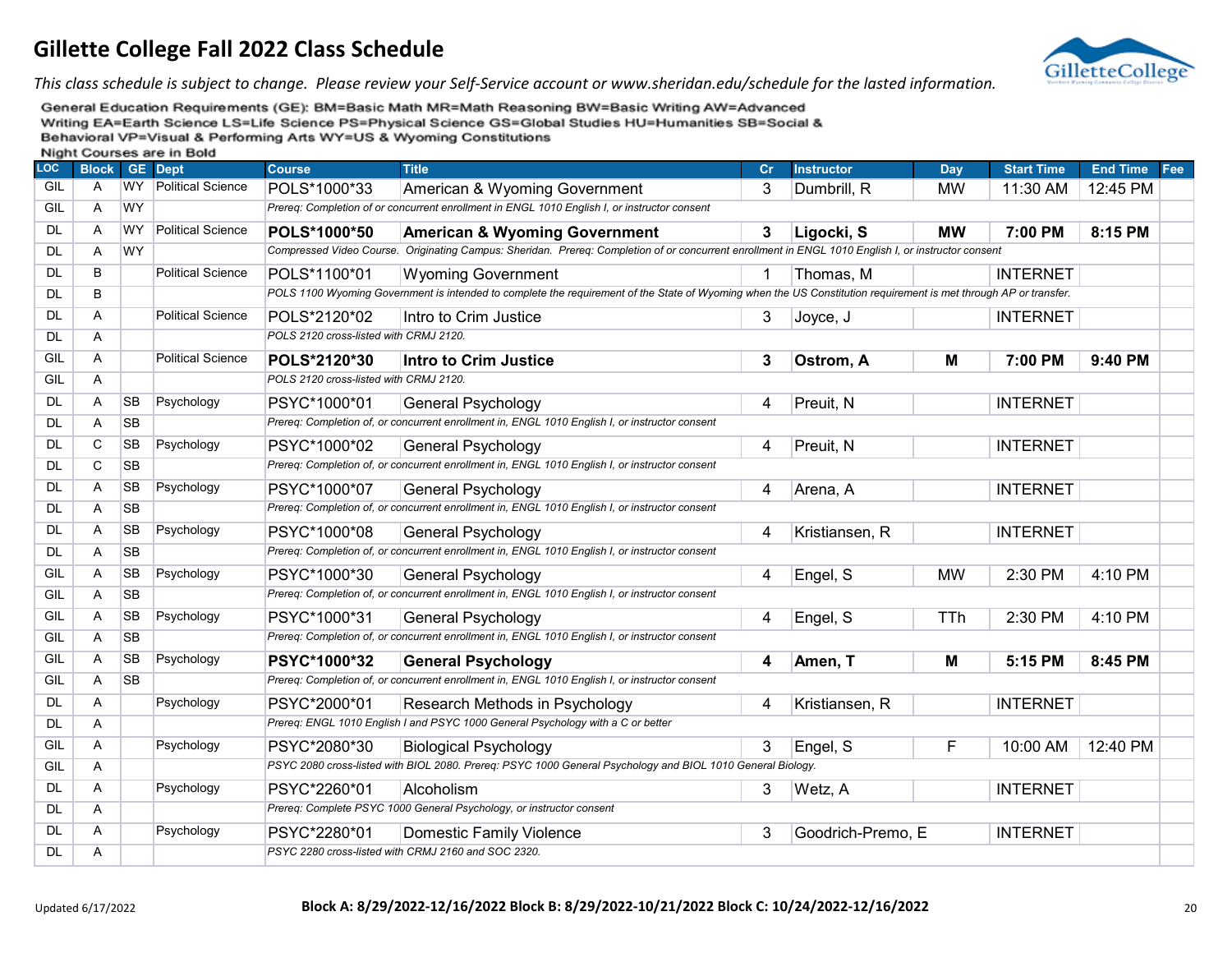

*This class schedule is subject to change. Please review your Self-Service account or www.sheridan.edu/schedule for the lasted information.*

| LOC       | <b>Block GE Dept</b> |                 | <b>THISHIII</b> OCCIDED ON CHILDONG | <b>Course</b>                          | <b>Title</b>                                                                                                                                                              | Cr | <b>Instructor</b> | Day        | <b>Start Time</b> | <b>End Time</b> | Fee |
|-----------|----------------------|-----------------|-------------------------------------|----------------------------------------|---------------------------------------------------------------------------------------------------------------------------------------------------------------------------|----|-------------------|------------|-------------------|-----------------|-----|
| <b>DL</b> | $\mathsf{A}$         |                 | Psychology                          | PSYC*2300*01                           | Developmental Psychology                                                                                                                                                  | 3  | Kristiansen, R    |            | <b>INTERNET</b>   |                 |     |
| <b>DL</b> | Α                    |                 |                                     |                                        | Prereq: Successful complettion of or concurrent enrollment in PSYC 1000 General Psychology                                                                                |    |                   |            |                   |                 |     |
| GIL       | Α                    |                 | Psychology                          | PSYC*2300*30                           | Developmental Psychology                                                                                                                                                  | 3  | Engel, S          | <b>MW</b>  | 1:00 PM           | 2:15 PM         |     |
| GIL       | A                    |                 |                                     |                                        | Prereq: Successful complettion of or concurrent enrollment in PSYC 1000 General Psychology                                                                                |    |                   |            |                   |                 |     |
| <b>DL</b> | $\mathsf{A}$         |                 | Psychology                          | PSYC*2340*01                           | Abnormal Psychology                                                                                                                                                       | 3  | McRae, S          |            | <b>INTERNET</b>   |                 |     |
| <b>DL</b> | Α                    |                 |                                     |                                        | Prereq: PSYC 1000 General Psychology with a C or better                                                                                                                   |    |                   |            |                   |                 |     |
| GIL       | A                    |                 | Psychology                          | PSYC*2380*30                           | Social Psychology                                                                                                                                                         | 3  | Engel, S          | TTh        | 1:00 PM           | 2:15 PM         |     |
| GIL       | Α                    |                 |                                     | Prereq: PSYC 1000 General Psychology   |                                                                                                                                                                           |    |                   |            |                   |                 |     |
| <b>DL</b> | $\mathsf{A}$         |                 | Agriculture                         | REWM*2000*02                           | Prin of Rangeland Mgt                                                                                                                                                     | 3  | Eberly, J         |            | <b>INTERNET</b>   |                 |     |
| GIL       | Α                    |                 | Agriculture                         | REWM*2000*30                           | <b>Prin of Rangeland Mgt</b>                                                                                                                                              | 3  | Eberly, J         | <b>MW</b>  | 5:15 PM           | 6:05 PM         |     |
| GIL       | Α                    |                 |                                     |                                        |                                                                                                                                                                           |    |                   | <b>MW</b>  | 6:05 PM           | 6:55 PM         |     |
| <b>DL</b> | $\overline{A}$       |                 | Computer<br>Applications            | SDEV*1000*01                           | Software Development Skills I                                                                                                                                             | 3  | Thoney, M         |            | <b>INTERNET</b>   |                 |     |
| <b>DL</b> | $\overline{A}$       | <b>SB</b>       | Sociology                           | SOC*1000*02                            | <b>Sociological Principles</b>                                                                                                                                            | 3  | Staff             |            | <b>INTERNET</b>   |                 |     |
| DL        | Α                    | <b>SB</b>       |                                     |                                        | Prereq: Successful completion of or concurrent enrollment in ENGL 1010 English I, or Reading Placement level 3, or instructor consent                                     |    |                   |            |                   |                 |     |
| <b>DL</b> | A                    | <b>SB</b>       | Sociology                           | SOC*1000*03                            | <b>Sociological Principles</b>                                                                                                                                            | 3  | Aguirre, J        | <b>WTh</b> | 11:30 AM          | 12:45 PM        |     |
| DL.       | $\overline{A}$       | <b>SB</b>       |                                     | instructor consent                     | Compressed Video Course. Originating Campus: Sheridan. Prereq: Successful completion of or concurrent enrollment in ENGL 1010 English I, or Reading Placement level 3, or |    |                   |            |                   |                 |     |
| GIL       | Α                    | <b>SB</b>       | Sociology                           | SOC*1000*30                            | <b>Sociological Principles</b>                                                                                                                                            | 3  | Engel, S          | <b>MW</b>  | 8:30 AM           | 9:45 AM         |     |
| GIL       | Α                    | <b>SB</b>       |                                     |                                        | Prereq: Successful completion of or concurrent enrollment in ENGL 1010 English I, or Reading Placement level 3, or instructor consent                                     |    |                   |            |                   |                 |     |
| <b>DL</b> | A                    | <b>GS</b>       | Sociology                           | SOC*1080*01                            | Intro to Women's Studies                                                                                                                                                  | 3  | Finn, M           |            | <b>INTERNET</b>   |                 |     |
| DL        | Α                    | HU<br><b>SB</b> |                                     |                                        | Prereq: Completion of, or concurrent enrollment in, ENGL 1010 English I, or instructor consent. SOC 1080 is crosslisted with HUMN 1080, ENGL 1080 and WMST 1080.          |    |                   |            |                   |                 |     |
| <b>DL</b> | Α                    |                 | Sociology                           | SOC*2320*01                            | <b>Domestic Family Violence</b>                                                                                                                                           | 3  | Goodrich-Premo, E |            | <b>INTERNET</b>   |                 |     |
| <b>DL</b> | A                    |                 |                                     |                                        | SOC 2320 cross-listed with CRMJ 2160 and PSYC 2280.                                                                                                                       |    |                   |            |                   |                 |     |
| <b>DL</b> | Α                    | <b>SB</b>       | Sociology                           | SOC*2400*01                            | Criminology                                                                                                                                                               | 3  | Joyce, J          |            | <b>INTERNET</b>   |                 |     |
| DL        | A                    | <b>SB</b>       |                                     | SOC 2400 is cross-listed as CRMJ 2400. |                                                                                                                                                                           |    |                   |            |                   |                 |     |
| <b>DL</b> | Α                    | <b>SB</b>       | Sociology                           | SOC*2400*02                            | Criminology                                                                                                                                                               | 3  | Joyce, J          |            | <b>INTERNET</b>   |                 |     |
| DL        | A                    | <b>SB</b>       |                                     | SOC 2400 is cross-listed as CRMJ 2400. |                                                                                                                                                                           |    |                   |            |                   |                 |     |
| <b>DL</b> | A                    | <b>FL</b>       | Spanish                             | SPAN*1010*02                           | 1st Year Spanish I                                                                                                                                                        | 4  | Junker, A         |            | <b>INTERNET</b>   |                 |     |
| GIL       | Α                    | FL              | Spanish                             | SPAN*1010*30                           | 1st Year Spanish I                                                                                                                                                        | 4  | Fritzen, R        | <b>MW</b>  | 7:00 PM           | 8:50 PM         |     |
| DL        | A                    | <b>MR</b>       | Mathematics                         | STAT*2050*01                           | <b>Fundamentals of Statistics</b>                                                                                                                                         | 4  | Corkins, B        |            | <b>INTERNET</b>   |                 |     |
| DL.       | A                    | <b>MR</b>       |                                     |                                        | Prereq: Complete MATH 1000 Problem Solving, MATH 1400 College Algebra or MATH 1450 Algebra and Trigonometry with a grade of "C" or better; or Math Placement Level V      |    |                   |            |                   |                 |     |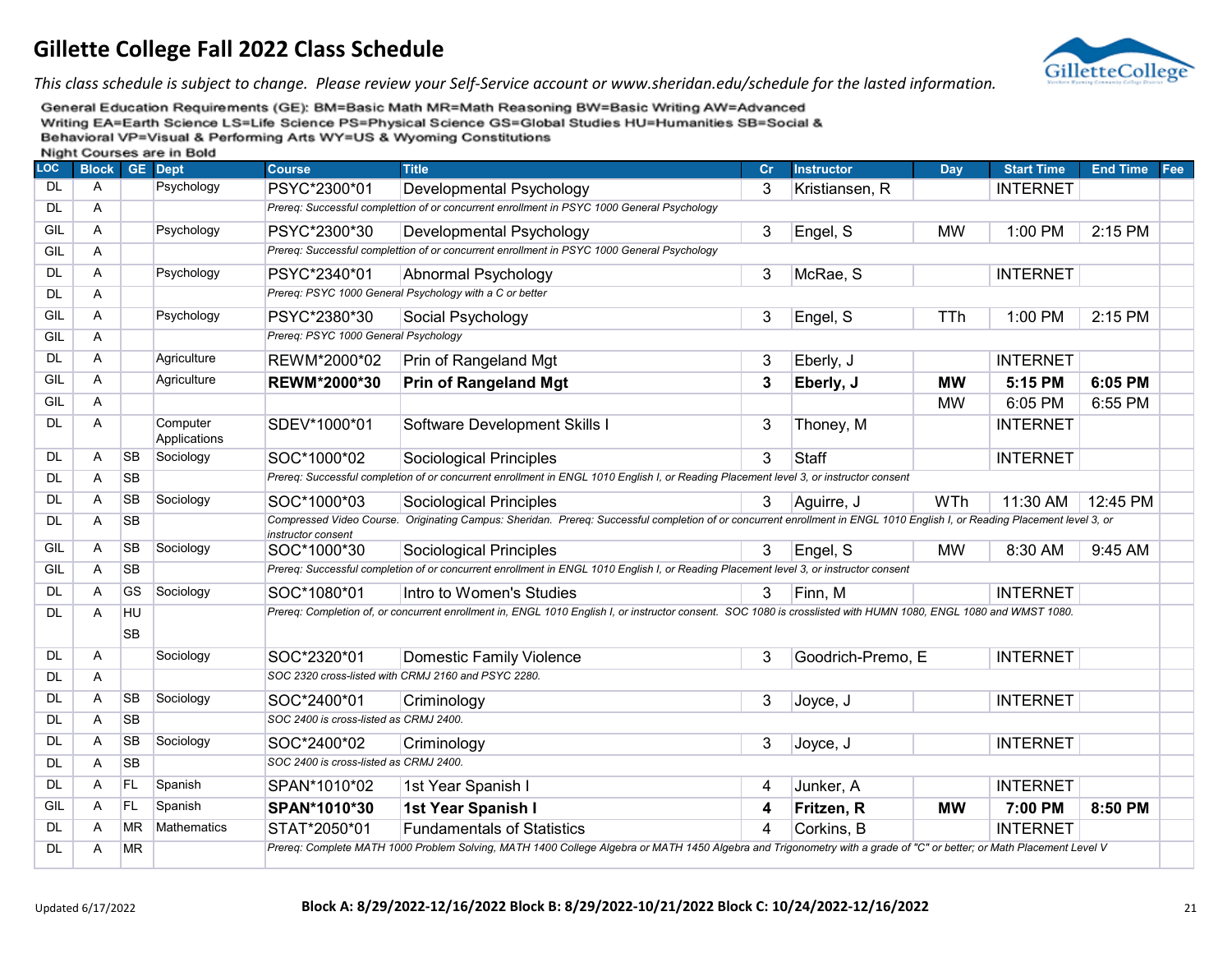

*This class schedule is subject to change. Please review your Self-Service account or www.sheridan.edu/schedule for the lasted information.*

| <b>LOC</b> | <b>Block</b>   |           | <b>GE</b> Dept           | <b>Course</b>                    | <b>Title</b>                                                                                                                                                         | Cr             | <b>Instructor</b> | Day           | <b>Start Time</b> | <b>End Time</b> | Fee                       |
|------------|----------------|-----------|--------------------------|----------------------------------|----------------------------------------------------------------------------------------------------------------------------------------------------------------------|----------------|-------------------|---------------|-------------------|-----------------|---------------------------|
| <b>DL</b>  | $\mathsf{A}$   | <b>MR</b> | Mathematics              | STAT*2050*04                     | <b>Fundamentals of Statistics</b>                                                                                                                                    | 4              | McKenzie, C       |               | <b>INTERNET</b>   |                 |                           |
| DL         | Α              | <b>MR</b> |                          |                                  | Prereq: Complete MATH 1000 Problem Solving, MATH 1400 College Algebra or MATH 1450 Algebra and Trigonometry with a grade of "C" or better; or Math Placement Level V |                |                   |               |                   |                 |                           |
| <b>DL</b>  | A              | <b>MR</b> | Mathematics              | STAT*2050*05                     | <b>Fundamentals of Statistics</b>                                                                                                                                    | 4              | Araas, J          |               | <b>INTERNET</b>   |                 |                           |
| <b>DL</b>  | $\overline{A}$ | <b>MR</b> |                          |                                  | Prereg: Complete MATH 1000 Problem Solving, MATH 1400 College Algebra or MATH 1450 Algebra and Trigonometry with a grade of "C" or better; or Math Placement Level V |                |                   |               |                   |                 |                           |
| GIL        | $\mathsf{A}$   | <b>MR</b> | Mathematics              | STAT*2050*30                     | <b>Fundamentals of Statistics</b>                                                                                                                                    | 4              | Corkins, B        | <b>MW</b>     | 1:00 PM           | 2:15 PM         |                           |
| GIL        | $\overline{A}$ | <b>MR</b> |                          |                                  |                                                                                                                                                                      |                |                   | <b>MW</b>     | 2:15 PM           | 3:15 PM         |                           |
| <b>GIL</b> | $\overline{A}$ | <b>MR</b> |                          |                                  | Prereg: Complete MATH 1000 Problem Solving, MATH 1400 College Algebra or MATH 1450 Algebra and Trigonometry with a grade of "C" or better; or Math Placement Level V |                |                   |               |                   |                 |                           |
| <b>DL</b>  | Α              | <b>MR</b> | Mathematics              | STAT*2070*01                     | Intro Stats for Social Science                                                                                                                                       | 4              | Corkins, B        |               | <b>INTERNET</b>   |                 |                           |
| DL.        | A              | <b>MR</b> |                          |                                  | Prereq: Complete MATH 1000 Problem Solving, MATH 1400 College Algebra or MATH 1450 Algebra and Trigonometry with a grade of "C" or better; or Math Placement Level V |                |                   |               |                   |                 |                           |
| DL         | Α              | <b>MR</b> | Mathematics              | STAT*2070*04                     | Intro Stats for Social Science                                                                                                                                       | 4              | McKenzie, C       |               | <b>INTERNET</b>   |                 |                           |
| DL         | A              | <b>MR</b> |                          |                                  | Prereq: Complete MATH 1000 Problem Solving, MATH 1400 College Algebra or MATH 1450 Algebra and Trigonometry with a grade of "C" or better; or Math Placement Level V |                |                   |               |                   |                 |                           |
| DL         | $\mathsf{A}$   | <b>MR</b> | Mathematics              | STAT*2070*05                     | Intro Stats for Social Science                                                                                                                                       | 4              | ل ,Araas          |               | <b>INTERNET</b>   |                 |                           |
| DL         | Α              | <b>MR</b> |                          |                                  | Prereg: Complete MATH 1000 Problem Solving, MATH 1400 College Algebra or MATH 1450 Algebra and Trigonometry with a grade of "C" or better; or Math Placement Level V |                |                   |               |                   |                 |                           |
| GIL        | A              | <b>MR</b> | <b>Mathematics</b>       | STAT*2070*30                     | Intro Stats for Social Science                                                                                                                                       | 4              | Corkins, B        | <b>MW</b>     | 1:00 PM           | 2:15 PM         |                           |
| GIL        | A              | <b>MR</b> |                          |                                  | Prereq: Complete MATH 1000 Problem Solving, MATH 1400 College Algebra or MATH 1450 Algebra and Trigonometry with a grade of "C" or better; or Math Placement Level V |                |                   |               |                   |                 |                           |
| GIL        | Α              |           |                          | Diesel Technology   TECH*1500*30 | <b>Exploring Technology I</b>                                                                                                                                        | 3              | Folland, J        | <b>MTWTh</b>  | 7:45 AM           | 9:00 AM         | $\$\$                     |
| GIL        | Α              |           |                          | Diesel Technology   TECH*1500*31 | <b>Exploring Technology I</b>                                                                                                                                        | 3              | Folland, J        | <b>MTWThF</b> | 1:35 PM           | 2:50 PM         | \$                        |
| GIL        | Α              |           | Diesel Technology        | TECH*2980*30                     | <b>Technical Co-op</b>                                                                                                                                               | 9-Jan Staff    |                   |               | <b>TBA</b>        |                 |                           |
| GIL        | A              |           |                          | Instructor consent required.     |                                                                                                                                                                      |                |                   |               |                   |                 |                           |
| GIL        | A              |           | <b>Diesel Technology</b> | TECH*2980*31                     | <b>Technical Co-op</b>                                                                                                                                               |                | 9-Jan Giest, T    |               | <b>TBA</b>        |                 |                           |
| GIL        | A              |           |                          | Instructor consent required.     |                                                                                                                                                                      |                |                   |               |                   |                 |                           |
| GIL        | Α              |           | Welding                  | WELD*1555*30                     | Weld Tech Safety and Prob Solv                                                                                                                                       | $\overline{2}$ | Staff             | <b>TTh</b>    | 10:10 AM          | 11:00 AM        |                           |
| GIL        | A              |           | Welding                  | WELD*1700*30                     | <b>General Welding</b>                                                                                                                                               | $\overline{4}$ | Staff             | MTWTh         | 3:50 PM           | 5:05 PM         | \$                        |
| GIL        | A              |           | Welding                  | WELD*1715*30                     | Thermal Cutting & Oxyfuel Weld                                                                                                                                       | $\overline{2}$ | Miller, T         | <b>MW</b>     | 10:10 AM          | 12:00 PM        | \$                        |
| GIL        | Α              |           | Welding                  | WELD*1755*30                     | Shielded Metal Arc Welding                                                                                                                                           | 6              | Miller, T         | <b>MTWTh</b>  | 1:00 PM           | 3:20 PM         | \$                        |
| GIL        | Α              |           |                          |                                  | Prereq: Completion of or concurrent enrollment in WELD 1715 Thermal Cutting and Oxyfuel Weld and WELD 1555 Welding Tech Safety and Problem Solving.                  |                |                   |               |                   |                 |                           |
| GIL        | Α              |           | Welding                  | WELD*1773*30                     | Gas Metal Arc Welding (GMAW)                                                                                                                                         | 5              | Miller, T         | <b>MTWTh</b>  | 8:00 AM           | 8:30 AM         | \$                        |
| GIL        | Α              |           |                          |                                  |                                                                                                                                                                      |                |                   | <b>MTWTh</b>  | 8:30 AM           | 10:00 AM        | $\boldsymbol{\mathsf{s}}$ |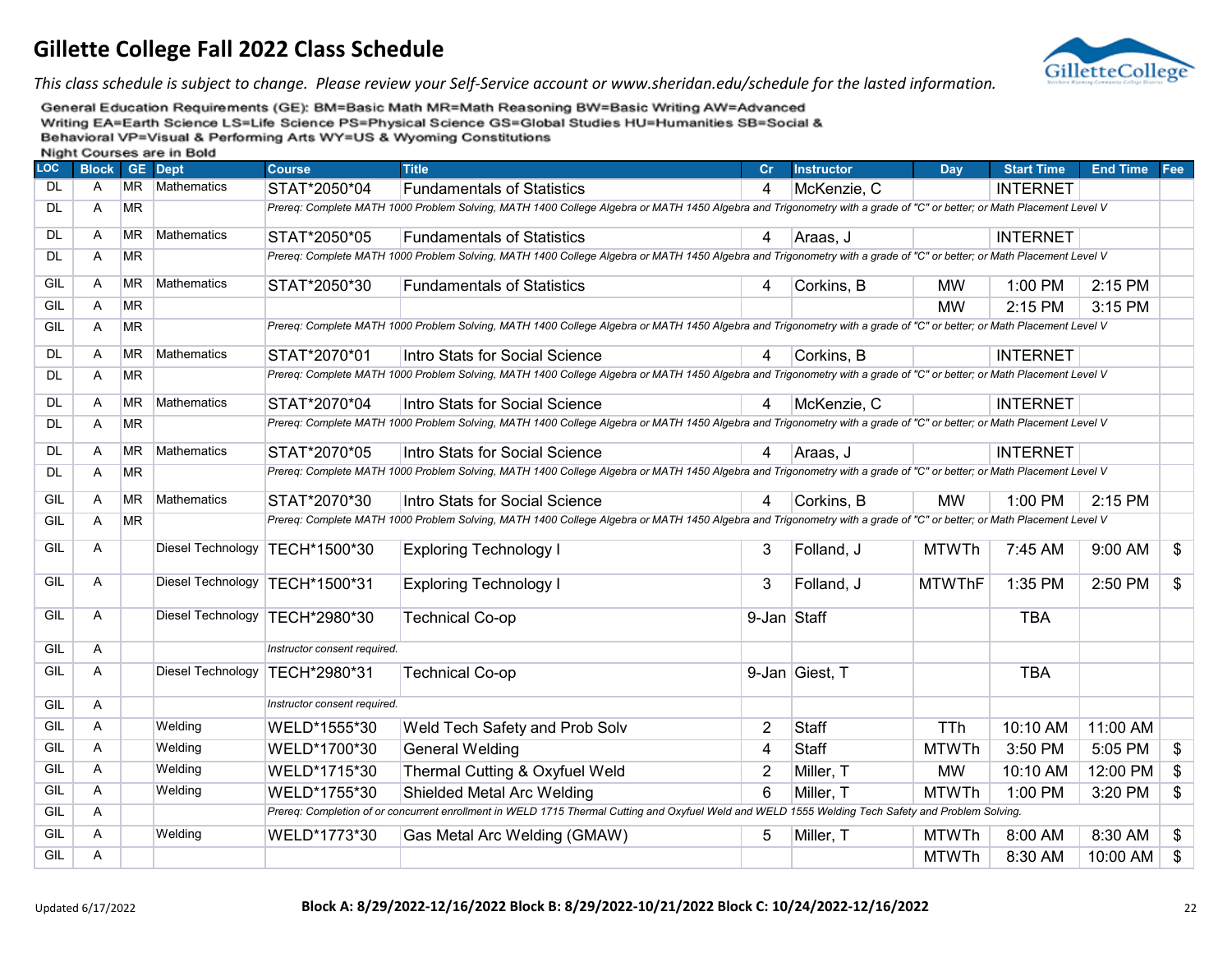

*This class schedule is subject to change. Please review your Self-Service account or www.sheridan.edu/schedule for the lasted information.*

| <b>LOC</b> | <b>Block</b> |                | <b>GE</b> Dept         | <b>Course</b> | <b>Title</b>                                                                                                                                                         | Cr | <b>Instructor</b> | Dav          | <b>Start Time</b> | <b>End Time</b> | Fee |
|------------|--------------|----------------|------------------------|---------------|----------------------------------------------------------------------------------------------------------------------------------------------------------------------|----|-------------------|--------------|-------------------|-----------------|-----|
| GIL        | Α            |                |                        |               | Completion of or concurrent enrollment in WELD 1555 Welding Tech Safety and Problem Solving or instructor consent.                                                   |    |                   |              |                   |                 |     |
| GIL        | Α            |                | Welding                | WELD*1920*30  | <b>Basic Pipe Welding</b>                                                                                                                                            | 4  | Staff             | <b>MTWTh</b> | 8:00 AM           | 9:45 AM         | \$  |
| GIL        | Α            |                |                        |               | Prereq: WELD 1755 Shielded Metal Arc Welding, or instructor consent.                                                                                                 |    |                   |              |                   |                 |     |
| GIL        | A            |                | Welding                | WELD*1980*30  | <b>Welding Co-Op</b>                                                                                                                                                 |    | 4-Jan Miller, T   |              | <b>TBA</b>        |                 |     |
| GIL        | Α            |                |                        |               | Complete WELD 1755 Shielded Metal Arc Welding, WELD 1773 Gas Metal Arc Welding and WELD 1555 Welding Safety.                                                         |    |                   |              |                   |                 |     |
| GIL        | Α            |                | Welding                | WELD*2670*30  | <b>Welding Inspection Technology</b>                                                                                                                                 | 3  | Staff             | <b>MW</b>    | 1:00 PM           | 2:45 PM         | \$  |
| GIL        | Α            |                |                        |               | Prereq: WELD 1715 Thermal Cutting and Oxyfuel Welding OR WELD 1755 Shielded Metal Arc Welding OR WELD 1772 Flux Cored Arc Welding OR WELD 1920 Basic Pipe Welding OR |    |                   |              |                   |                 |     |
| GIL        | A            |                | Welding                | WELD*2680*30  | <b>Welding Metallurgy</b>                                                                                                                                            | 2  | Staff             | <b>TTh</b>   | 11:10 AM          | 12:00 PM        | \$  |
| GIL        | A            |                | Welding                | WELD*2780*30  | Auto Welding & Cutting Process                                                                                                                                       | 3  | Miller, T         | <b>MTWTh</b> | 3:30 PM           | 4:45 PM         | \$  |
| GIL        | Α            |                |                        |               | Prereq: WELD 1773 GMAW and WELD 1650 Welding Symbols and Print Design.                                                                                               |    |                   |              |                   |                 |     |
| <b>DL</b>  | Α            | GS             | <b>Women's Studies</b> | WMST*1080*01  | Intro to Women's Studies                                                                                                                                             | 3  | Finn, M           |              | <b>INTERNET</b>   |                 |     |
| <b>DL</b>  | A            | HU             |                        |               | Prereq: Completion of, or concurrent enrollment in, ENGL 1010 English I, or instructor consent. WMST 1080 is crosslisted with HUMN 1080, SOC 1080 and ENGL 1080.     |    |                   |              |                   |                 |     |
|            |              | <b>SB</b>      |                        |               |                                                                                                                                                                      |    |                   |              |                   |                 |     |
| <b>DL</b>  | Α            | <b>LS</b>      | Zoology                | ZOO*1200*01   | Human Biology                                                                                                                                                        | 4  | Klann, J          |              | <b>INTERNET</b>   |                 | \$  |
| <b>DL</b>  | Α            | LS             | Zoology                | ZOO*2010*01   | Human Anatomy and Physiology I                                                                                                                                       | 4  | Ostrander, J      |              | <b>INTERNET</b>   |                 | \$  |
| <b>DL</b>  | Α            | L <sub>S</sub> |                        |               | Prereq: One semester of college biology or chemistry, or instructor consent.                                                                                         |    |                   |              |                   |                 |     |
| DL         | Α            | LS             | Zoology                | ZOO*2010*02   | Human Anatomy and Physiology I                                                                                                                                       | 4  | Hosman, L         | <b>MW</b>    | 10:00 AM          | 11:15 AM        | \$  |
| <b>DL</b>  | Α            | <b>LS</b>      |                        |               |                                                                                                                                                                      |    |                   | W            | 1:00 PM           | 3:45 PM         | \$  |
| DL         | Α            | L <sub>S</sub> |                        |               | This course is a flex course which may be completed face-to-face, online or via Zoom. Prereq: One semester of college biology or chemistry, or instructor consent.   |    |                   |              |                   |                 |     |
| <b>DL</b>  | Α            | <b>LS</b>      | Zoology                | ZOO*2010*03   | Human Anatomy and Physiology I                                                                                                                                       | 4  | Hosman, L         | <b>MW</b>    | 10:00 AM          | 11:15 AM        | \$  |
| DL         | A            | <b>LS</b>      |                        |               | This course is a flex course which may be completed face-to-face, online or via Zoom. Prereq: One semester of college biology or chemistry, or instructor consent.   |    |                   |              |                   |                 |     |
| <b>DL</b>  | Α            | <b>LS</b>      | Zoology                | ZOO*2010*05   | Human Anatomy and Physiology I                                                                                                                                       | 4  | Hosman, L         |              | <b>INTERNET</b>   |                 | \$  |
| DL         | A            | L <sub>S</sub> |                        |               | Prereq: One semester of college biology or chemistry, or instructor consent.                                                                                         |    |                   |              |                   |                 |     |
| GIL        | A            | LS.            | Zoology                | ZOO*2010*30   | <b>Human Anatomy and Physiology I</b>                                                                                                                                | 4  | Merryman, J       | М            | 5:15 PM           | 7:45 PM         | \$  |
| GIL        | Α            | LS.            |                        |               | Prereq: One semester of college biology or chemistry, or instructor consent.                                                                                         |    |                   | W            | 5:15 PM           | 7:45 PM         | \$  |
| <b>DL</b>  | Α            | LS             | Zoology                | ZOO*2020*01   | Human Anat and Physiology II                                                                                                                                         | 4  | Ostrander, J      |              | <b>INTERNET</b>   |                 | \$  |
| <b>DL</b>  | Α            | <b>LS</b>      |                        |               | Prereq: ZOO 2010 Human A&P I or instructor consent.                                                                                                                  |    |                   |              |                   |                 |     |
| <b>DL</b>  | A            | <b>LS</b>      | Zoology                | ZOO*2020*02   | Human Anat and Physiology II                                                                                                                                         | 4  | Hosman, L         | M            | 1:00 PM           | 3:45 PM         | \$  |
| <b>DL</b>  | Α            | LS.            |                        |               |                                                                                                                                                                      |    |                   | <b>MW</b>    | 8:30 AM           | 9:45 AM         | \$  |
| <b>DL</b>  | A            | L <sub>S</sub> |                        |               | This course is a flex course which may be completed face-to-face, online or via Zoom. Prereq: ZOO 2010 Human A&P I or instructor consent.                            |    |                   |              |                   |                 |     |
| DL         | A            | <b>LS</b>      | Zoology                | ZOO*2020*03   | Human Anat and Physiology II                                                                                                                                         | 4  | Hosman, L         | M            | 1:00 PM           | 3:45 PM         | \$  |
| DL         | A            | LS.            |                        |               |                                                                                                                                                                      |    |                   | <b>MW</b>    | 8:30 AM           | 9:45 AM         | \$  |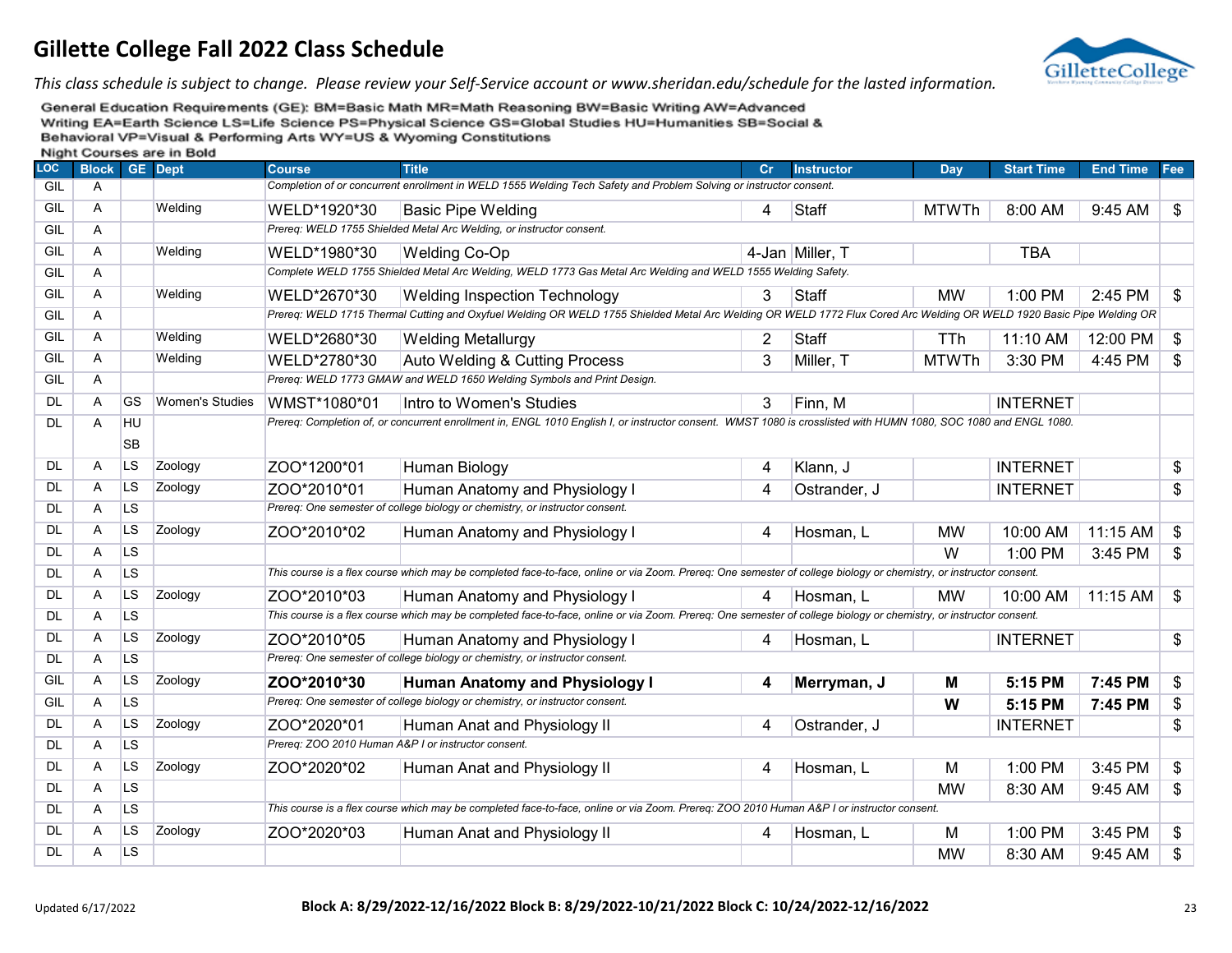

*This class schedule is subject to change. Please review your Self-Service account or www.sheridan.edu/schedule for the lasted information.*

General Education Requirements (GE): BM=Basic Math MR=Math Reasoning BW=Basic Writing AW=Advanced Writing EA=Earth Science LS=Life Science PS=Physical Science GS=Global Studies HU=Humanities SB=Social & Behavioral VP=Visual & Performing Arts WY=US & Wyoming Constitutions

Night Courses are in Bold

| <b>LOC</b> | <b>Block GE Dept</b> |    |         | <b>Course</b>                                       | <b>Title</b>                                                                                                                              | cr | <b>Instructor</b> | <b>Dav</b> | <b>Start Time</b> | <b>End Time Fee</b> |               |  |
|------------|----------------------|----|---------|-----------------------------------------------------|-------------------------------------------------------------------------------------------------------------------------------------------|----|-------------------|------------|-------------------|---------------------|---------------|--|
| DL         |                      | LS |         |                                                     | This course is a flex course which may be completed face-to-face, online or via Zoom. Prereg: ZOO 2010 Human A&P I or instructor consent. |    |                   |            |                   |                     |               |  |
| DL         |                      | LS | Zoology | ZOO*2020*04                                         | Human Anat and Physiology II                                                                                                              |    | Hosman. L         |            | <b>INTERNET</b>   |                     | $\mathbb{S}$  |  |
| DL         |                      | LS |         |                                                     | Prereg: ZOO 2010 Human A&P I or instructor consent.                                                                                       |    |                   |            |                   |                     |               |  |
| GIL        |                      | LS | Zoology | ZOO*2020*30                                         | Human Anat and Physiology II                                                                                                              |    | Ostrander, J      |            | 1:00 PM           | 3:30 PM             | $\frac{1}{2}$ |  |
| GIL        |                      | LS |         | Prereg: ZOO 2010 Human A&P I or instructor consent. |                                                                                                                                           |    |                   |            | $1:00$ PM         | 3:30 PM             | $\frac{1}{2}$ |  |

#### **Block B**

| <b>LOC</b> | <b>Block</b> |           | <b>GE</b> Dept           | <b>Course</b>                  | <b>Title</b>                                                                                                                                                     | cr             | <b>Instructor</b> | Day | <b>Start Time</b> | <b>End Time</b> | Fee |  |  |  |
|------------|--------------|-----------|--------------------------|--------------------------------|------------------------------------------------------------------------------------------------------------------------------------------------------------------|----------------|-------------------|-----|-------------------|-----------------|-----|--|--|--|
| <b>DL</b>  | В            |           | Agriculture              | AGEC*1000*30                   | Ag Orientation                                                                                                                                                   |                | Atkinson, R       | TTh | 2:30 PM           | 3:20 PM         |     |  |  |  |
| <b>DL</b>  | B            |           |                          | Compressed Video Course.       | Originating Campus: Sheridan.                                                                                                                                    |                |                   |     |                   |                 |     |  |  |  |
| <b>DL</b>  | B            |           | Computer<br>Applications | CMAP*1720*01                   | <b>Advanced Word Processing</b>                                                                                                                                  | 1.5            | Paquet, M         |     | <b>INTERNET</b>   |                 |     |  |  |  |
| GIL        | B.           |           | Diesel Technology        | DESL*1710*30                   | <b>Clutches and Transmissions</b>                                                                                                                                | 3              | Stitt, S          | TTh | 7:00 AM           | 11:15 AM        | \$  |  |  |  |
| <b>DL</b>  | B.           |           | Education                | EDCI*2440*02                   | <b>Classroom Management</b>                                                                                                                                      | $\overline{2}$ | Pollard, T        |     | <b>INTERNET</b>   |                 |     |  |  |  |
| <b>DL</b>  | B            |           |                          |                                | Grade of C or better in EDEX 2484 Intro to Special Education, and or concurrent enrollment in, EDFD 2100 Educational Psychology                                  |                |                   |     |                   |                 |     |  |  |  |
| <b>DL</b>  | B            |           | Education                | EDEC*1020*01                   | Intro to Early Childhood Ed                                                                                                                                      | 3              | Johnson, J        |     | <b>INTERNET</b>   |                 |     |  |  |  |
| <b>DL</b>  | B            |           | Education                | EDEC*2435*01                   | <b>Child Development Associate</b>                                                                                                                               | 3              | Mains, A          |     | <b>INTERNET</b>   |                 |     |  |  |  |
| <b>DL</b>  | B            | <b>CI</b> | Education                | EDUC*1501*01                   | <b>Effective Substitute Teaching</b>                                                                                                                             |                | Pollard, T        |     | <b>INTERNET</b>   |                 |     |  |  |  |
| DL.        | B            |           | <b>Mathematics</b>       | MATH*0900*04                   | Pre-Algebra Arithmetic                                                                                                                                           | 4              | Bailey, B         |     | <b>INTERNET</b>   |                 |     |  |  |  |
| <b>DL</b>  | B            |           |                          | Prereg: Math placement Level 1 |                                                                                                                                                                  |                |                   |     |                   |                 |     |  |  |  |
| <b>DL</b>  | B            |           | <b>Political Science</b> | POLS*1100*01                   | <b>Wyoming Government</b>                                                                                                                                        |                | Thomas, M         |     | <b>INTERNET</b>   |                 |     |  |  |  |
| <b>DL</b>  | B            |           |                          |                                | POLS 1100 Wyoming Government is intended to complete the requirement of the State of Wyoming when the US Constitution requirement is met through AP or transfer. |                |                   |     |                   |                 |     |  |  |  |

#### **Block C:**

|           | <b>LOC Block GE Dept</b> |           |                          | <b>Course</b> | <b>Title</b>                                                                     | Cr  | <b>Instructor</b> | Day | <b>Start Time</b> | <b>End Time Fee</b> |  |
|-----------|--------------------------|-----------|--------------------------|---------------|----------------------------------------------------------------------------------|-----|-------------------|-----|-------------------|---------------------|--|
|           |                          |           |                          |               |                                                                                  |     |                   |     |                   |                     |  |
| <b>DL</b> | $\mathbf{C}$             | <b>VP</b> | <b>Art</b>               | ART*1000*01   | General Studio Art                                                               | 3   | Anderson, R       |     | <b>INTERNET</b>   |                     |  |
| DL        | C                        |           | <b>Business</b>          | BADM*2030*01  | <b>Business Ethics</b>                                                           | 3   | Hutchinson, K     |     | <b>INTERNET</b>   |                     |  |
| DL        | C                        |           | <b>Business</b>          | BADM*2030*30  | <b>Business Ethics</b>                                                           | 3   | Mantey, K         |     | <b>INTERNET</b>   |                     |  |
| <b>DL</b> | C                        |           |                          |               | Compressed Video Course. Originating Campus: Sheridan.                           |     |                   |     | 5:15 PM           | 6:30 PM             |  |
| DL        | C                        |           | Computer<br>Applications | CMAP*1752*01  | <b>Advanced Spreadsheet</b>                                                      | 1.5 | Paquet, M         |     | <b>INTERNET</b>   |                     |  |
| <b>DL</b> | C                        |           |                          |               | Complete CMAP 1680 Office Productivity with a C or better or instructor consent. |     |                   |     |                   |                     |  |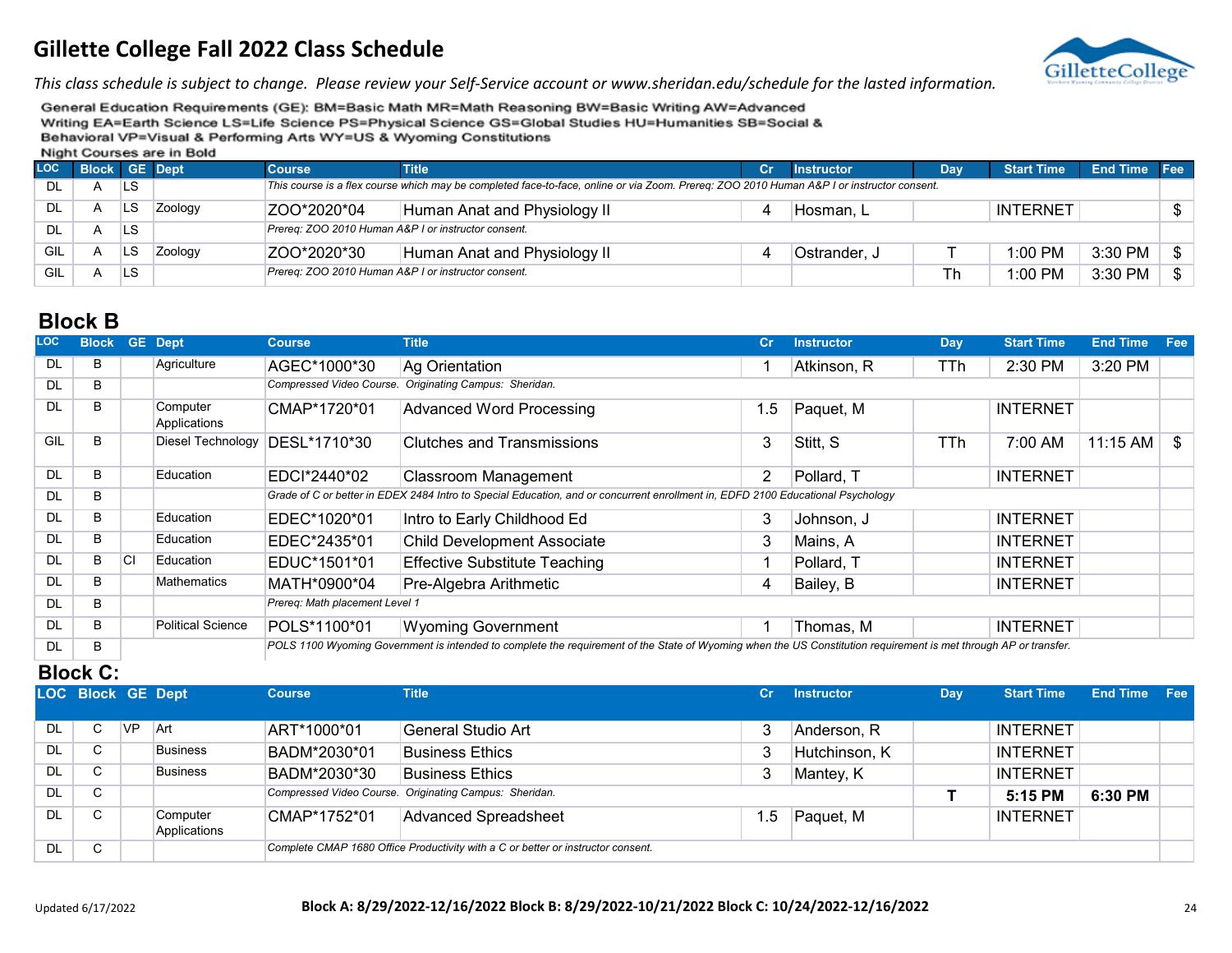

*This class schedule is subject to change. Please review your Self-Service account or www.sheridan.edu/schedule for the lasted information.*

General Education Requirements (GE): BM=Basic Math MR=Math Reasoning BW=Basic Writing AW=Advanced Writing EA=Earth Science LS=Life Science PS=Physical Science GS=Global Studies HU=Humanities SB=Social & Behavioral VP=Visual & Performing Arts WY=US & Wyoming Constitutions Night Courses are in Bold

|            |              |           | <b>INIGHT COULSES ALC III DOIU</b> |                                            |                                                                                                                            |     |                   |           |                   |                 |     |
|------------|--------------|-----------|------------------------------------|--------------------------------------------|----------------------------------------------------------------------------------------------------------------------------|-----|-------------------|-----------|-------------------|-----------------|-----|
| <b>LOC</b> | <b>Block</b> |           | <b>GE</b> Dept                     | <b>Course</b>                              | <b>Title</b>                                                                                                               | cr  | <b>Instructor</b> | Day       | <b>Start Time</b> | <b>End Time</b> | Fee |
| DL         | C            |           | Computer<br>Applications           | CMAP*1826*01                               | <b>Advanced Presentation</b>                                                                                               | 1.5 | Paquet, M         |           | <b>INTERNET</b>   |                 |     |
| DL.        | C            | <b>HU</b> | Communications                     | COMM*2010*04                               | Public Speaking                                                                                                            | 3   | Schilling, S      |           | <b>INTERNET</b>   |                 |     |
| <b>DL</b>  | C            | <b>HU</b> |                                    |                                            | Prereq: ENGL 1010 English I with a grade of C or better                                                                    |     |                   |           |                   |                 |     |
| GIL        | C            |           | Diesel Technology                  | DESL*1720*30                               | <b>Brakes and Chassis</b>                                                                                                  | 3   | Stitt, S          | TTh       | 7:00 AM           | $11:15$ AM      | \$  |
| DL.        | C            |           | Dental Hygiene                     | DHYG*1000*01                               | Survey of Dental Hygiene                                                                                                   | 1   | Woods, A          |           | <b>INTERNET</b>   |                 |     |
| <b>DL</b>  | C            | <b>SB</b> | Economics                          | ECON*1010*31                               | <b>Macroeconomics</b>                                                                                                      | 3   | Mantey, K         | <b>MW</b> | 5:15 PM           | 6:30 PM         |     |
| <b>DL</b>  | C            | <b>SB</b> |                                    |                                            | Compressed Video Course. Originating Campus: Sheridan.                                                                     |     |                   |           |                   |                 |     |
| <b>DL</b>  | C            | <b>SB</b> | Economics                          | ECON*1020*30                               | <b>Microeconomics</b>                                                                                                      | 3   | Mantey, K         | <b>MW</b> | 7:00 PM           | 8:15 PM         |     |
| <b>DL</b>  | C            | <b>SB</b> |                                    |                                            | Compressed Video Course. Originating Campus: Sheridan.                                                                     |     |                   |           |                   |                 |     |
| <b>DL</b>  | C            |           | Education                          | EDEC*1100*01                               | Observ and Guid of Young Child                                                                                             | 2   | Johnson, J        |           | <b>INTERNET</b>   |                 |     |
| <b>DL</b>  | C            |           |                                    |                                            | Prereq: EDEC 1020 Intro to Early Childhood with a C or better. Coreq: EDEC 1100 Observation and Guidance of Young Children |     |                   |           |                   |                 |     |
| <b>DL</b>  | C            |           | Education                          | EDEC*1105*01                               | Observe and Guid Yng Chld Lab                                                                                              |     | Johnson, J        |           | <b>INTERNET</b>   |                 |     |
| <b>DL</b>  | C            |           |                                    |                                            | Prereq: EDEC 1020 Intro to Early Childhood with a C or better. Coreq: EDEC 1100 Observation and Guidance of Young Children |     |                   |           |                   |                 |     |
| <b>DL</b>  | C            |           | Education                          | EDEC*2000*01                               | Engaging Families in Early Chi                                                                                             | 3   | Mains, A          |           | <b>INTERNET</b>   |                 |     |
| <b>DL</b>  | C            |           |                                    | Prereq: EDEC 1020 Intro to Early Childhood |                                                                                                                            |     |                   |           |                   |                 |     |
| <b>DL</b>  | C            |           | Agriculture                        | HORT*2040*01                               | <b>Turfgrass Management</b>                                                                                                | 3   | Erickson, A       |           | <b>INTERNET</b>   |                 | \$  |
| <b>DL</b>  | C            | <b>BM</b> | Mathematics                        | MATH*1000*04                               | Problem Solving                                                                                                            | 3   | McKenzie, C       |           | <b>INTERNET</b>   |                 |     |
| <b>DL</b>  | C            | <b>BM</b> |                                    |                                            | Prereq: MATH 0900 Pre-Algebra with C or better, or Math Placement Level III                                                |     |                   |           |                   |                 |     |
| <b>DL</b>  | C            | <b>WY</b> | Political Science                  | POLS*1000*01                               | American & Wyoming Government                                                                                              | 3   | Loza Hoyos, O     |           | <b>INTERNET</b>   |                 |     |
| <b>DL</b>  | C            | <b>WY</b> |                                    |                                            | Prereq: Completion of or concurrent enrollment in ENGL 1010 English I, or instructor consent                               |     |                   |           |                   |                 |     |
| <b>DL</b>  | C            | <b>SB</b> | Psychology                         | PSYC*1000*02                               | General Psychology                                                                                                         | 4   | Preuit, N         |           | <b>INTERNET</b>   |                 |     |
| DL         | C            | <b>SB</b> |                                    |                                            | Prereq: Completion of or concurrent enrollment in ENGL 1010 English I, or instructor consent                               |     |                   |           |                   |                 |     |

#### **Evening**

| <b>LOC</b> | <b>Block</b>            | <b>GE</b> Dept | <b>Course</b>                                                                                                                                                       | <b>Title</b>                                                                                             | cr | <b>Instructor</b>  | <b>Day</b> | <b>Start Time</b> | End Time Fee |  |  |  |
|------------|-------------------------|----------------|---------------------------------------------------------------------------------------------------------------------------------------------------------------------|----------------------------------------------------------------------------------------------------------|----|--------------------|------------|-------------------|--------------|--|--|--|
| DL         | $\mathsf{A}$            | Accounting     | <b>ACCT*2010*02</b>                                                                                                                                                 | <b>Principles of Accounting I</b>                                                                        |    | Schaedler, J       | TTh        | 5:15 PM           | 6:55 PM      |  |  |  |
| DL         | $\overline{\mathsf{A}}$ |                | Compressed Video Course. Originating Campus: Gillette. Prior to Fall 2021, course was offered as ACCT 1010.                                                         |                                                                                                          |    |                    |            |                   |              |  |  |  |
| GIL        | A                       | Accounting     | ACCT*2010*31                                                                                                                                                        | <b>Principles of Accounting I</b>                                                                        |    | Schaedler, J       | TTh        | 5:15 PM           | 6:55 PM      |  |  |  |
| GIL        |                         |                |                                                                                                                                                                     | Prior to Fall 2021, course was offered as ACCT 1010. Sending Campus: Gillette Receiving Campus: Sheridan |    |                    |            |                   |              |  |  |  |
| DL         |                         | Accounting     | <b>ACCT*2020*30</b>                                                                                                                                                 | <b>Principles of Accounting II</b>                                                                       |    | <b>St Clair, K</b> | МW         | 5:15 PM           | 6:55 PM      |  |  |  |
| DL         |                         |                | Originating Campus: Sheridan. Prereq: ACCT 1010 Accounting I with a "C" or better. Prior to Fall 2021, course was offered as ACCT 1020.<br>Compressed Video Course. |                                                                                                          |    |                    |            |                   |              |  |  |  |
| DL         | A                       | Agriculture    | ANSC*2320*01                                                                                                                                                        | Livestock Health and Mgmt                                                                                |    | Eberly, J          |            | <b>INTERNET</b>   |              |  |  |  |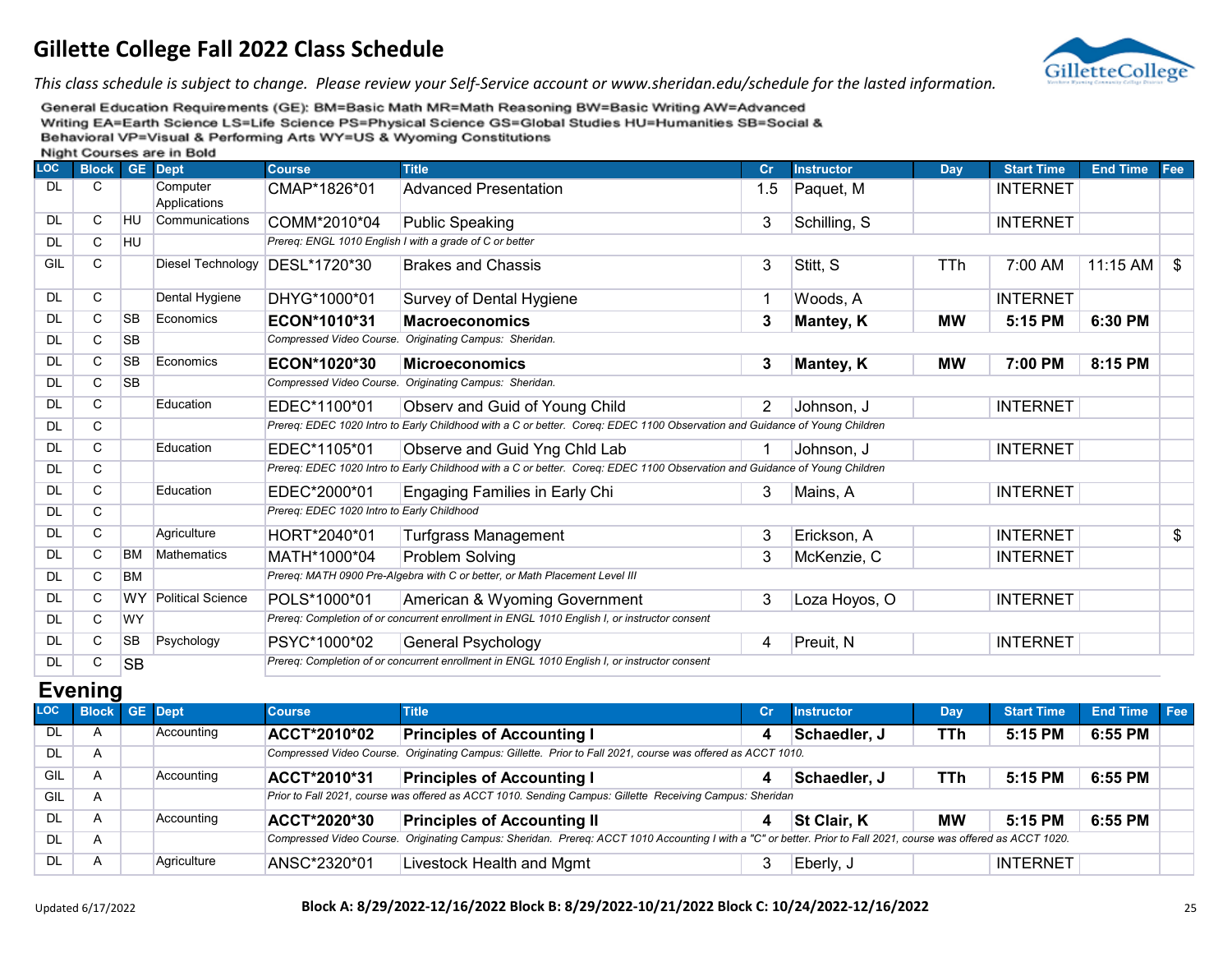

*This class schedule is subject to change. Please review your Self-Service account or www.sheridan.edu/schedule for the lasted information.*

|            |              |                | <b>INIGHT OCCIDED AIC III DOIG</b> |                                        |                                                                                                                                                                                     |    |                   |             |                   |                 |                |  |  |  |
|------------|--------------|----------------|------------------------------------|----------------------------------------|-------------------------------------------------------------------------------------------------------------------------------------------------------------------------------------|----|-------------------|-------------|-------------------|-----------------|----------------|--|--|--|
| <b>LOC</b> | <b>Block</b> |                | <b>GE</b> Dept                     | <b>Course</b>                          | <b>Title</b>                                                                                                                                                                        | Cr | <b>Instructor</b> | Day         | <b>Start Time</b> | <b>End Time</b> | Fee            |  |  |  |
| GIL        | A            |                | Agriculture                        | ANSC*2320*30                           | <b>Livestock Health and Mgmt</b>                                                                                                                                                    | 3  | Eberly, J         | <b>TTh</b>  | 5:15 PM           | 6:30 PM         |                |  |  |  |
| GIL        | Α            |                | <b>Business</b>                    | BADM*1000*30                           | <b>Intro to Business</b>                                                                                                                                                            | 3  | Hutchinson, K     | <b>MW</b>   | 5:15 PM           | 6:30 PM         |                |  |  |  |
| DL         | A            |                | <b>Business</b>                    | BADM*1000*50                           | Intro to Business                                                                                                                                                                   | 3  | Fraser, K         |             | <b>INTERNET</b>   |                 |                |  |  |  |
| <b>DL</b>  | Α            |                |                                    |                                        | Compressed Video Course. Originating Campus: Sheridan.                                                                                                                              |    |                   | $\mathbf T$ | 7:00 PM           | 8:15 PM         |                |  |  |  |
| <b>DL</b>  | C            |                | <b>Business</b>                    | BADM*2030*30                           | <b>Business Ethics</b>                                                                                                                                                              | 3  | Mantey, K         |             | <b>INTERNET</b>   |                 |                |  |  |  |
| <b>DL</b>  | $\mathsf{C}$ |                |                                    |                                        | Compressed Video Course. Originating Campus: Sheridan.                                                                                                                              |    |                   | T           | 5:15 PM           | 6:30 PM         |                |  |  |  |
| GIL        | Α            | LS             | Biology                            | BIOL*1010*34                           | <b>General Biology I</b>                                                                                                                                                            | 4  | Craig, M          | T           | 5:15 PM           | 7:45 PM         | \$             |  |  |  |
| GIL        | A            | L <sub>S</sub> |                                    |                                        |                                                                                                                                                                                     |    |                   | <b>Th</b>   | 5:15 PM           | 7:45 PM         | \$             |  |  |  |
| GIL        | Α            | <b>LS</b>      |                                    |                                        | Prereq: Completion of or concurrent enrollment in MATH 1000 Problem Solving, MATH 0930 Intermediate Algebra or higher level math, or Math Placement Level IV. Then completion of or |    |                   |             |                   |                 |                |  |  |  |
|            |              |                |                                    |                                        | concurrent enrollment in ENGL 1010 English I, or equivalent placement, or instructor consent.                                                                                       |    |                   |             |                   |                 |                |  |  |  |
| GIL        | A            | HU             | Communications                     | COMM*2010*30                           | <b>Public Speaking</b>                                                                                                                                                              | 3  | Crow, J           | Th          | 7:00 PM           | 9:40 PM         |                |  |  |  |
|            |              |                |                                    |                                        | Prereq: ENGL 1010 English I with a grade of C or better                                                                                                                             |    |                   |             |                   |                 |                |  |  |  |
| GIL        | Α            |                | <b>Criminal Justice</b>            | CRMJ*1520*30                           | <b>Law Enforcement Operations</b>                                                                                                                                                   | 3  | Ostrom, A         | W           | 7:00 PM           | 9:40 PM         |                |  |  |  |
| GIL        | A            |                | <b>Criminal Justice</b>            | CRMJ*2120*30                           | <b>Intro to Criminal Justice</b>                                                                                                                                                    | 3  | Ostrom, A         | M           | 7:00 PM           | 9:40 PM         |                |  |  |  |
| GIL        | Α            |                |                                    | CRMJ 2120 cross-listed with POLS 2120. |                                                                                                                                                                                     |    |                   |             |                   |                 |                |  |  |  |
| GIL        | Α            |                | <b>Criminal Justice</b>            | CRMJ*2200*30                           | <b>Constitutional Law</b>                                                                                                                                                           | 3  | Beaverson, A      | T           | 7:00 PM           | 9:40 PM         |                |  |  |  |
| GIL        | A            |                | <b>Criminal Justice</b>            | CRMJ*2420*30                           | Juvenile Justice                                                                                                                                                                    | 3  | Ostrom, A         | <b>Th</b>   | 7:00 PM           | 9:40 PM         |                |  |  |  |
| <b>DL</b>  | C            | <b>SB</b>      | Economics                          | ECON*1010*31                           | <b>Macroeconomics</b>                                                                                                                                                               | 3  | Mantey, K         | <b>MW</b>   | 5:15 PM           | 6:30 PM         |                |  |  |  |
| DL         | C            | <b>SB</b>      |                                    |                                        | Compressed Video Course. Originating Campus: Sheridan.                                                                                                                              |    |                   |             |                   |                 |                |  |  |  |
| DL         | C            | <b>SB</b>      | Economics                          | ECON*1020*30                           | <b>Microeconomics</b>                                                                                                                                                               | 3  | Mantey, K         | <b>MW</b>   | 7:00 PM           | 8:15 PM         |                |  |  |  |
| <b>DL</b>  | C            | <b>SB</b>      |                                    |                                        | Compressed Video Course. Originating Campus: Sheridan.                                                                                                                              |    |                   |             |                   |                 |                |  |  |  |
| GIL        | A            |                | Electrical<br>Apprenticeship       | ELAP*1515*30                           | <b>Electrical Apprenticeship 1A</b>                                                                                                                                                 | 3  | Robbins, M        | Μ           | 6:00 PM           | 8:30 PM         | \$             |  |  |  |
| GIL        | Α            |                |                                    |                                        | Prior to Fall 2021, this course was offered as ELAP 1510.                                                                                                                           |    |                   |             |                   |                 |                |  |  |  |
| GIL        | Α            |                | Electrical<br>Apprenticeship       | ELAP*1535*30                           | <b>Electrical Apprenticeship 2A</b>                                                                                                                                                 | 3  | Vance, J          | T           | 6:00 PM           | 8:30 PM         | \$             |  |  |  |
| GIL        | Α            |                |                                    |                                        | Prereq: ELAP 1525 Electrical Apprenticeship II. Prior to Fall 2021, this course was offered as ELAP 1530.                                                                           |    |                   |             |                   |                 |                |  |  |  |
| GIL        | Α            |                | Electrical<br>Apprenticeship       | ELAP*1555*30                           | <b>Electrical Apprenticeship 3A</b>                                                                                                                                                 | 3  | Robbins, M        | T           | 6:00 PM           | 8:30 PM         | $\mathfrak{S}$ |  |  |  |
| GIL        | Α            |                |                                    |                                        | Prereq: ELAP 1520 Electrical Apprenticeship II. Prior to Fall 2021, this course was offered as ELAP 1550.                                                                           |    |                   |             |                   |                 |                |  |  |  |
| GIL        | Α            |                | Electrical<br>Apprenticeship       | ELAP*1575*30                           | <b>Electrical Apprenticeship 4A</b>                                                                                                                                                 | 3  | Vance, J          | M           | 6:00 PM           | 8:30 PM         | \$             |  |  |  |
| GIL        | A            |                |                                    |                                        | Prereq: ELAP 1560 Electrical Apprenticeship VI. Prior to Fall 2021, this course was offered as ELAP 1570.                                                                           |    |                   |             |                   |                 |                |  |  |  |
| GIL        | Α            |                | Industrial<br>Electricity          | ELTR*2940*30                           | <b>Advanced PLC Programming</b>                                                                                                                                                     | 3  | Chapin, D         | $\mathbf T$ | 6:00 PM           | 8:30 PM         | \$             |  |  |  |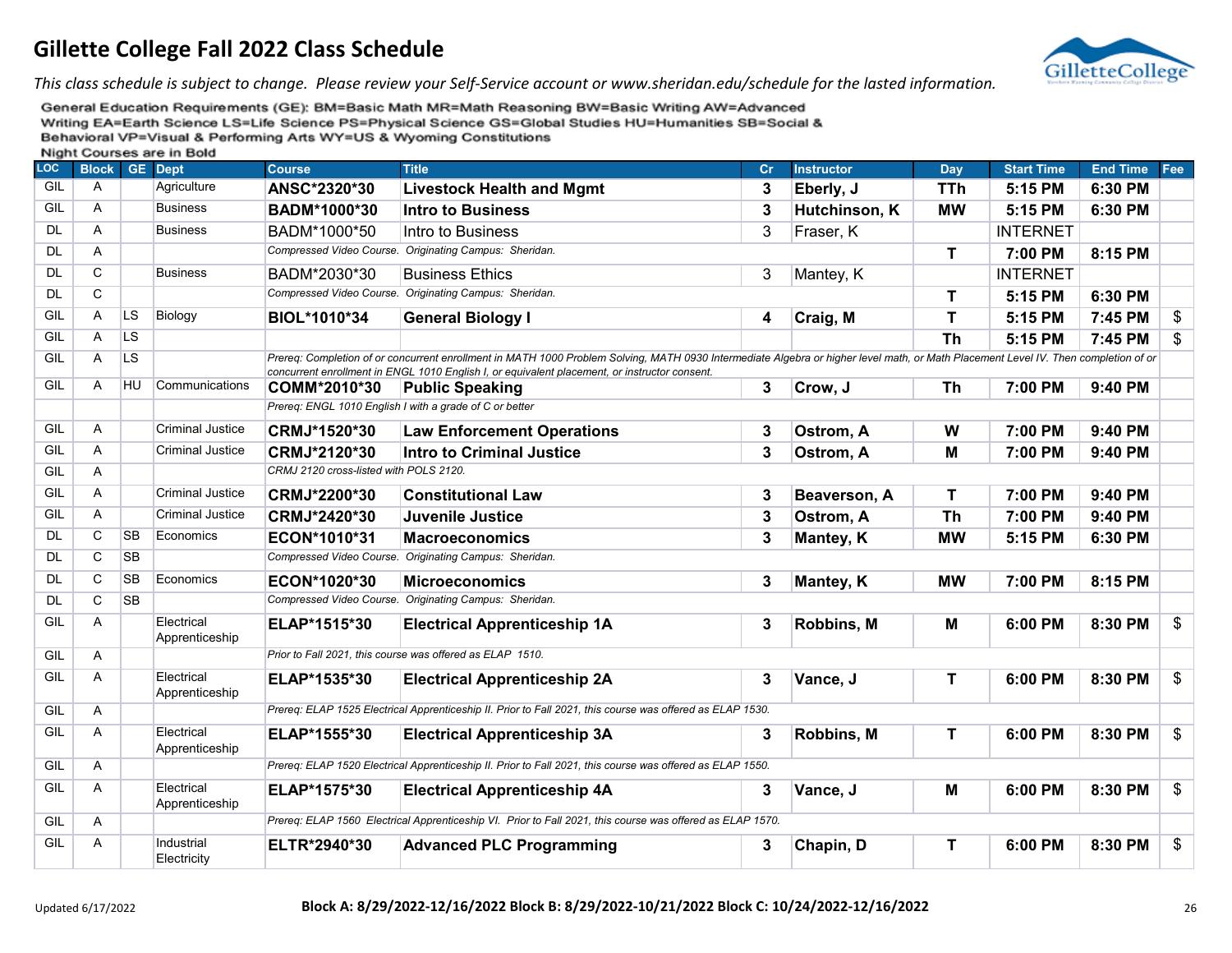

*This class schedule is subject to change. Please review your Self-Service account or www.sheridan.edu/schedule for the lasted information.*

| <b>LOC</b> | <b>Block GE Dept</b> |           | <b>THISHIII</b> OCCIDED ON CHILDONG | <b>Course</b>                                                                                | <b>Title</b>                                                                                                                                            | Cr | <b>Instructor</b> | Dav        | <b>Start Time</b> | <b>End Time</b> | Fee |
|------------|----------------------|-----------|-------------------------------------|----------------------------------------------------------------------------------------------|---------------------------------------------------------------------------------------------------------------------------------------------------------|----|-------------------|------------|-------------------|-----------------|-----|
| GIL        | A                    |           |                                     |                                                                                              | Prereg: ELTR 2815 Programmable Logic Controllers AND ELTR 2840 Industrial Controls I with a "C" or better. Coreg: ELTR 2880 Solid State Motor Controls. |    |                   |            |                   |                 |     |
| GIL        | A                    | <b>BW</b> | English                             | ENGL*1010*35                                                                                 | <b>English Composition I</b>                                                                                                                            | 3  | Arhart, L         | <b>TTh</b> | 5:15 PM           | 6:30 PM         |     |
| GIL        | A                    | <b>BW</b> |                                     | Prereq: Level 3 Reading Placement or "C" or better in ENGL 0700 Integrated Reading & Writing |                                                                                                                                                         |    |                   |            |                   |                 |     |
| <b>DL</b>  | Α                    |           | Engineering<br>Technology           | ENTK*1500*01                                                                                 | <b>Engineering Graphics</b>                                                                                                                             | 3  | Berens, J         |            | <b>INTERNET</b>   |                 | \$  |
| <b>DL</b>  | Α                    |           |                                     |                                                                                              | This course is a flex course which may be completed face-to-face, online or via Zoom.                                                                   |    |                   | <b>MW</b>  | 5:15 PM           | 7:45 PM         | \$  |
| <b>DL</b>  | Α                    |           | Engineering<br>Technology           | ENTK*1500*02                                                                                 | <b>Engineering Graphics</b>                                                                                                                             | 3  | Berens, J         |            | <b>INTERNET</b>   |                 | \$  |
| <b>DL</b>  | A                    |           |                                     |                                                                                              | This course is a flex course which may be completed face-to-face, online or via Zoom.                                                                   |    |                   | <b>MW</b>  | 5:15 PM           | 7:45 PM         | \$  |
| <b>DL</b>  | Α                    |           | Engineering<br>Technology           | ENTK*1500*50                                                                                 | <b>Engineering Graphics</b>                                                                                                                             | 3  | Berens, J         |            | <b>INTERNET</b>   |                 | \$  |
| <b>DL</b>  | A                    |           |                                     |                                                                                              | Compressed Video Course. Originating Campus: Sheridan                                                                                                   |    |                   | <b>MW</b>  | 5:15 PM           | 7:45 PM         | \$  |
| <b>DL</b>  | Α                    |           | <b>Business</b>                     | ENTR*1500*30                                                                                 | Intro to Entrepreneurship                                                                                                                               | 3  | Donahue, T        |            | <b>INTERNET</b>   |                 |     |
| <b>DL</b>  | A                    |           |                                     |                                                                                              | Compressed Video Course. Originating Campus: Sheridan                                                                                                   |    |                   | M          | 5:15 PM           | 6:45 PM         |     |
| <b>DL</b>  | Α                    |           | Business                            | ENTR*1500*50                                                                                 | Intro to Entrepreneurship                                                                                                                               | 3  | Donahue, T        |            | <b>INTERNET</b>   |                 |     |
| <b>DL</b>  | Α                    |           |                                     |                                                                                              | This is a hybrid course. The remainder of the course will be online.                                                                                    |    |                   | Μ          | 5:15 PM           | 6:45 PM         |     |
| GIL        | $\mathsf{A}$         |           | Mathematics                         | MATH*0900*31                                                                                 | <b>Pre-Algebra Arithmetic</b>                                                                                                                           | 4  | Carver, M         | <b>TTh</b> | 7:00 PM           | 8:40 PM         |     |
| GIL        | A                    |           |                                     | Prereg: Math placement Level 1                                                               |                                                                                                                                                         |    |                   |            |                   |                 |     |
| GIL        | $\overline{A}$       |           | <b>Mathematics</b>                  | MATH*0930*30                                                                                 | <b>Intermediate Algebra</b>                                                                                                                             | 4  | Carver, M         | <b>MW</b>  | 5:15 PM           | 6:55 PM         |     |
| GIL        | A                    |           |                                     |                                                                                              | Prereq: MATH 0900 Pre-Algebra with C or better, math placement Level 3                                                                                  |    |                   |            |                   |                 |     |
| GIL        | A                    | <b>BM</b> | <b>Mathematics</b>                  | MATH*1400*31                                                                                 | <b>College Algebra</b>                                                                                                                                  | 4  | Cochran, D        | <b>TTh</b> | 5:15 PM           | 6:55 PM         |     |
| GIL        | $\overline{A}$       | <b>BM</b> |                                     |                                                                                              | Prereq: MATH 0930 Intermediate Algebra with a "C" or better, or Math Placement Level IV                                                                 |    |                   |            |                   |                 |     |
| GIL        | A                    |           | Mathematics                         | MATH*1400L*32                                                                                | College Algebra Lab                                                                                                                                     | 0  | Rourke, M         | <b>MW</b>  | 5:40 PM           | 6:40 PM         |     |
| GIL        | A                    |           |                                     |                                                                                              | This is a non-transfer course intended to aid students in MATH 1400 Pre-Calculus Algebra. Corequisite: MATH 1400 College Algebra                        |    |                   |            |                   |                 |     |
| GIL        | $\mathsf{A}$         |           | <b>Mathematics</b>                  | MATH*1500*30                                                                                 | <b>Applied Math</b>                                                                                                                                     | 3  | Carver, M         | <b>TTh</b> | 5:15 PM           | 6:30 PM         |     |
| GIL        | A                    |           |                                     |                                                                                              | Prereq: Complete MATH 0920 - Introductory Algebra with "C" or better, OR Math Placement Level III                                                       |    |                   |            |                   |                 |     |
| GIL        | A                    |           | <b>Machine Tool</b><br>Techology    | MCHT*1800*30                                                                                 | <b>Interpret Prints and Drawings</b>                                                                                                                    | 3  | Livingston, R     | <b>TTh</b> | 7:00 PM           | 8:15 PM         | \$  |
| GIL        | $\overline{A}$       |           |                                     |                                                                                              | Corequisite: MCHT 1630 Tools, Instruments and Machines.                                                                                                 |    |                   |            |                   |                 |     |
| <b>DL</b>  | A                    |           | Business                            | MGT*2100*30                                                                                  | <b>Principles of Management</b>                                                                                                                         | 3  | St Clair, K       | <b>MW</b>  | 7:00 PM           | 8:30 PM         |     |
| <b>DL</b>  | A                    |           |                                     |                                                                                              | Compressed Video Course. Originating Campus: Sheridan.                                                                                                  |    |                   |            |                   |                 |     |
| DL.        | A                    |           | <b>Business</b>                     | MKT*2100*30                                                                                  | <b>Principles of Marketing</b>                                                                                                                          | 3  | Donahue, T        |            | <b>INTERNET</b>   |                 |     |
| DL         | Α                    |           |                                     |                                                                                              | Compressed Video Course. Originating Campus: Sheridan.                                                                                                  |    |                   | Μ          | 7:00 PM           | 8:30 PM         |     |